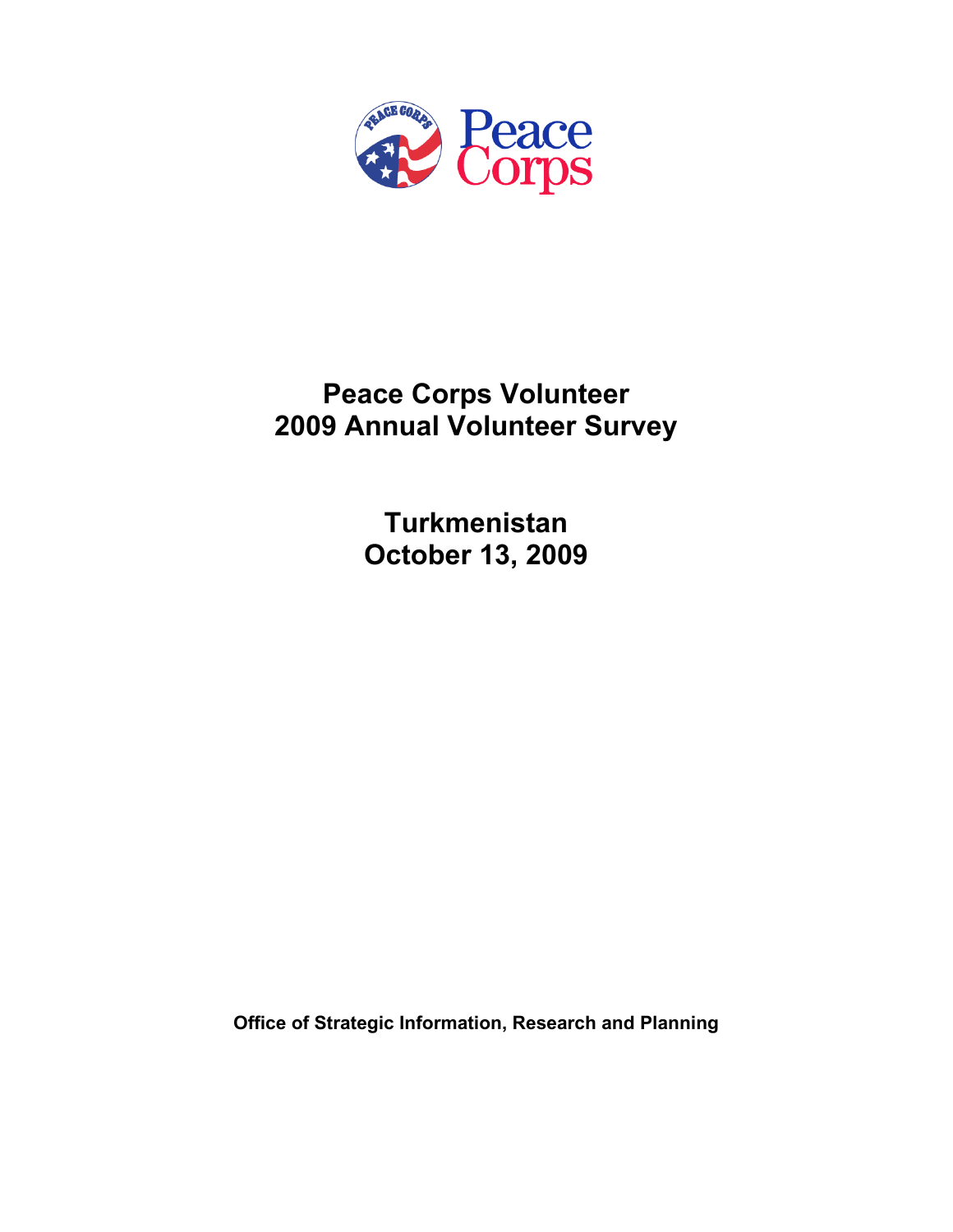# **Table of Contents**

| Introduction to the 2009 Annual Volunteer Survey Report 3 |    |
|-----------------------------------------------------------|----|
| Overview of the Post's 2009 Volunteer Survey Respondents4 |    |
|                                                           |    |
|                                                           |    |
|                                                           |    |
|                                                           |    |
|                                                           |    |
|                                                           | 25 |
|                                                           |    |
|                                                           |    |
|                                                           |    |
| J. Overall Assessment of Peace Corps Service47            |    |
|                                                           |    |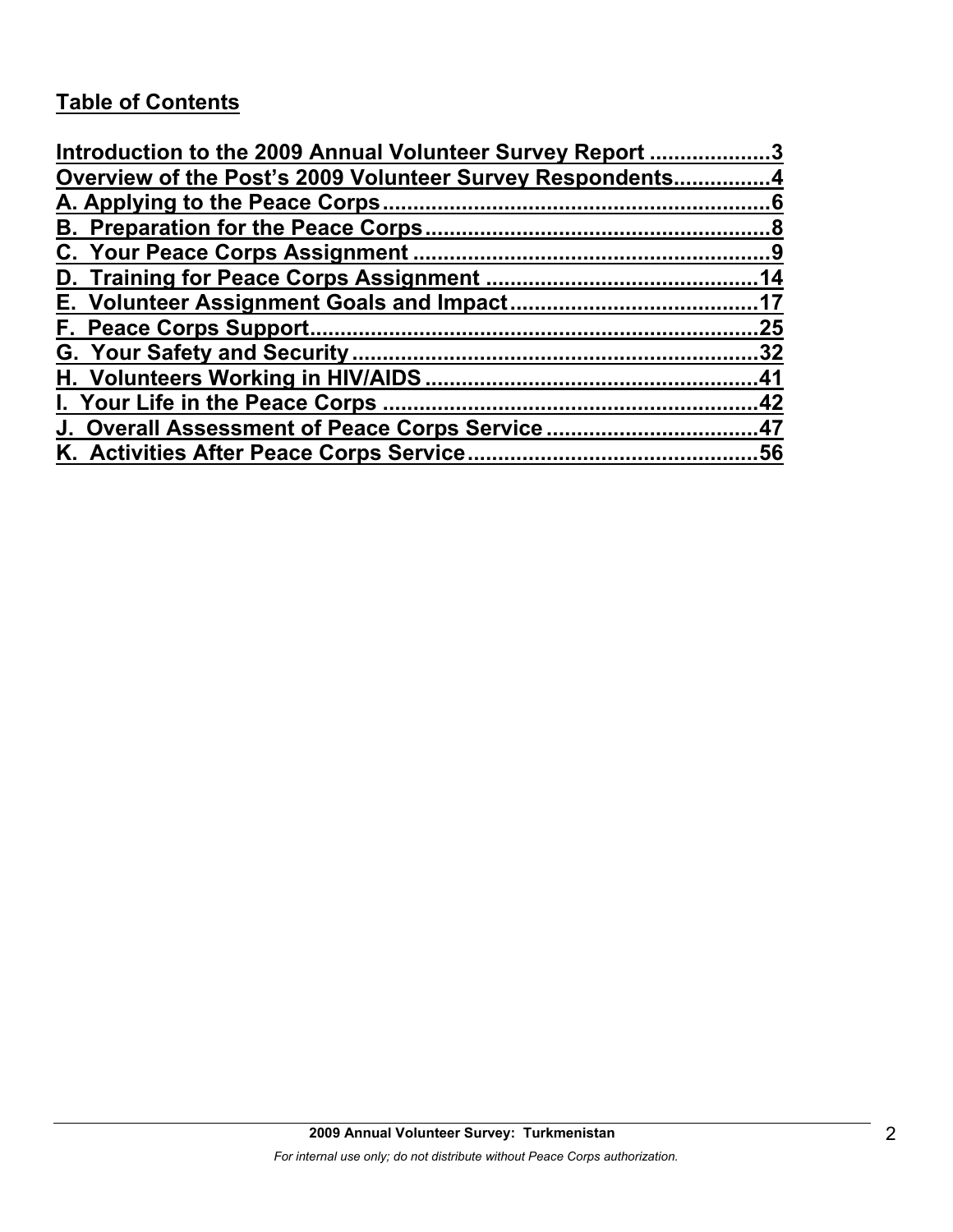# **Introduction to the 2009 Annual Volunteer Survey Report**

This country report contains the tables and charts from the Volunteers in your country who completed the 2009 Annual Volunteer Survey (AVS). The results provide a picture of the activities, experiences and views of Peace Corps Volunteers in 2009. The results show areas where Volunteers' needs are met and identify areas where improvements may be needed. The survey was fielded from May through August 2009.

A core set of questions was asked of all Volunteers. For the first time, Volunteers were also asked a series of questions relevant to their time in country:

- Volunteers in country 8 or less months were asked about applying to and preparing for the Peace Corps.
- Volunteers in country 18 or less months were asked about the effectiveness of their preservice training (PST).
- Volunteers in country 19 or more months were asked about their post-service plans, as well as the Peace Corps' resources for their post-service transition.

Tables and graphs are labeled by survey section and the survey question. The tables show the percent of post respondents that selected each choice and the total number of post respondents that answered the question. The number of responses for each question will vary, depending on:

- whether the question was asked of all Volunteers or only the Volunteers in-country a certain number of months and
- how many of the Volunteers who were "eligible" to answer the question did respond.

Most survey questions asked respondents to select only one from a set of choices. The percentages for the "select one" responses add up to 100 percent. Other questions asked Volunteers to "mark all that apply" in situations, for example, where it is likely that respondents are involved in more than one secondary activity. The percentages of the "mark all that apply" responses will total more than 100 percent; each percentage equals the number of respondents selecting that choice divided by the number of respondents who answered the question.

Posts are encouraged to compare these 2009 results with the 2006 and 2008 survey results to note trends and changes over time. Because questions are revised from one survey to the next, a crosswalk between the 2008 and 2009 questions is posted on the OSIRP intranet page under 2009 AVS Reports "Reference Documents." The earlier 2008 survey global, regional and post reports are also posted on the OSIRP Intranet page.

Volunteers' extensive narrative responses to the 29 open-ended questions on the survey are in the post's 2009 Annual Volunteer Survey Open Ended Reponses report. All Volunteers' narrative responses to key questions will be analyzed for global themes and presented in a later report.

The number of surveys for each post includes surveys submitted online by Volunteers and completed paper surveys sent to the Peace Corps headquarters for hand-entry into the online survey system. The final count may include mostly completed partial surveys added to the final dataset after the survey closed.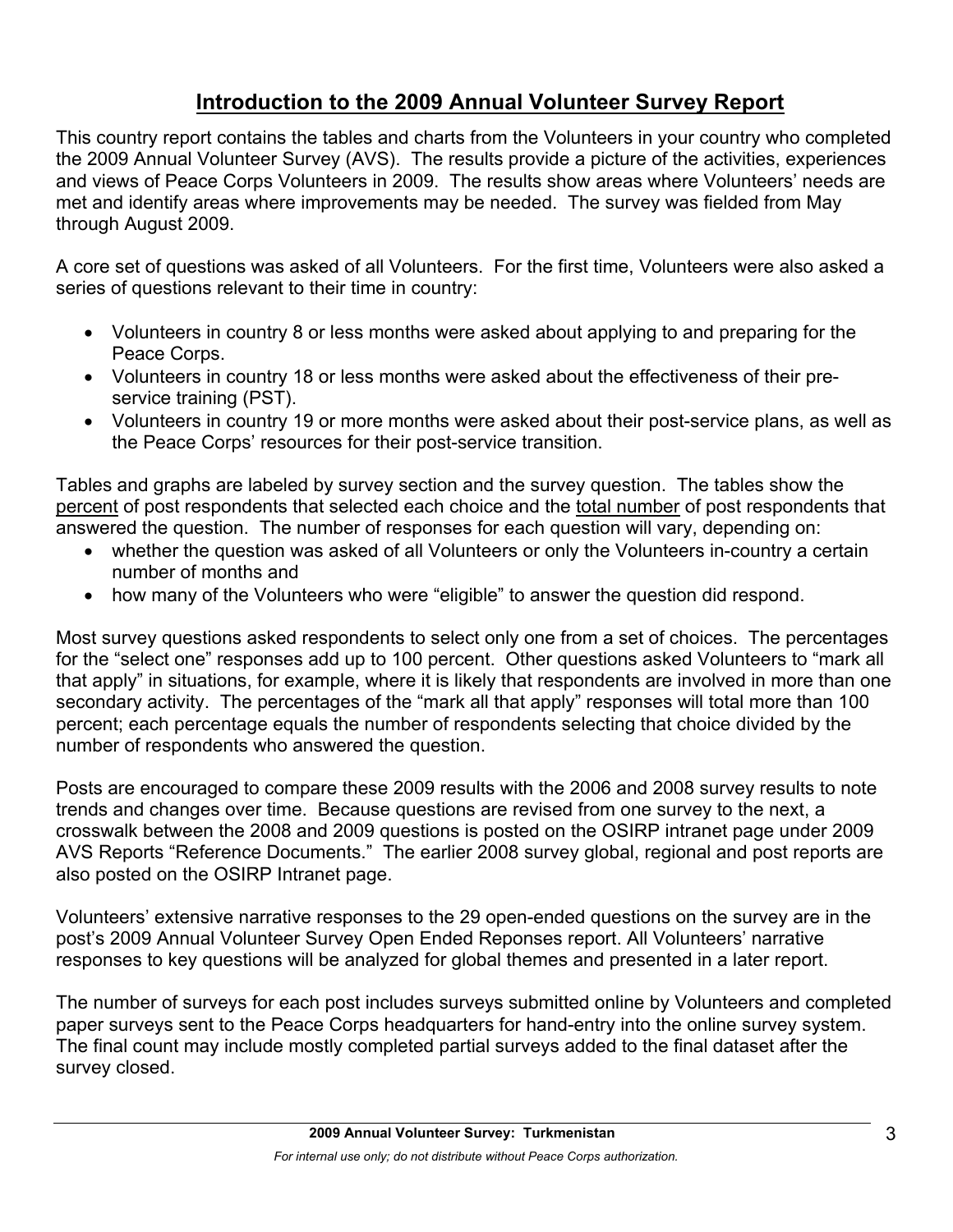# **Overview of the Post's 2009 Volunteer Survey Respondents**

This overview presents basic information about the characteristics of Volunteers who completed the 2009 Annual Volunteer Survey at post.

| <b>Completed Surveys by Months in Country</b> |  |
|-----------------------------------------------|--|
|-----------------------------------------------|--|

|            | 8 months or less |         | 9 to 18 months |         | 19 months or more |         | Total  |         |
|------------|------------------|---------|----------------|---------|-------------------|---------|--------|---------|
|            | Number           | Percent | Number         | Percent | Number            | Percent | Number | Percent |
| Months3grp | 11.              | 16%     | 29             | 41%     | 30 <sup>°</sup>   | 43%     | 70     | 100%    |

**L1: What is your age?**

|         | $20 - 29$ | $30 - 49$ | $50+$ | Total |  |
|---------|-----------|-----------|-------|-------|--|
| AGE3grp | 94%       | 6%        | 0%    | 27I   |  |

**L2: What is your gender?**

|                 | Female | Male | Total |  |
|-----------------|--------|------|-------|--|
| <b>I</b> GENDER | 64%    | 36%  |       |  |

# **Completed surveys by project.**

|                                                 | Count | Column N % |
|-------------------------------------------------|-------|------------|
| English Ed & Teacher<br>Enhancement: TEFL       | 42    | 61%        |
| <b>Health Education and Health</b><br>Extension | 27    | 39%        |
| Other. Please specify                           |       |            |
| ʻotal                                           | 69    | 100°       |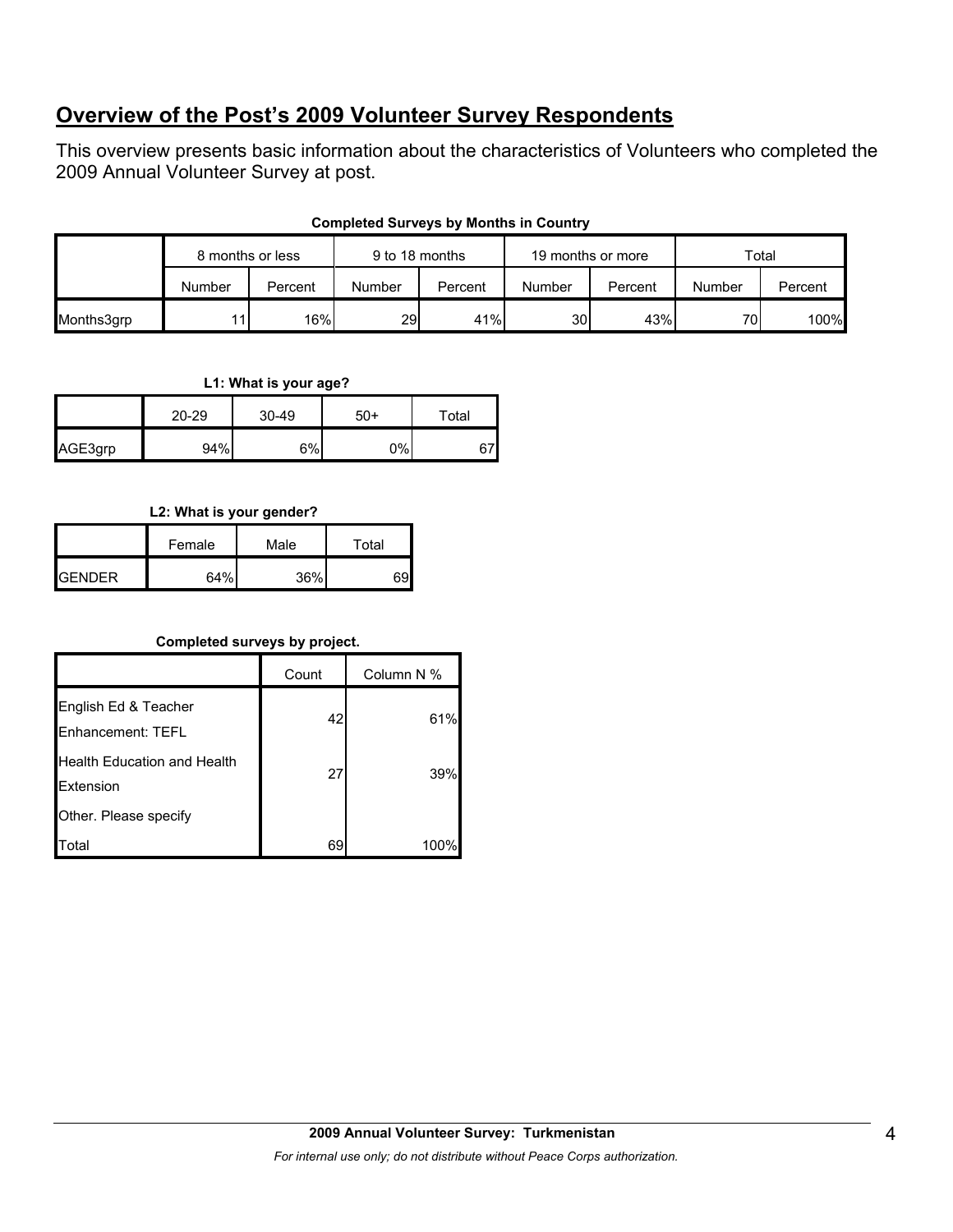|                |                                                 | Percent | Number         |
|----------------|-------------------------------------------------|---------|----------------|
| C <sub>2</sub> | English teaching                                | 54%     | 38             |
|                | Health extension                                | 33%     | 23             |
|                | Teacher training                                | 6%      | $\overline{4}$ |
|                | Community development                           | 3%      | $\overline{a}$ |
|                | Other: Please specify                           | 1%      |                |
|                | Youth development                               | $1\%$   |                |
|                | Other education                                 | $1\%$   | 1              |
|                | Business education/advising                     |         |                |
|                | Urban & regional planning/municipal development |         |                |
|                | Water sanitation                                |         |                |
|                | <b>HIV/AIDS</b>                                 |         |                |
|                | Forestry/parks                                  |         |                |
|                | Environmental education                         |         |                |
|                | Math/science teaching                           |         |                |
|                | Agroforestry                                    |         |                |
|                | Information & communications technology (ICT)   |         |                |
|                | NGO development                                 |         |                |
|                | Agriculture/fish/livestock                      |         |                |
|                | Total                                           | 100%    | 70             |

#### **C2: Which best describes the focus of your primary assignment/work?**

### **C2.TEXT: Which of the following initiatives does your primary work**

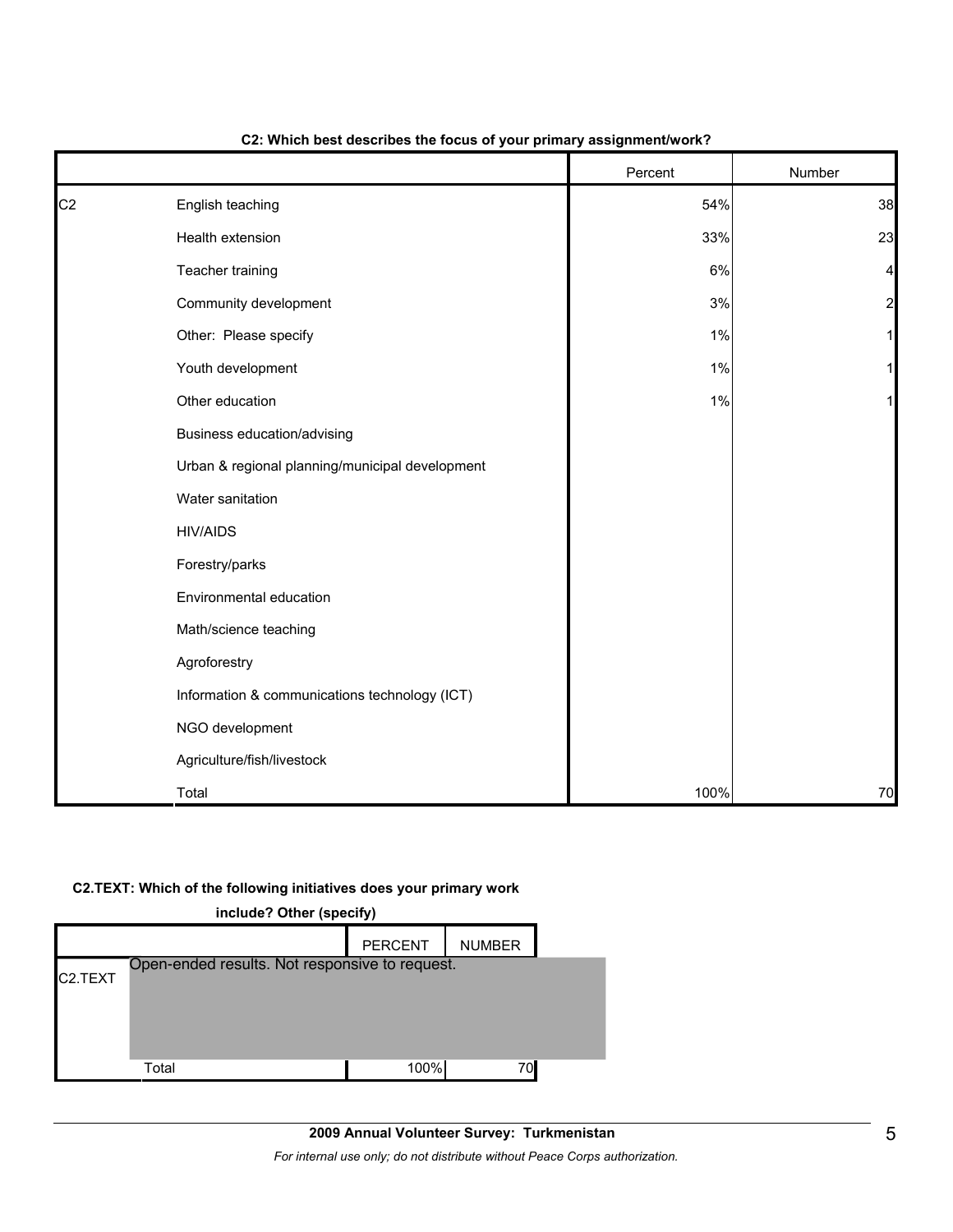# **A. Applying to the Peace Corps**

*This section reports Volunteers' motivations in applying and accepting a Peace Corps assignment.* 

|                             |               | Somewhat  |           |     |       |
|-----------------------------|---------------|-----------|-----------|-----|-------|
|                             | Not Important | important | Important | NA  | Total |
| Different culture           | 9%            | 18%       | 73%       |     | 11    |
| Work experience             | 9%            | 36%       | 55%       |     | 11    |
| Help others                 |               |           | 100%      |     | 11    |
| International experience    |               | 18%       | 82%       |     | 11    |
| Language                    | 18%           | 9%        | 73%       |     | 11    |
| Personal growth             |               | 27%       | 73%       |     | 11    |
| U. S. job market            | 55%           | 45%       |           |     | 11    |
| Serve my country            | 18%           | 36%       | 45%       |     | 11    |
| Travel/adventure            |               | 27%       | 73%       |     | 11    |
| Other: Please specify below |               |           | 25%       | 75% | 4     |

|  |  | A1: How important were the following factors in accepting a PC assignment? |
|--|--|----------------------------------------------------------------------------|
|--|--|----------------------------------------------------------------------------|

# **A1\_OTHER: How important were the following factors in accepting a PC**



**assignment? Other (specify)**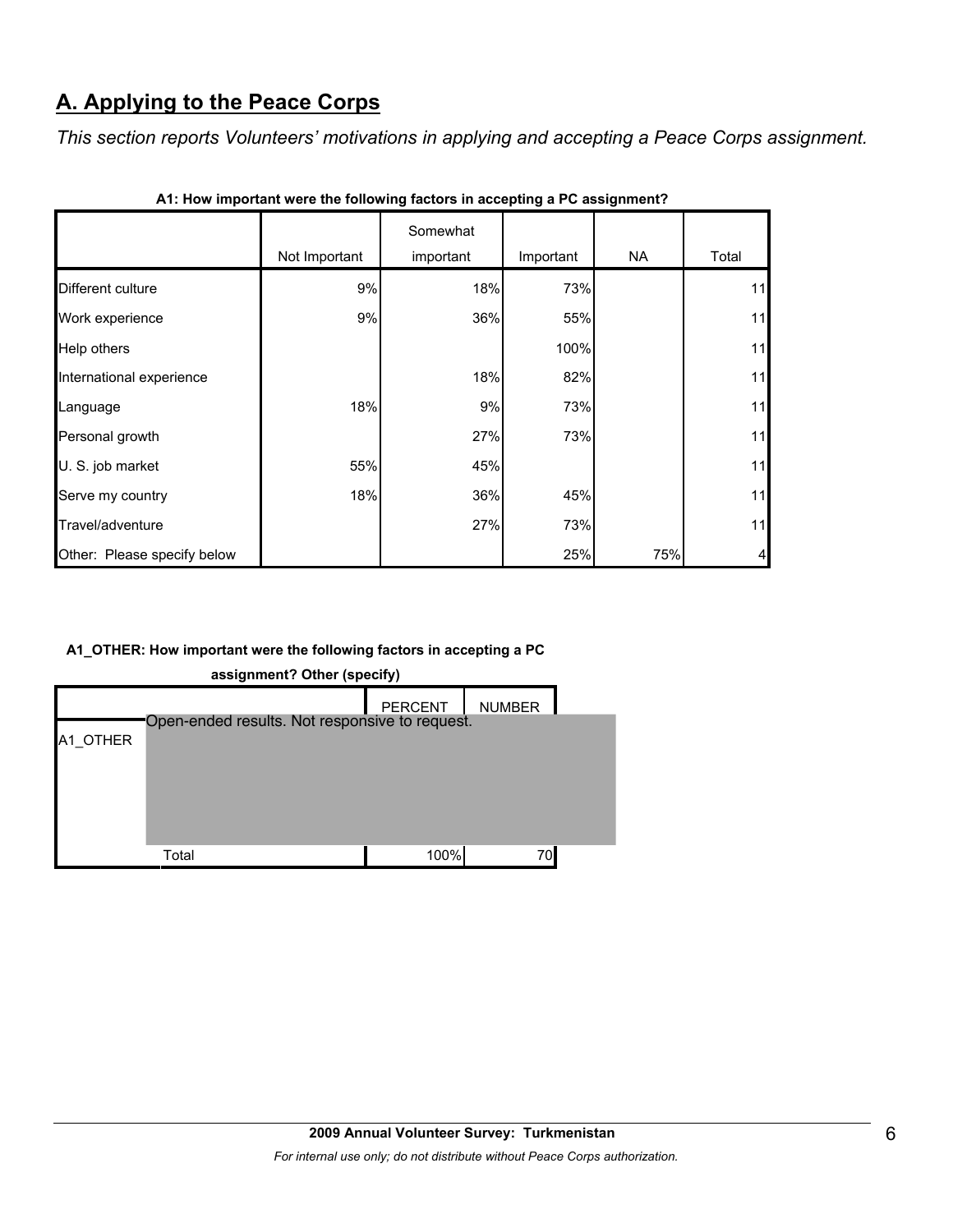|                                                                 |                                                                                              | <b>PCV Responses</b> | % Involved in<br>Initiative | <b>Total PCVs</b><br>Responding |
|-----------------------------------------------------------------|----------------------------------------------------------------------------------------------|----------------------|-----------------------------|---------------------------------|
| What prompted you to apply to PC Personal interest in the Peace | Corps                                                                                        |                      | 64%                         |                                 |
|                                                                 | Peace Corps website                                                                          | 6                    | 55%                         |                                 |
|                                                                 | Returned Peace Corps Volunteer<br>(e.g., someone you met or know<br>personally               | 4                    | 36%                         |                                 |
|                                                                 | Peace Corps recruiter                                                                        | 3                    | 27%                         |                                 |
|                                                                 | Article or book about the Peace<br>Corps                                                     | 3                    | 27%                         |                                 |
|                                                                 | Returned Peace Corps Volunteer<br>who spoke to your school or group<br>about the Peace Corps | 2                    | 18%                         |                                 |
|                                                                 | Peace Corps campus or<br>community information session                                       | 2                    | 18%                         |                                 |
|                                                                 | Radio, TV, or print advertisement                                                            | 2                    | 18%                         |                                 |
|                                                                 | Peace Corps material in the mail                                                             |                      |                             |                                 |
|                                                                 | Other: Please specify                                                                        |                      |                             |                                 |
|                                                                 | Total                                                                                        |                      |                             | 11                              |

# **A2. What prompted you to apply to the PC? Mark all that apply.**

Percents may total to more than 100% since Volunteers were asked to "Mark all that apply."

# **A2.OTHER.TEXT: What prompted you to apply to the PC?**

**Other (specify)**

|               |       | <b>PERCENT</b> | <b>NUMBER</b> |
|---------------|-------|----------------|---------------|
| A2.OTHER.TEXT |       | 100%           |               |
|               | Total | 100%           |               |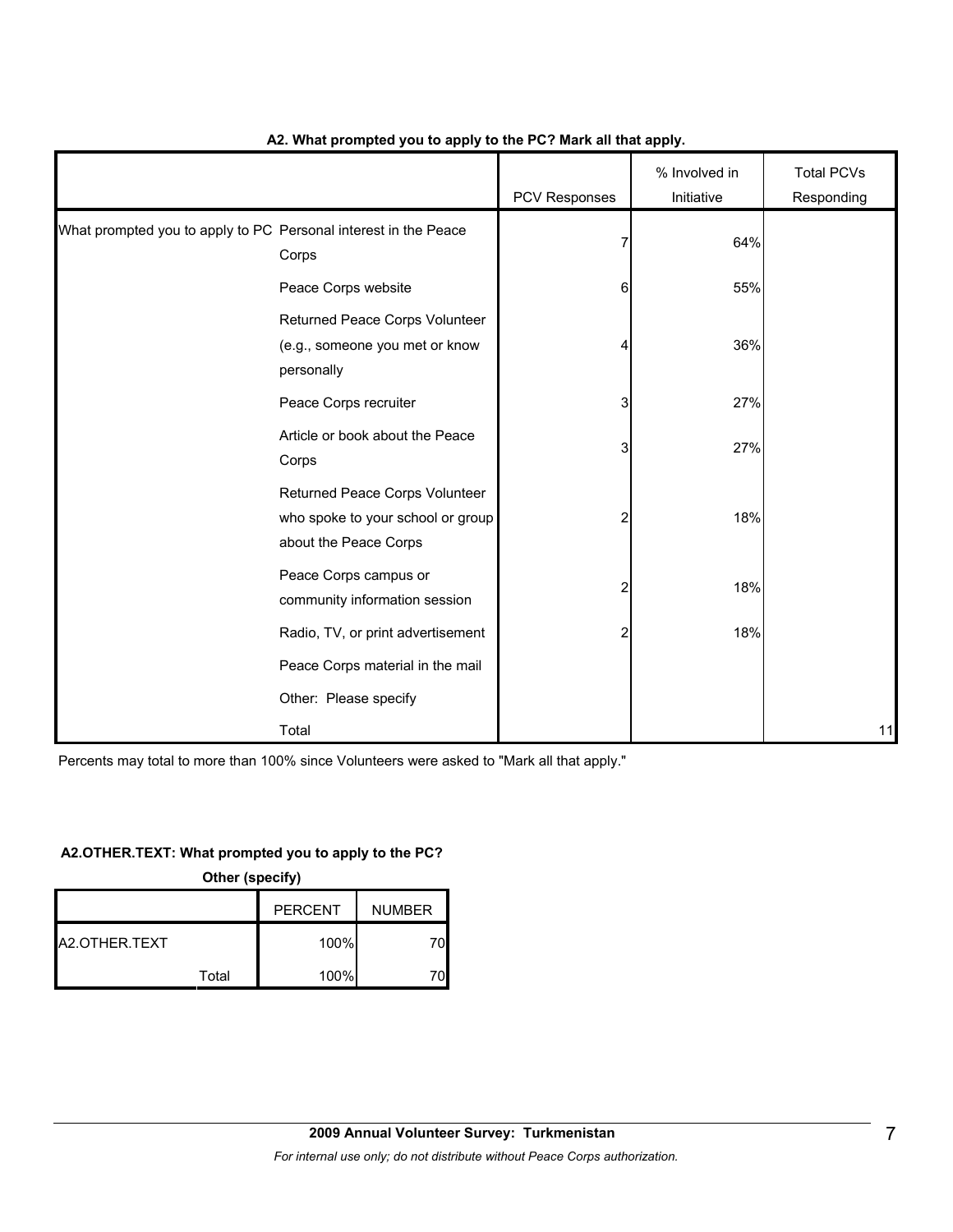# **B. Preparation for the Peace Corps**

*This section reports on Volunteers' assessment of the materials and information available before their service.* 

**B1: How useful was the information on the PC website in preparing you for the realities of living and working as a Volunteer?**

|                 |              |     |     |     |             | Don't know (did not |       |
|-----------------|--------------|-----|-----|-----|-------------|---------------------|-------|
|                 | Not at all 1 |     |     |     | Extremely 5 | access information) | Total |
| IB <sub>1</sub> |              | 18% | 45% | 36% |             |                     | 11    |

# **B2: How useful were the PC materials about your country in helping you prepare for your service?**

|                |              |    |     |     |             | Don't know (did not |       |
|----------------|--------------|----|-----|-----|-------------|---------------------|-------|
|                | Not at all 1 |    |     |     | Extremely 5 | access information) | Total |
| B <sub>2</sub> |              | 9% | 36% | 55% |             |                     | 11    |

**B3: How useful were the materials you received from the PC about your primary assignment in helping you prepare for your** 

|                |              |    |     | service? |             |                     |       |
|----------------|--------------|----|-----|----------|-------------|---------------------|-------|
|                |              |    |     |          |             | Don't know (did not |       |
|                | Not at all 1 |    |     | 4        | Extremely 5 | access information) | Total |
| B <sub>3</sub> |              | 9% | 64% | 27%      |             |                     | 11    |

# **B4: How useful were the materials you received from the PC regarding the need for flexibility in adapting to your work?**

|                |              |    |     |     |             | Don't know (did not |       |
|----------------|--------------|----|-----|-----|-------------|---------------------|-------|
|                | Not at all 1 |    |     |     | Extremely 5 | access information) | Total |
| B <sub>4</sub> |              | 9% | 18% | 55% | 18%         |                     | 11    |

#### **B7: How prepared do you feel to meet the challenges of PC service?**

|                | Not at all 1 |     |     | Exceptionally<br>◡ | Total |
|----------------|--------------|-----|-----|--------------------|-------|
| B <sub>7</sub> |              | 55% | 45% |                    | 11    |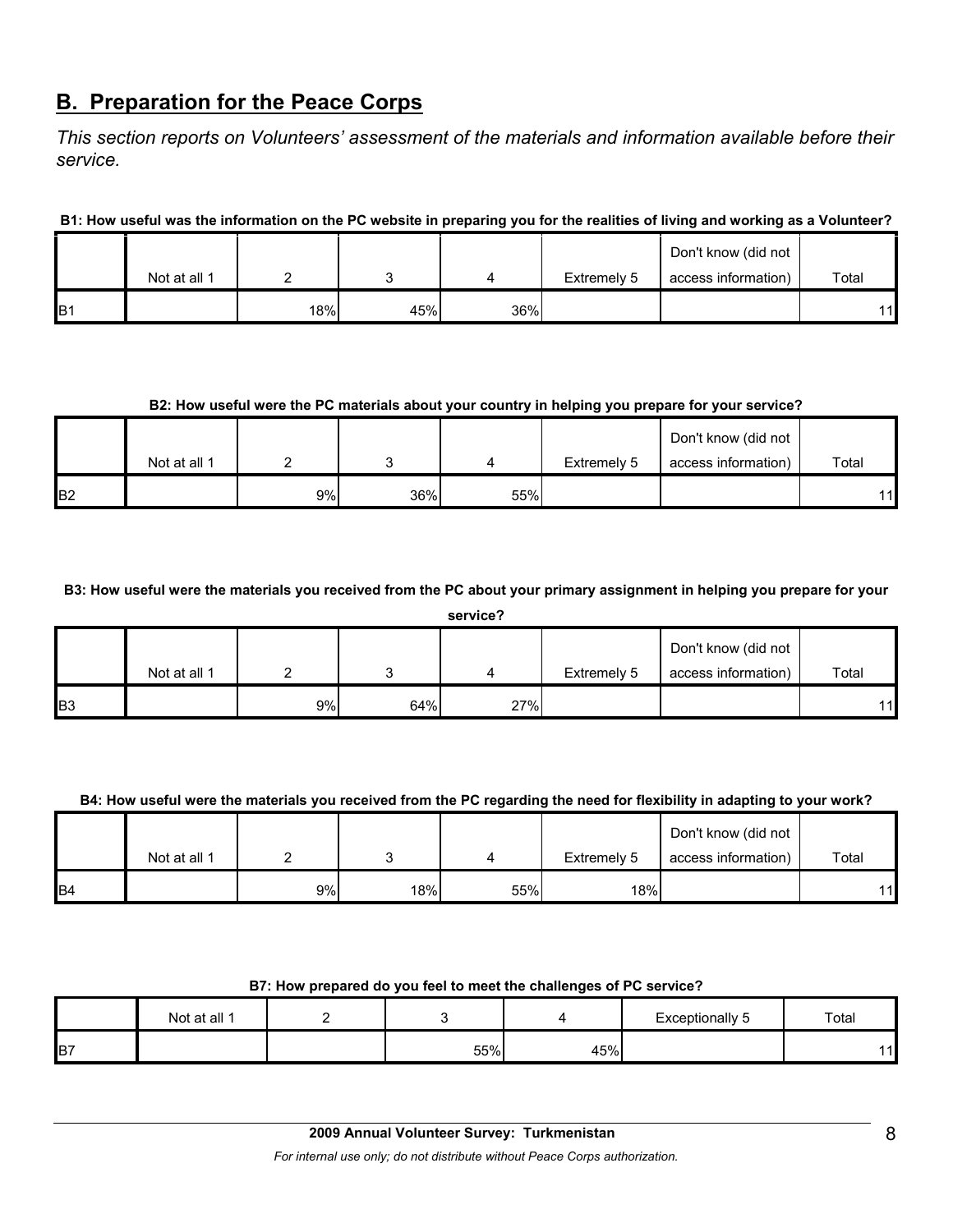# **C. Your Peace Corps Assignment**

*This section reports Volunteers' primary assignment work and secondary activities. The term "primary assignment" refers to the Volunteers' assignment which is part of an overall project plan designed by your host country partners and in-country Peace Corps staff.* 

|            |                                                                                         | apply.               |               |                   |
|------------|-----------------------------------------------------------------------------------------|----------------------|---------------|-------------------|
|            |                                                                                         |                      | % Involved in | <b>Total PCVs</b> |
|            |                                                                                         | <b>PCV Responses</b> | Initiative    | Responding        |
| \$C3PrmAct | Working with youth                                                                      | 46                   | 66%           |                   |
|            | English teaching                                                                        | 42                   | 60%           |                   |
|            | Girls' education                                                                        | 29                   | 41%           |                   |
|            | Nutrition education                                                                     | 26                   | 37%           |                   |
|            | Sports/fitness                                                                          | 19                   | 27%           |                   |
|            | Literacy                                                                                | 15                   | 21%           |                   |
|            | <b>HIV/AIDS</b>                                                                         | 10                   | 14%           |                   |
|            | WID/GAD                                                                                 | 10                   | 14%           |                   |
|            | Arts                                                                                    | 8                    | 11%           |                   |
|            | Child survival                                                                          | 7                    | 10%           |                   |
|            | Water and sanitation                                                                    | 6                    | $9\%$         |                   |
|            | World Wise Schools/<br>Correspondence Match                                             | 5                    | 7%            |                   |
|            | Working with special groups<br>(e.g., disabled, elderly, ethnic<br>minorities, orphans) | 4                    | 6%            |                   |
|            | Library development                                                                     | 3                    | 4%            |                   |
|            | Information and<br>communications technology<br>(ICT)                                   | 2                    | 3%            |                   |
|            | Other: Please specify                                                                   | 2                    | 3%            |                   |
|            | Environment work                                                                        |                      | 1%            |                   |
|            | Household food security                                                                 |                      | 1%            |                   |
|            | Mobilize host country nationals<br>(HCNs) to volunteer                                  |                      | $1\%$         |                   |

# **C3: Which of the following activities does your primary assignment/work include? Mark all that**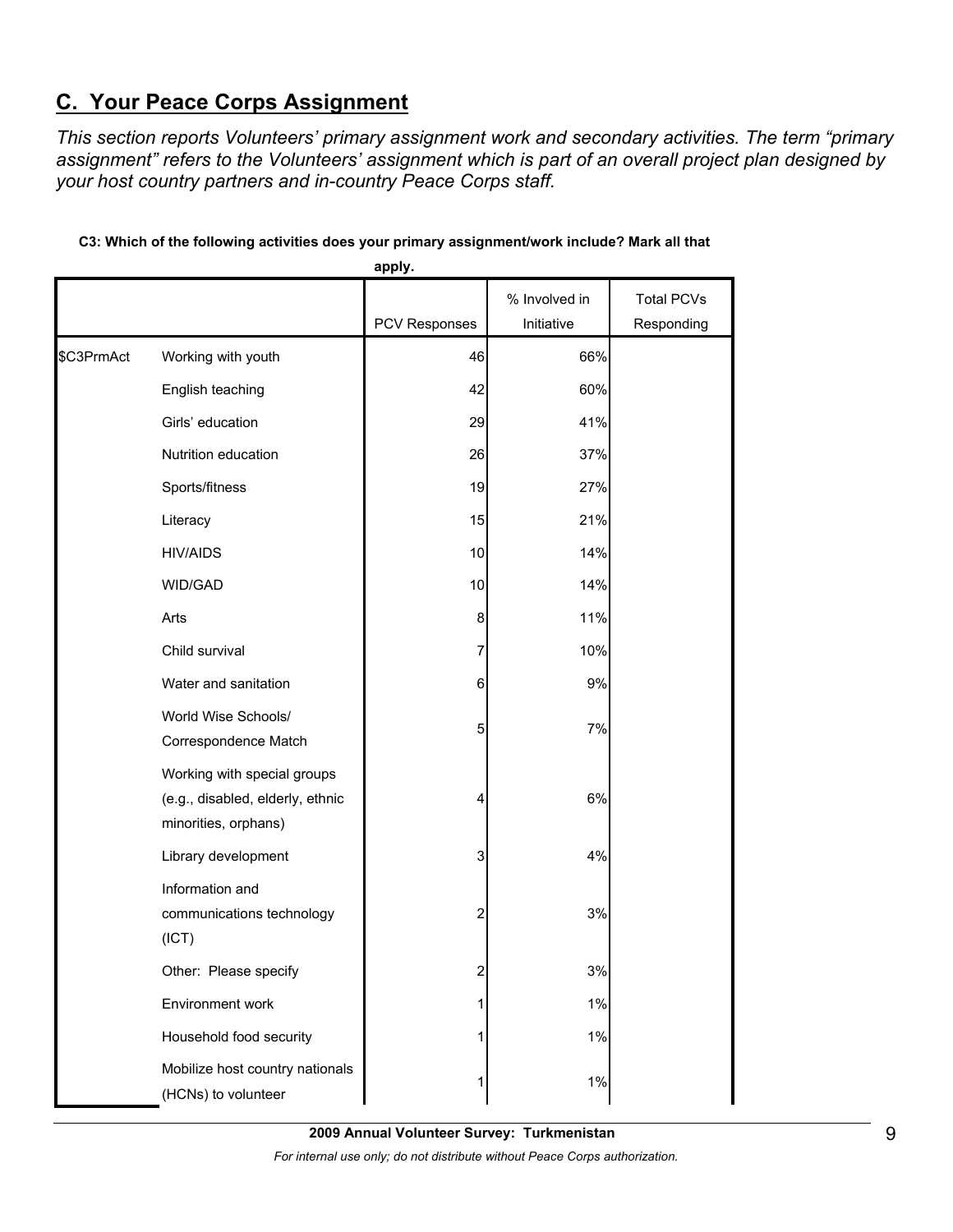| Rural development                                 | 1%    |    |
|---------------------------------------------------|-------|----|
| Urban development/municipal<br>development        | $1\%$ |    |
| Working with NGO(s)                               | $1\%$ |    |
| Biodiversity conservation                         |       |    |
| <b>Business advertising</b>                       |       |    |
| Community food security<br>(production/marketing) |       |    |
| Income generation                                 |       |    |
| Microenterprise development                       |       |    |
| Natural resources management                      |       |    |
| Total                                             |       | 70 |

Percents may total to more than 100% since Volunteers were asked to "Mark all that apply."

#### **C3: Which of the following activities does your primary assignment/work include? Other**

| (specify) |            |                                                |         |  |  |  |  |
|-----------|------------|------------------------------------------------|---------|--|--|--|--|
|           | Column N % | Count                                          | Row N % |  |  |  |  |
|           |            |                                                |         |  |  |  |  |
|           |            |                                                |         |  |  |  |  |
|           |            |                                                |         |  |  |  |  |
|           |            |                                                | 100%    |  |  |  |  |
|           | Total      | Open-ended results. Not responsive to request. | 70      |  |  |  |  |

#### **C4: Hours Spent on Primary Assignment During Average Work Week**

|           | None | 1-10 hrs | 11-20 hrs | 21-30 hrs | 31-40 hrs | More than 40 hrs | Total |
|-----------|------|----------|-----------|-----------|-----------|------------------|-------|
| C4Hrs6grp |      | 3%       | 30%       | 57%       | 6%        | 4%               | 69    |

**C4: How many hours do you spend on your primary assignment during an average work** 

|                |                |         | week?           |                  |                |
|----------------|----------------|---------|-----------------|------------------|----------------|
|                | All Volunteers | Average | Lowest reported | Highest reported | Did not answer |
| C <sub>4</sub> | 701            | 25.01   |                 | 50               |                |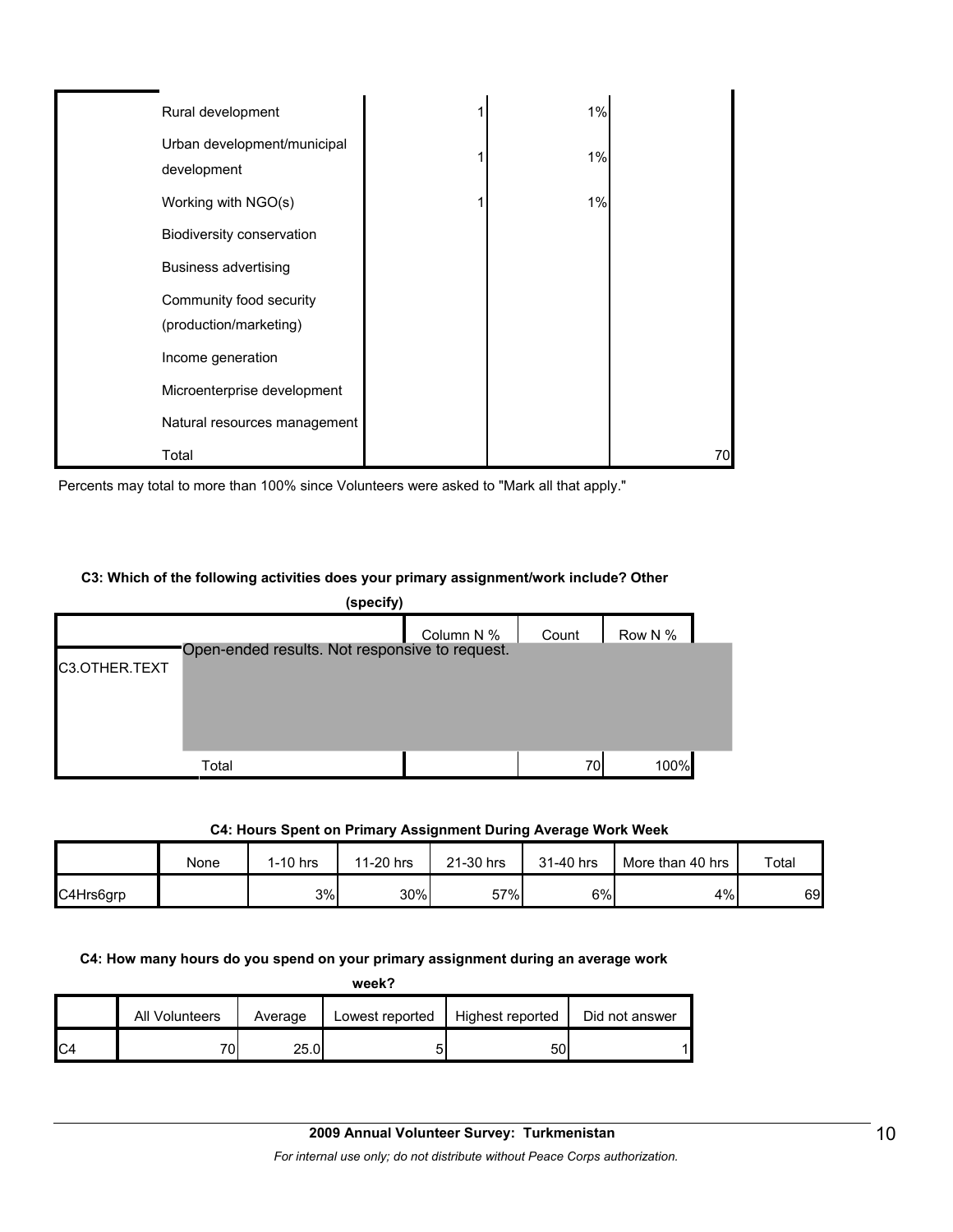|            |                                                                                         | PCV Responses           | % Involved in<br>Initiative | <b>Total PCVs</b><br>Responding |
|------------|-----------------------------------------------------------------------------------------|-------------------------|-----------------------------|---------------------------------|
| \$C5SecAct | Sports/fitness                                                                          | 32                      | 53%                         |                                 |
|            | English teaching                                                                        | 28                      | 47%                         |                                 |
|            | Working with youth                                                                      | 24                      | 40%                         |                                 |
|            | Arts                                                                                    | 17                      | 28%                         |                                 |
|            | Girls' education                                                                        | 13                      | 22%                         |                                 |
|            | Nutrition education                                                                     | 10                      | 17%                         |                                 |
|            | WID/GAD                                                                                 | 10                      | 17%                         |                                 |
|            | Library development                                                                     | 8                       | 13%                         |                                 |
|            |                                                                                         |                         |                             |                                 |
|            | Literacy                                                                                | 8                       | 13%                         |                                 |
|            | World Wise Schools/<br>Correspondence Match                                             | 6                       | 10%                         |                                 |
|            | Environment work                                                                        | 4                       | 7%                          |                                 |
|            | Working with special groups<br>(e.g., disabled, elderly, ethnic<br>minorities, orphans) | 4                       | 7%                          |                                 |
|            | <b>HIV/AIDS</b>                                                                         | 3                       | 5%                          |                                 |
|            | Mobilize host country nationals<br>(HCNs) to volunteer                                  | 3                       | 5%                          |                                 |
|            | Rural development                                                                       | 3                       | 5%                          |                                 |
|            | Water and sanitation                                                                    | 3                       | 5%                          |                                 |
|            | Biodiversity conservation                                                               | $\overline{2}$          | 3%                          |                                 |
|            | Household food security                                                                 | $\overline{c}$          | $3%$                        |                                 |
|            | Information and<br>communications technology<br>(ICT)                                   | $\overline{\mathbf{c}}$ | 3%                          |                                 |
|            | Other: Please specify                                                                   | $\overline{\mathbf{c}}$ | 3%                          |                                 |
|            | Working with NGO(s)                                                                     | 1                       | 2%                          |                                 |
|            | <b>Business advertising</b>                                                             |                         |                             |                                 |

# **C5: Which of the following do your secondary activities (other than your primary assignment work) include? Mark all that apply.**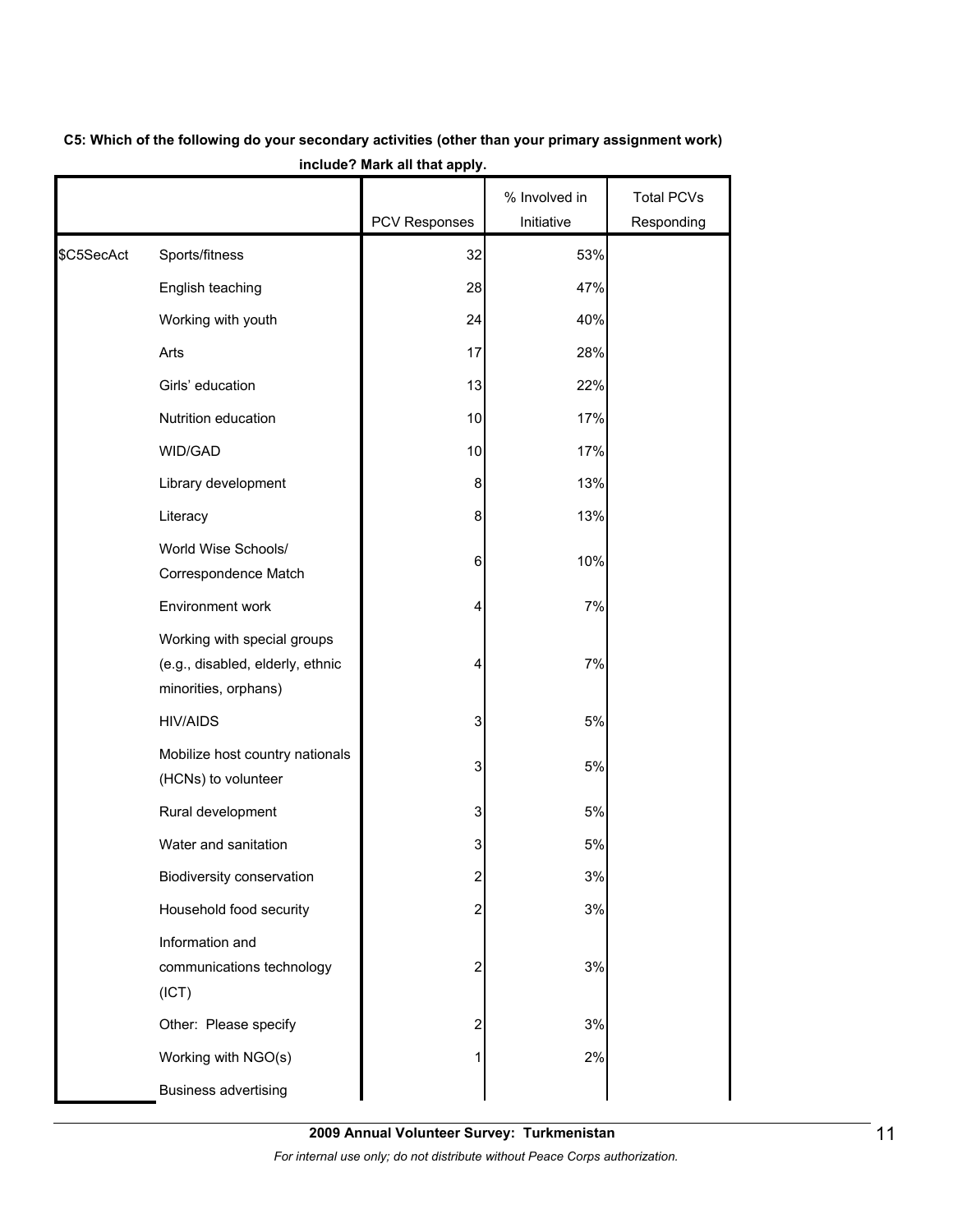| Child survival                                    |  |    |
|---------------------------------------------------|--|----|
| Community food security<br>(production/marketing) |  |    |
| Income generation                                 |  |    |
| Microenterprise development                       |  |    |
| Natural resources management                      |  |    |
| Urban development/municipal<br>development        |  |    |
| Total                                             |  | 60 |

Percents may total to more than 100% since Volunteers were asked to "Mark all that apply."

|               |                                                | Column N % | Count | Row N % |
|---------------|------------------------------------------------|------------|-------|---------|
|               | Open-ended results. Not responsive to request. |            |       |         |
| C5.OTHER.TEXT |                                                |            |       |         |
|               |                                                |            |       |         |
|               |                                                |            |       |         |
|               |                                                |            |       |         |
|               |                                                |            |       |         |
|               | Total                                          |            | 70    | 100%    |

### **C5: Which of the following do your secondary activities include? Other (specify)**

# **C5: No Secondary Activities**

|         |                                        | Percent | Number |
|---------|----------------------------------------|---------|--------|
| C5.NONE | No                                     | 89%     | 62     |
|         | Yes, I have no secondary<br>activities | 11%     | 8      |
|         | Total                                  | 100%    | 70     |

# **C6: Hours Spent on Secondary Activities During Average Work Week**

|           | None | 1-10 hrs | 11-20 hrs | 21-30 hrs | 31-40 hrs | More than 40 hrs | Total |
|-----------|------|----------|-----------|-----------|-----------|------------------|-------|
| C6Hrs6grp |      | 88%      | 11%       | 2%        |           |                  | 66    |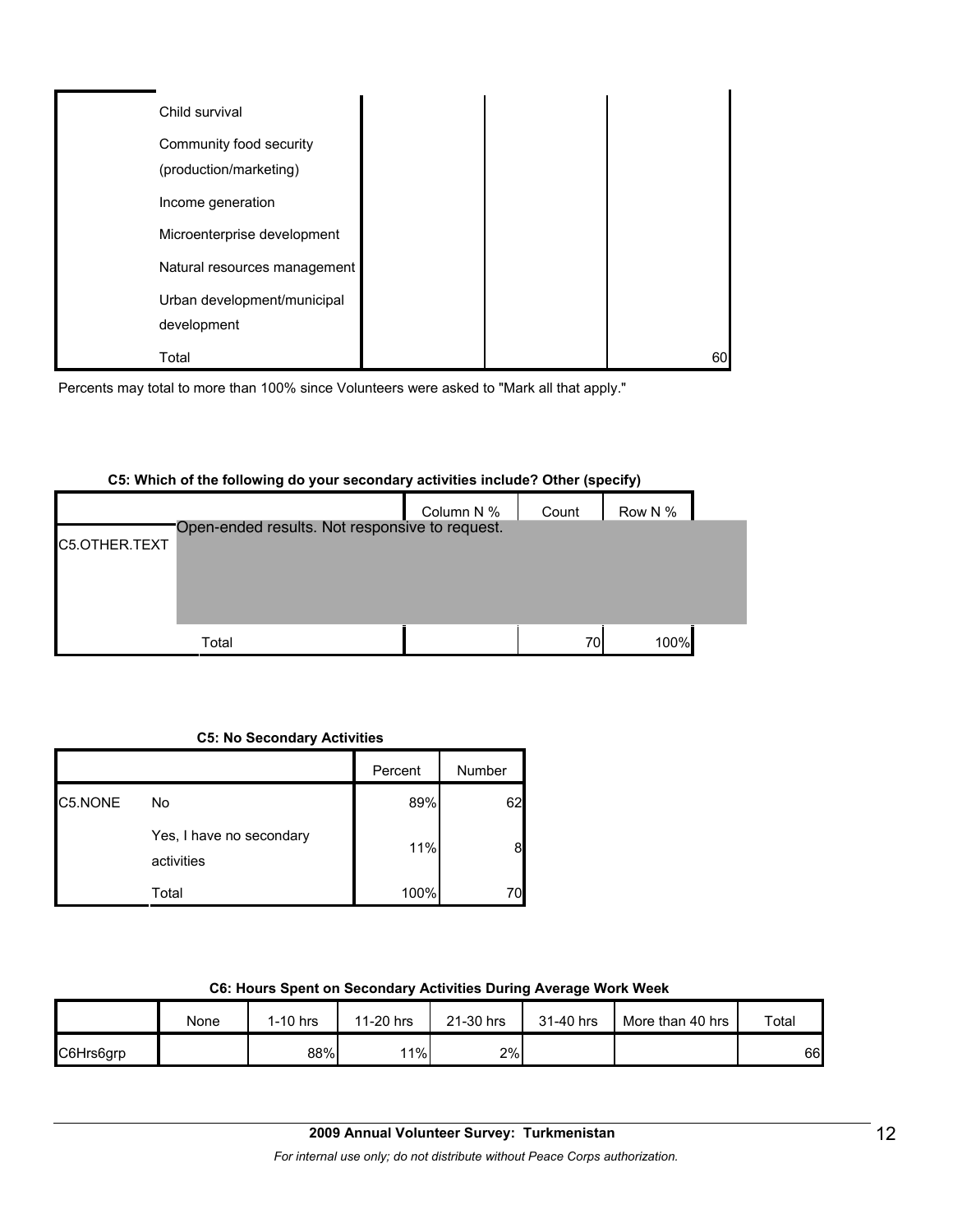| C6. How many hours do you spend on secondary activities during an average work week? |  |
|--------------------------------------------------------------------------------------|--|
|--------------------------------------------------------------------------------------|--|

|     | All Volunteers | Average | Lowest reported | Highest reported | Did not answer |
|-----|----------------|---------|-----------------|------------------|----------------|
| IC6 | 70.            | 6.9I    |                 | 301              |                |

# **C7: How personally satisfying is your--?**

|                              | Not at all 1 |     |     |     | Exceptionally 5 | Total |
|------------------------------|--------------|-----|-----|-----|-----------------|-------|
| Primary assignment           | 3%           | 13% | 34% | 44% | 6%              | 70    |
| Secondary project/activities | 8%           | 6%  | 12% | 55% | 20%             | 66    |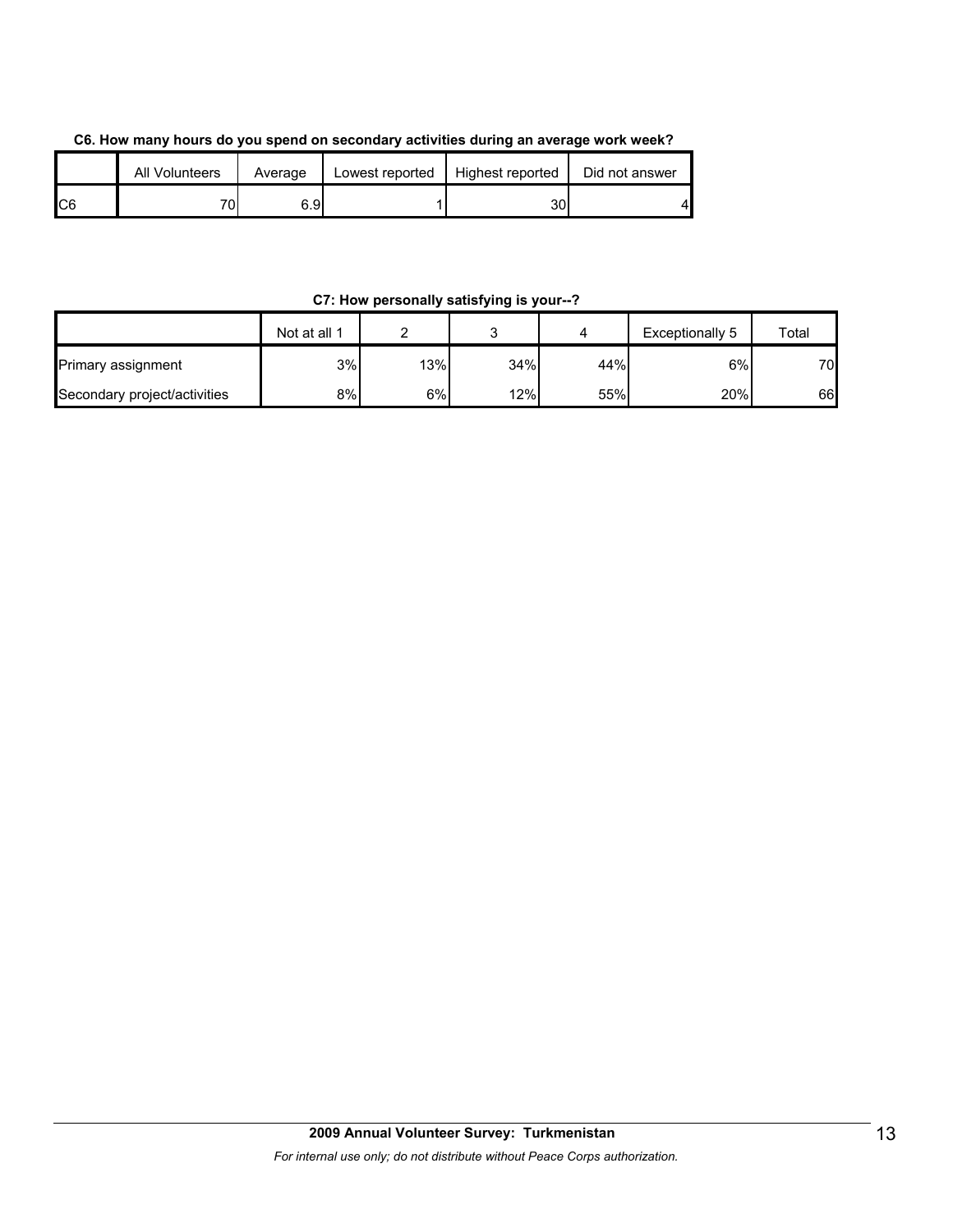# **D. Training for Peace Corps Assignment**

*This section reports Volunteers' assessments of the effectiveness of their Pre-Service Training and In-Service Training at post. In-Service Training (IST) includes: Reconnect; Technical IST; Mid-Service and Close of Service conferences; project management/leadership conferences; and other post-sponsored training sessions.* 

|                                                                       | Not effective | Poor | Adequate | Effective | Very Effective | NA/No training | Total |
|-----------------------------------------------------------------------|---------------|------|----------|-----------|----------------|----------------|-------|
| Manage cultural differences                                           |               | 2%   | 22%      | 35%       | 40%            |                | 40    |
| Deal with adjustment issues                                           |               | 2%   | 22%      | 42%       | 32%            |                | 40    |
| Work with<br>counterparts/community<br>partners                       | 5%            | 25%  | 28%      | 32%       | 10%            |                | 40    |
| Use language needed in<br>work and social interactions                |               | 12%  | 22%      | 38%       | 28%            |                | 40    |
| Perform technical aspects of<br>your work                             | 8%            | 15%  | 51%      | 18%       | 8%             |                | 39    |
| Work on your project goals<br>and objectives                          |               | 20%  | 45%      | 22%       | 12%            |                | 40    |
| Conduct a participatory<br>community needs<br>assessment (e.g., PACA) | 5%            | 15%  | 44%      | 18%       | 15%            | 3%             | 39    |
| Monitor your project goals<br>and outcomes                            | 5%            | 12%  | 52%      | 20%       | 8%             | 2%             | 40    |
| Maintain your physical health                                         |               | 2%   | 18%      | 45%       | 32%            | 2%             | 40    |
| Maintain your<br>mental/emotional health                              |               | 2%   | 25%      | 40%       | 30%            | 2%             | 40    |
| Maintain your personal safety<br>and security                         |               |      | 8%       | 38%       | 52%            | 2%             | 40    |

**D1: (PCVs at post 18 months or less) How effective was your Pre-Service Training (PST) in preparing you to--**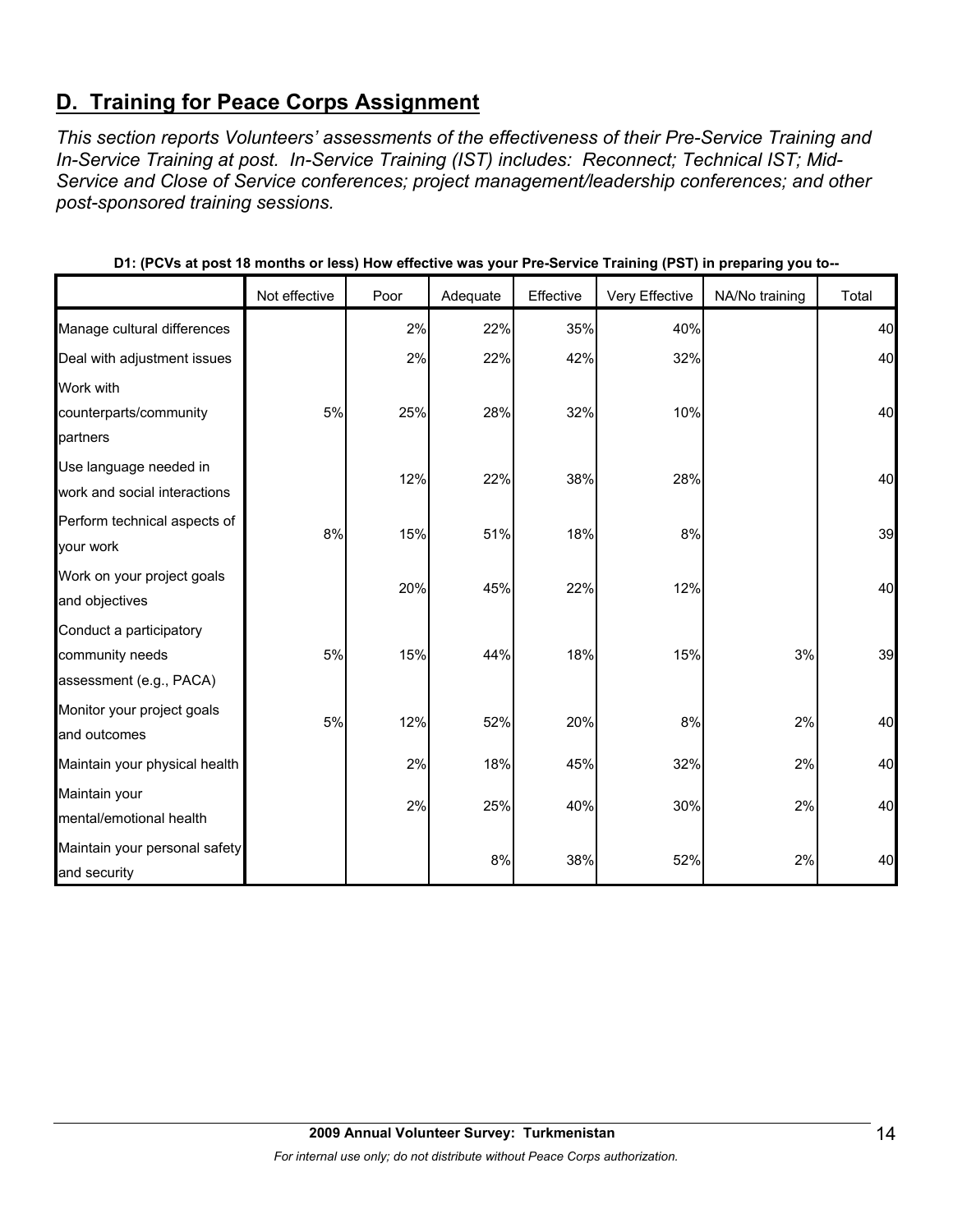|                                                                                          | Not effective | Poor | Adequate | Effective | Very Effective | NA/No training | Total |
|------------------------------------------------------------------------------------------|---------------|------|----------|-----------|----------------|----------------|-------|
| Manage cultural differences                                                              |               | 2%   | 39%      | 38%       | 14%            | 8%             | 64    |
| Deal with adjustment issues                                                              |               | 5%   | 34%      | 39%       | 12%            | 9%             | 64    |
| Build and strengthen working<br>relationships with<br>counterparts/community<br>partners |               | 11%  | 33%      | 36%       | 20%            |                | 64    |
| Use language needed in<br>work and social interactions                                   |               | 3%   | 30%      | 41%       | 20%            | 6%             | 64    |
| Perform technical aspects of<br>your work                                                | 2%            | 12%  | 31%      | 45%       | 8%             | 2%             | 64    |
| Work on your project goals<br>and objectives                                             | 2%            | 3%   | 33%      | 41%       | 22%            |                | 64    |
| Conduct a participatory<br>community needs<br>assessment (e.g., PACA)                    | 2%            | 6%   | 41%      | 33%       | 17%            | 2%             | 64    |
| Monitor project goals and<br>outcomes                                                    |               | 5%   | 36%      | 47%       | 12%            |                | 64    |
| Maintain your physical health                                                            |               | 2%   | 19%      | 39%       | 25%            | 16%            | 64    |
| Maintain your<br>mental/emotional health                                                 |               | 5%   | 20%      | 41%       | 19%            | 16%            | 64    |
| Maintain your personal safety<br>and security                                            |               | 3%   | 17%      | 34%       | 31%            | 14%            | 64    |

# **D5: How effective was your In-Service Training (IST) in preparing you to--**

# **D8: Did you have this skill before joining the Peace Corps?**

|                                               | No/ No answer   | Yes             | Total |
|-----------------------------------------------|-----------------|-----------------|-------|
| Skills specific to my assignment              | 24              | 45              | 69    |
| Assessing community needs                     | 50 <sub>l</sub> | 18 <sub>1</sub> | 68    |
| Organizing/implementing community activities  | 34              | 35 <sub>1</sub> | 69    |
| Building capacity of local organizations      | 60              |                 | 69    |
| Monitoring, reporting, and evaluating my work | 17              | 52              | 69    |
| Designing and implementing training sessions  | 43              | 26              | 69    |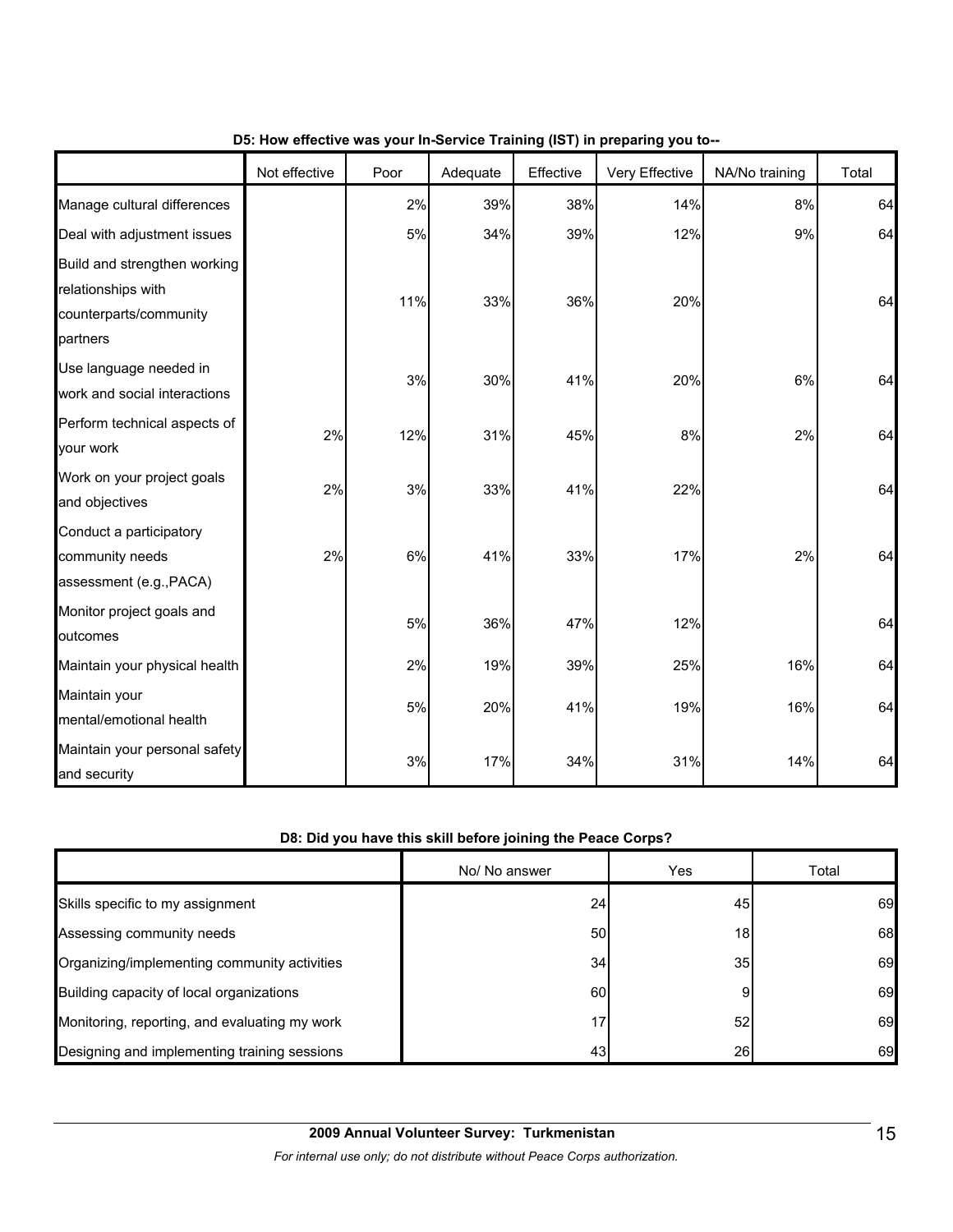### **D8: Is the skill needed for your Peace Corps work?**

|                                                  | No/ No answer | Yes | Total |
|--------------------------------------------------|---------------|-----|-------|
| Skills specific to my assignment                 | 2             | 66  | 68    |
| Assessing community needs                        | 7             | 62  | 69    |
| Organizing/implementing<br>community activities  | 5             | 64  | 69    |
| Building capacity of local<br>organizations      | 29            | 38  | 67    |
| Monitoring, reporting, and<br>evaluating my work | 2             | 66  | 68    |
| Designing and implementing<br>training sessions  | 13            | 57  | 70    |

### **D8: Have you had adequate Peace Corps training to acquire the skill?**

|                                                  | No/ No answer | Yes | Total |
|--------------------------------------------------|---------------|-----|-------|
| Skills specific to my assignment                 | 15            | 43  | 58    |
| Assessing community needs                        | 5             | 63  | 68    |
| Organizing/implementing<br>community activities  | 15            | 53  | 68    |
| Building capacity of local<br>organizations      | 33            | 17  | 50    |
| Monitoring, reporting, and<br>evaluating my work | 6             | 58  | 64    |
| Designing and implementing<br>training sessions  | 23            | 33  | 56    |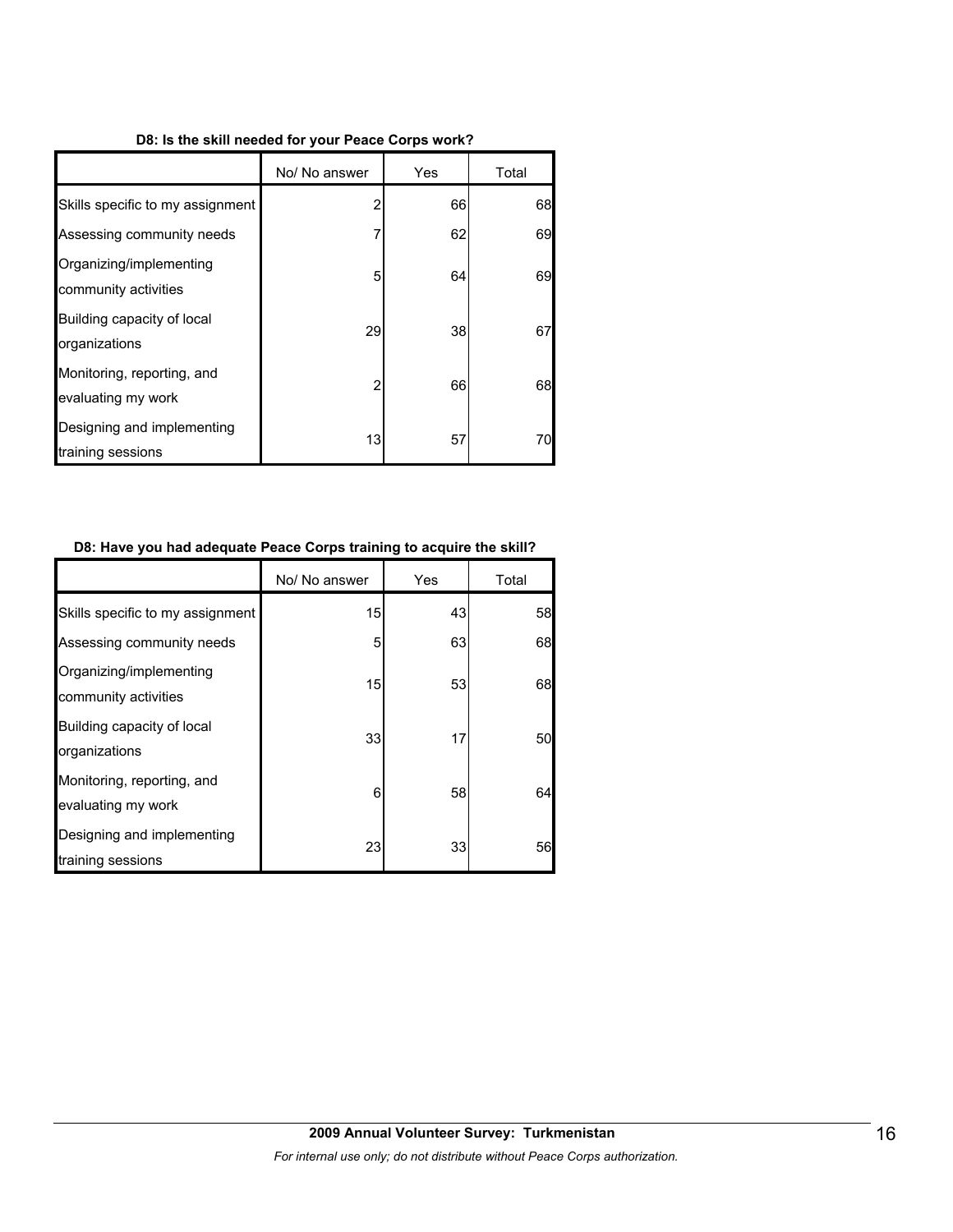# **E. Volunteer Assignment Goals and Impact**

*This section reports Volunteers' self-assessments of their impact on the individuals and organizations in the communities in which they serve. At the end of this section, Volunteers' third goal activities, participation in Coverdell World Wise School/Correspondence Match (CWWS/CM) and use of Peace Corps resources to support their work are reported in questions.* 

|                                                                                                       | Not at all 1 | $\overline{2}$ | 3   | 4   | <b>Exceptionally 5</b> | <b>NA</b> | Total |
|-------------------------------------------------------------------------------------------------------|--------------|----------------|-----|-----|------------------------|-----------|-------|
| Meets the objectives of the<br>project plan                                                           |              | 6%             | 41% | 44% | 9%                     |           | 70    |
| Builds local capacity for<br>sustainability                                                           | 9%           | 27%            | 34% | 26% | 4%                     |           | 70    |
| Involves local people in<br>planning and implementing<br>activities                                   | 7%           | 20%            | 42% | 22% | 7%                     | 1%        | 69    |
| Complements other local<br>development activities                                                     | 17%          | 26%            | 21% | 17% | $1\%$                  | 17%       | 70    |
| Transfers skills to host country<br>individuals and organizations                                     | 1%           | 23%            | 35% | 32% | 7%                     | 1%        | 69    |
| Mobilizes host country<br>nationals (HCNs) to volunteer                                               | 23%          | 30%            | 26% | 14% |                        | 7%        | 70    |
| Helps promote a better<br>understanding of Americans<br>on the part of the peoples<br>served (goal 2) |              | 4%             | 12% | 51% | 33%                    |           | 69    |
| Helps promote a better<br>understanding of other<br>peoples on the part of<br>Americans (goal 3)      |              | 7%             | 24% | 43% | 23%                    | 3%        | 70    |

**E1: To what extent does your Volunteer work assignment address the following?**

| E2: To what extent does your host community--? |
|------------------------------------------------|
|------------------------------------------------|

|                                          | Not at all 1 | ົ   |     | 4   | Exceptionally 5 | <b>NA</b> | Total |
|------------------------------------------|--------------|-----|-----|-----|-----------------|-----------|-------|
| Need the assistance that you<br>provided | 3%           | 13% | 17% | 33% | 33%             |           | 30    |
| Want the assistance that you<br>provided | 3%           | 23% | 30% | 33% | 10%             |           | 30    |

**2009 Annual Volunteer Survey: Turkmenistan** 

*For internal use only; do not distribute without Peace Corps authorization.*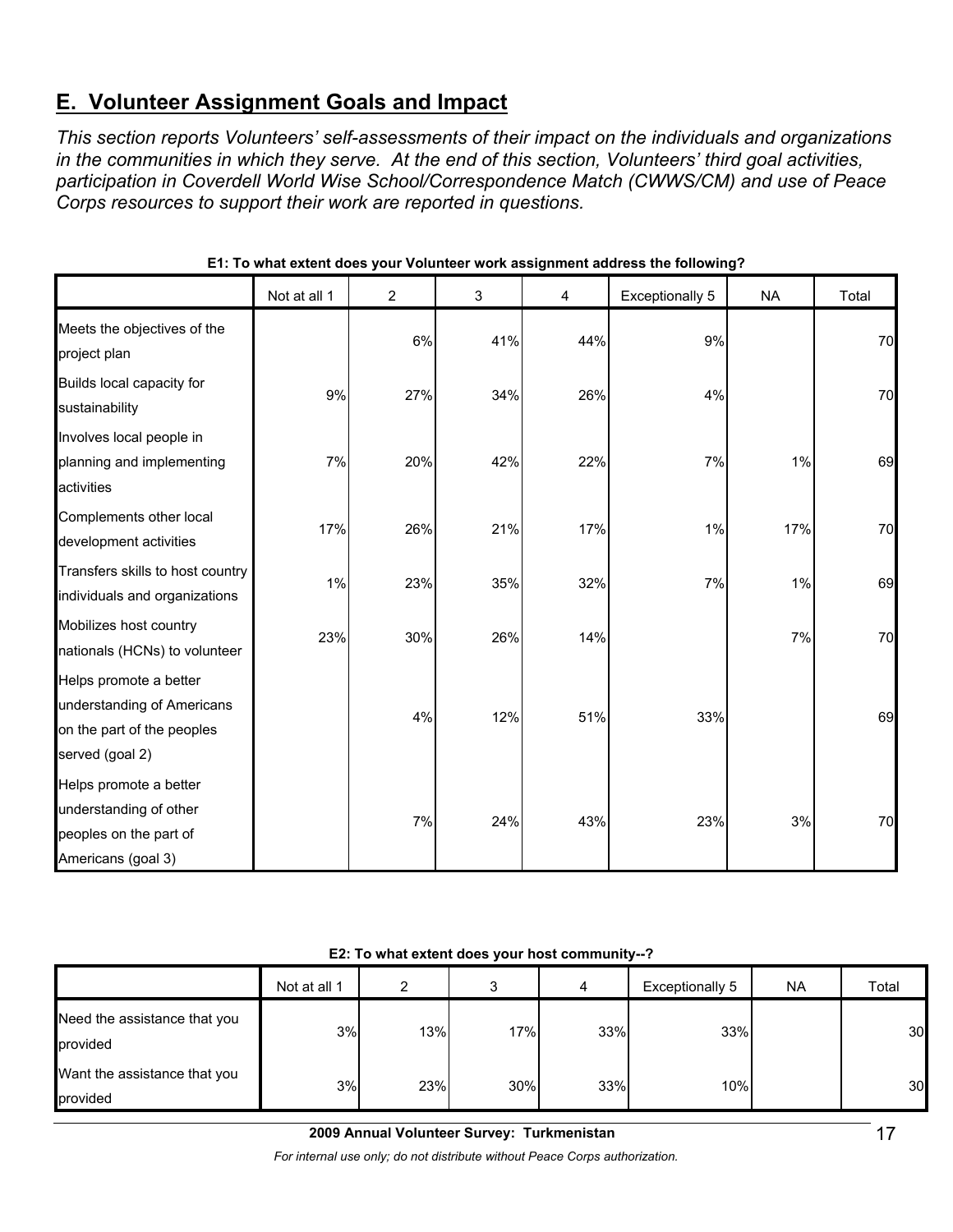|                                                                  | None 1 | $\overline{2}$ | $\mathsf 3$ | 4   | Exceptional 5 | <b>NA</b> | Total |
|------------------------------------------------------------------|--------|----------------|-------------|-----|---------------|-----------|-------|
| Ability to access information<br>(e.g., library, Internet, etc.) | 17%    | 21%            | 26%         | 23% | 7%            | 6%        | 70    |
| Leadership skills                                                | 6%     | 26%            | 44%         | 19% | 3%            | 3%        | 70    |
| Planning and management                                          | 6%     | 19%            | 40%         | 29% | 6%            | 1%        | 70    |
| Problem solving/critical thinking                                | 10%    | 16%            | 39%         | 30% | 4%            | 1%        | 70    |
| Self-esteem                                                      | 7%     | 9%             | 36%         | 41% | 4%            | 3%        | 70    |
| <b>Technical skills</b>                                          | 13%    | 19%            | 30%         | 34% | 1%            | 3%        | 70    |
| Use of local resources                                           | 14%    | 29%            | 31%         | 21% | 3%            | 1%        | 70    |
| Use of external resources (e.g.,<br>grants, international NGOs)  | 17%    | 26%            | 22%         | 26% | 6%            | 3%        | 69    |
| Better understanding of<br>Americans                             |        |                | 14%         | 49% | 37%           |           | 70    |
| Other: Please specify below                                      | 10%    |                |             | 5%  |               | 85%       | 39    |

#### **E3: How much impact does your assignment have on the capacities of your host counterparts/community partners?**

# **E3: How much impact does your assignment have on the capacities**

**of your host counterparts/community partners? Other (specify)**

|          | Column N % | Count | Row N % |
|----------|------------|-------|---------|
| E3 OTHER | 100%       | 70    |         |
| Total    |            | 70    | 100%    |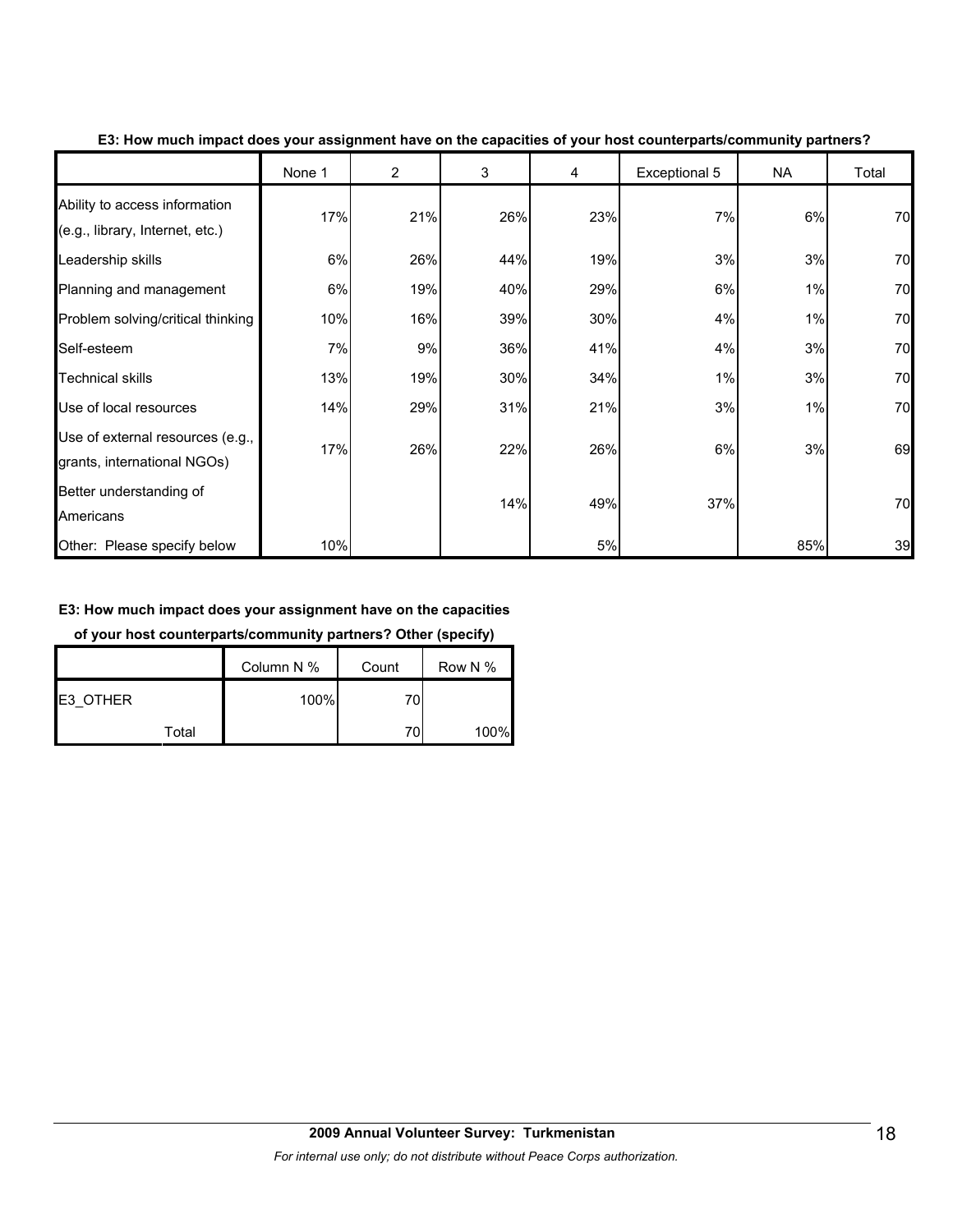|                                                                  | None 1 | $\overline{2}$ | 3   | 4   | Exceptional 5 | <b>NA</b> | Total |
|------------------------------------------------------------------|--------|----------------|-----|-----|---------------|-----------|-------|
| Ability to access information<br>(e.g., library, Internet, etc.) | 11%    | 19%            | 27% | 27% | 11%           | 4%        | 70    |
| Leadership skills                                                | 7%     | 13%            | 33% | 34% | 13%           |           | 70    |
| Planning and management                                          | 13%    | 29%            | 29% | 21% | 7%            | 1%        | 70    |
| Problem solving/critical thinking                                | 10%    | 11%            | 29% | 40% | 10%           |           | 70    |
| Self-esteem                                                      | 3%     | 4%             | 23% | 55% | 14%           |           | 69    |
| <b>Technical skills</b>                                          | 13%    | 23%            | 26% | 33% | 4%            | 1%        | 70    |
| Use of local resources                                           | 10%    | 26%            | 31% | 26% | 6%            | 1%        | 70    |
| Use of external resources (e.g.,<br>grants, international NGOs)  | 33%    | 19%            | 22% | 13% | 3%            | 10%       | 69    |
| Better understanding of<br>Americans                             |        | 1%             | 6%  | 39% | 54%           |           | 70    |
| Other: Please specify below                                      | 8%     |                | 3%  | 8%  |               | 82%       | 38    |

#### **E4: How much impact does your assignment have on the capacities of your host individuals with whom you work?**

### **E4: How much impact does your assignment have on the capacities**

**of your host individuals with whom you work? Other (specify)**

|                  |       | Column N % | Count | Row N % |
|------------------|-------|------------|-------|---------|
| <b>IE4 OTHER</b> |       | 100%       | 70    |         |
|                  | Total |            | 70    | 100%    |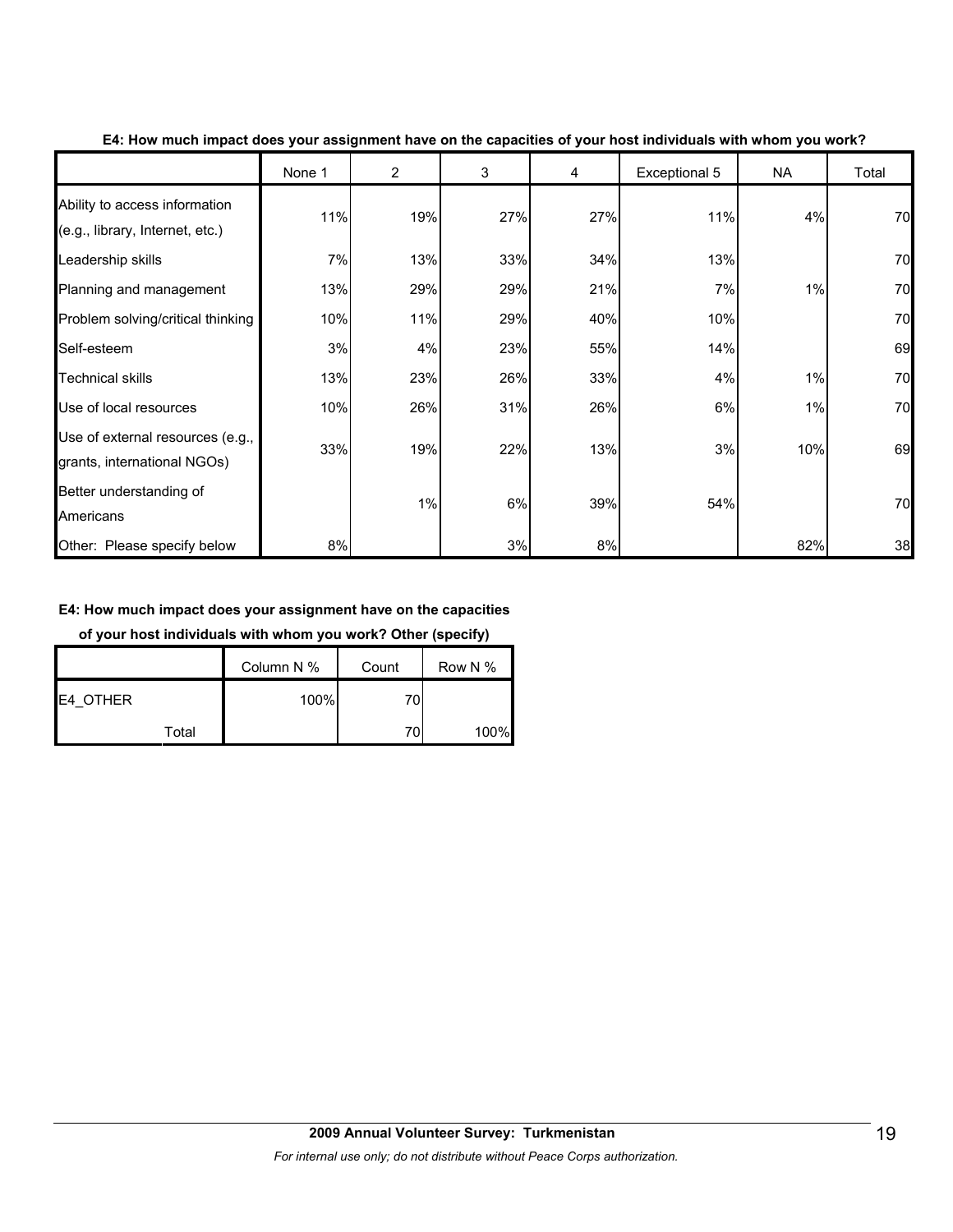|                                                              | None 1 | 2   | 3   | 4   | Exceptional 5 | NA  | Total |
|--------------------------------------------------------------|--------|-----|-----|-----|---------------|-----|-------|
| Identifying and prioritizing<br>organizational needs         | 31%    | 20% | 27% | 11% | 3%            | 7%  | 70    |
| Leadership                                                   | 29%    | 14% | 26% | 20% |               | 10% | 69    |
| Management                                                   | 33%    | 14% | 29% | 13% | 1%            | 10% | 70    |
| Monitoring and evaluation                                    | 24%    | 16% | 34% | 17% |               | 9%  | 70    |
| Planning and implementing<br>organizational activities       | 19%    | 14% | 31% | 23% | 4%            | 9%  | 70    |
| Teamwork/participatory<br>decision-making                    | 21%    | 13% | 37% | 14% | 4%            | 10% | 70    |
| Use of local resources                                       | 23%    | 16% | 38% | 14% |               | 9%  | 69    |
| Ability to mobilize, manage, and<br>sustain local volunteers | 26%    | 23% | 26% | 16% |               | 10% | 70    |
| Other: Please specify below                                  | 12%    |     | 5%  | 7%  |               | 77% | 43    |

### **E5: To what extent does your assignment enhance the capacities of organizations with whom you work?**

# **E5: To what extent does your assignment enhance the capacities of organizations with**



**whom you work? Other (specify)**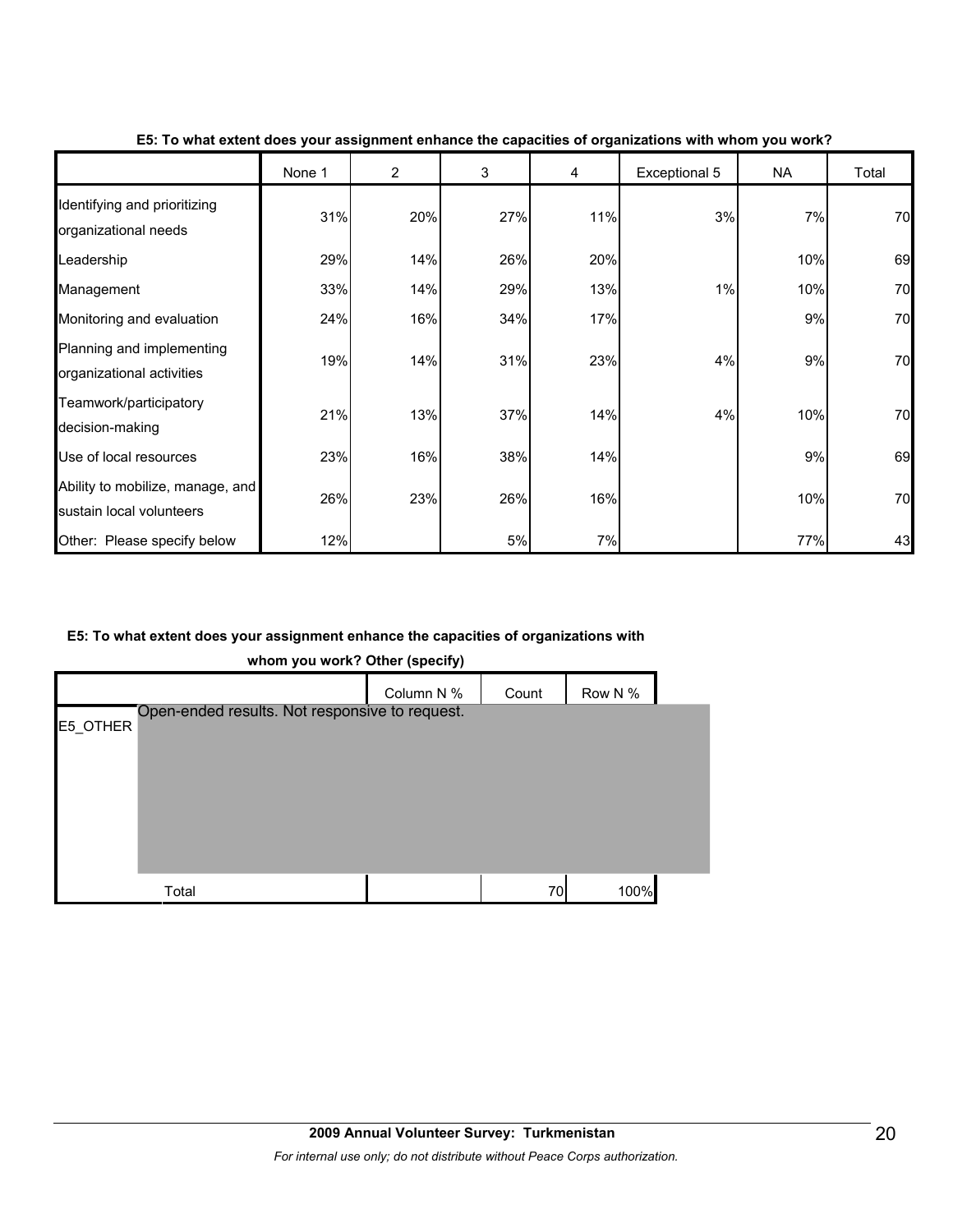| <u>oupuonuo .</u>                     |              |     |     |     |                 |     |       |
|---------------------------------------|--------------|-----|-----|-----|-----------------|-----|-------|
|                                       | Not at all 1 | 2   | 3   | 4   | Exceptionally 5 | NA. | Total |
| Your counterpart/community<br>partner | 4%           | 20% | 26% | 40% | 9%              | 1%  | 70    |
| Another institution/organization      | 30%          | 21% | 20% | 13% | 3%              | 13% | 70    |
| Members of your host<br>community     | 4%           | 6%  | 30% | 43% | 16%             | 1%  | 70    |
| Other: Please specify below           | 7%           |     | 5%  | 5%  | 2%              | 80% | 41    |

**E6: How effective have you been in transferring knowledge and skills to help the following persons or groups build their capacities?**

**E7: To what extent have HC individuals gained a better understanding of Americans? Includes "Too early to tell."**

|    | Not at all | Minimally | Moderately | Considerably | Exceptionally | Too early to tell | Total |
|----|------------|-----------|------------|--------------|---------------|-------------------|-------|
| E7 | 0%l        | $0\%$     | 10%        | 73%          | 14%           | 3%                | 70    |

#### **E7: To what extent have HC individuals gained a better understanding of Americans? Excludes**

**"Too early to tell."**

|     | Not at all | Minimally | Moderately | Considerably | Exceptionally | $\tau$ otal |
|-----|------------|-----------|------------|--------------|---------------|-------------|
| IE7 |            |           | 10%        | 75%          | 15%           | 68          |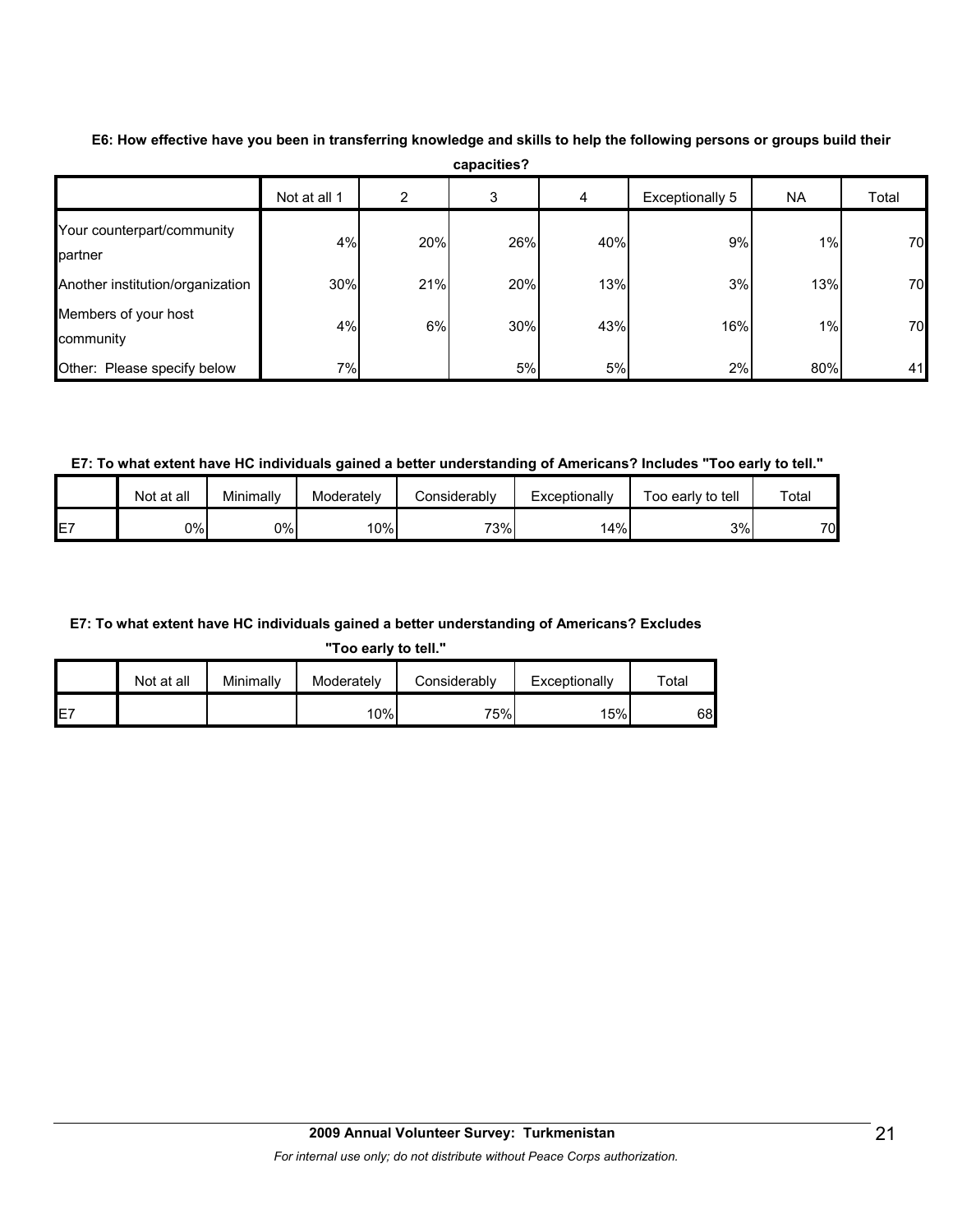|               |                                                              | PCV Responses | % Doing This | <b>Total PCVs</b><br>Responding |
|---------------|--------------------------------------------------------------|---------------|--------------|---------------------------------|
|               |                                                              |               |              |                                 |
| \$E9Goal3Acts | Electronic updates                                           | 53            | 80%          |                                 |
|               | Hard copy/paper update                                       | 49            | 74%          |                                 |
|               | Personal website or blog                                     | 28            | 42%          |                                 |
|               | Enrollment in the CWWS/CMS<br>program                        | 21            | 32%          |                                 |
|               | Hosting American visitors                                    | 16            | 24%          |                                 |
|               | Pen pal program/letter<br>exchange                           | 10            | 15%          |                                 |
|               | While on home leave, spoke at<br>a school or community group | 4             | 6%           |                                 |
|               | Peace Corps Week activities                                  |               | 2%           |                                 |
|               | Other please specify                                         | 1             | 2%           |                                 |
|               | Podcasted/created a slide show<br>or video posted online     |               |              |                                 |
|               | Total                                                        |               |              | 66                              |

# **E9. In which of the following third goal activities have you participated during your PC service?**

Percents may total to more than 100% since Volunteers were asked to "Mark all that apply."

### **E9: When asked about third goal activities, Volunteer answered "No**

# **involvement in third goal activities."**

|                                                                                                                                                                                                                                                                                       | Have done third<br>goal activities | No third goal<br>activities | Total |
|---------------------------------------------------------------------------------------------------------------------------------------------------------------------------------------------------------------------------------------------------------------------------------------|------------------------------------|-----------------------------|-------|
| Peace Corps' third goal is to<br>"help promote a better<br>understanding of other peoples<br>on the part of Americans." In<br>which of the following third goal<br>activities, including your contact<br>with family and friends, have<br>you participated during your<br>Peace Corps | 96%                                | 4%                          | 70    |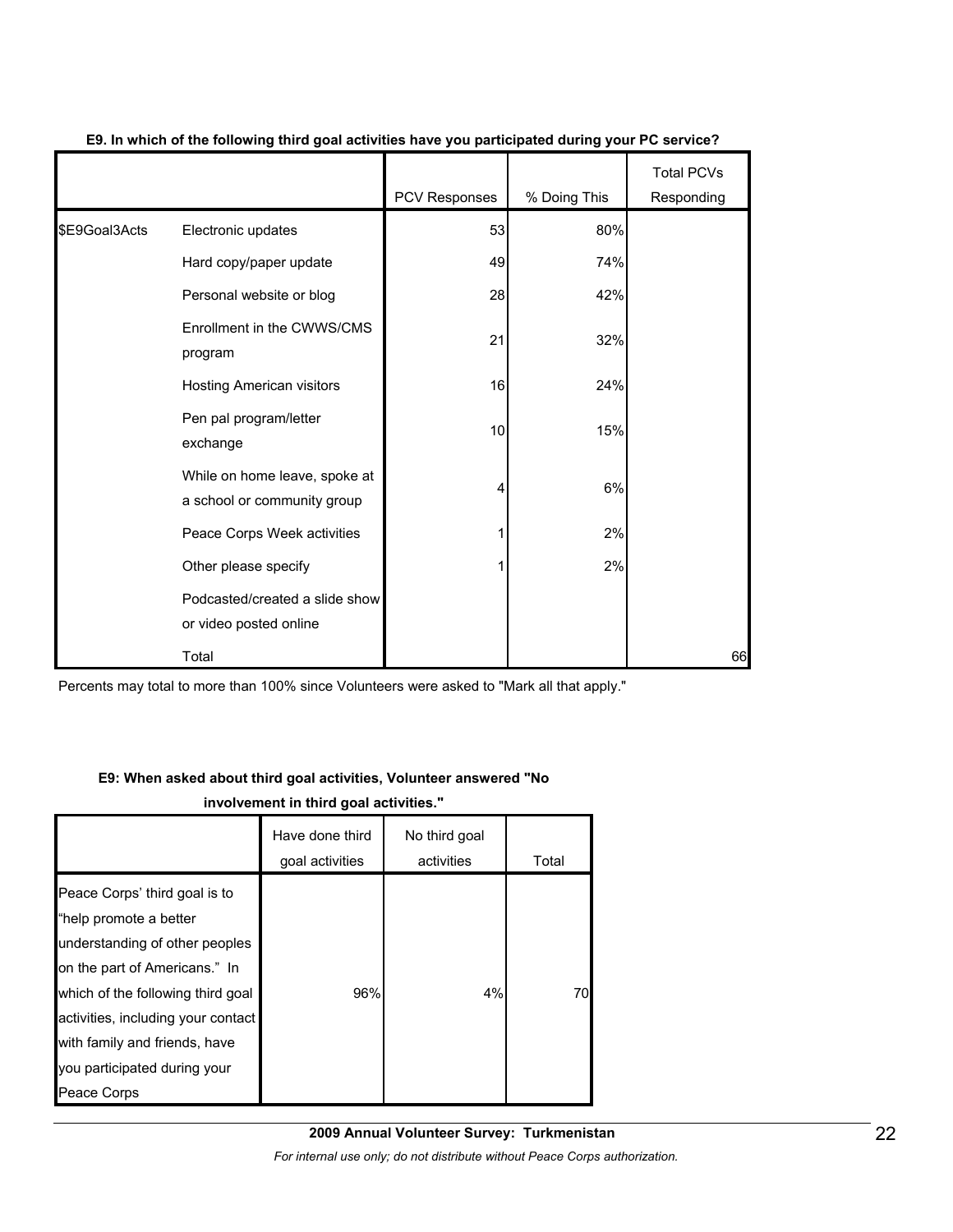|                 |                            | I have participated in | I have participated in |       |
|-----------------|----------------------------|------------------------|------------------------|-------|
|                 | I have not participated in | CWWS/CM & would        | CWWS/CM and would      |       |
|                 | CWWS/CM.                   | recommend it           | NOT recommend it       | Total |
| E <sub>10</sub> | 67%                        | 30%                    | 3%                     | 67    |

# **E10: Would you recommend participation in the CWWS CMS to other Volunteers?**

# **E11: To what extent have Americans gained a better understanding of HCNs? Includes "Too early to tell."**

|     | Not at all | Minimally | Moderately | <b>Considerably</b> | Exceptionally | Too early to<br>tell | Total |
|-----|------------|-----------|------------|---------------------|---------------|----------------------|-------|
| E11 | 0%l        | 0%        | 24%        | 50%                 | 23%           | 3%                   | 70    |

# **E11: To what extent have Americans gained a better understanding of HCNs? Excludes "Too early**

|     | to tell."  |           |            |              |               |       |  |  |  |  |  |
|-----|------------|-----------|------------|--------------|---------------|-------|--|--|--|--|--|
|     | Not at all | Minimally | Moderately | Considerably | Exceptionally | Total |  |  |  |  |  |
| E11 |            |           | 25%        | 51%          | 24%           | 68    |  |  |  |  |  |

# **E12: Which of the following resources have been useful to you in your third goal activities?**

|                                                                                | Yes |
|--------------------------------------------------------------------------------|-----|
| Coverdell World Wise Schools staff (Useful)                                    | 16  |
| Contact with other Peace Corps staff in Washington, D.C. (Useful)              | 12  |
| Information at staging (Useful)                                                | 34  |
| Information from your post sent to you before departure (Useful)               | 39  |
| Internet (Useful)                                                              | 49  |
| Invitation kits (Useful)                                                       | 38  |
| Material in staging packet (Useful)                                            | 30  |
| Peace Corps staff at post (e.g., World Wise School contact) (Useful)           | 26  |
| Recruiting (Useful)                                                            | 17  |
| Resources available from Coverdell World Wise Schools (Useful)                 | 9   |
| Resources available on Peace Corps website (e.g., third goal section) (Useful) | 24  |
| Training on third goal (Useful)                                                | 18  |
| Other: Please specify below (Useful)                                           |     |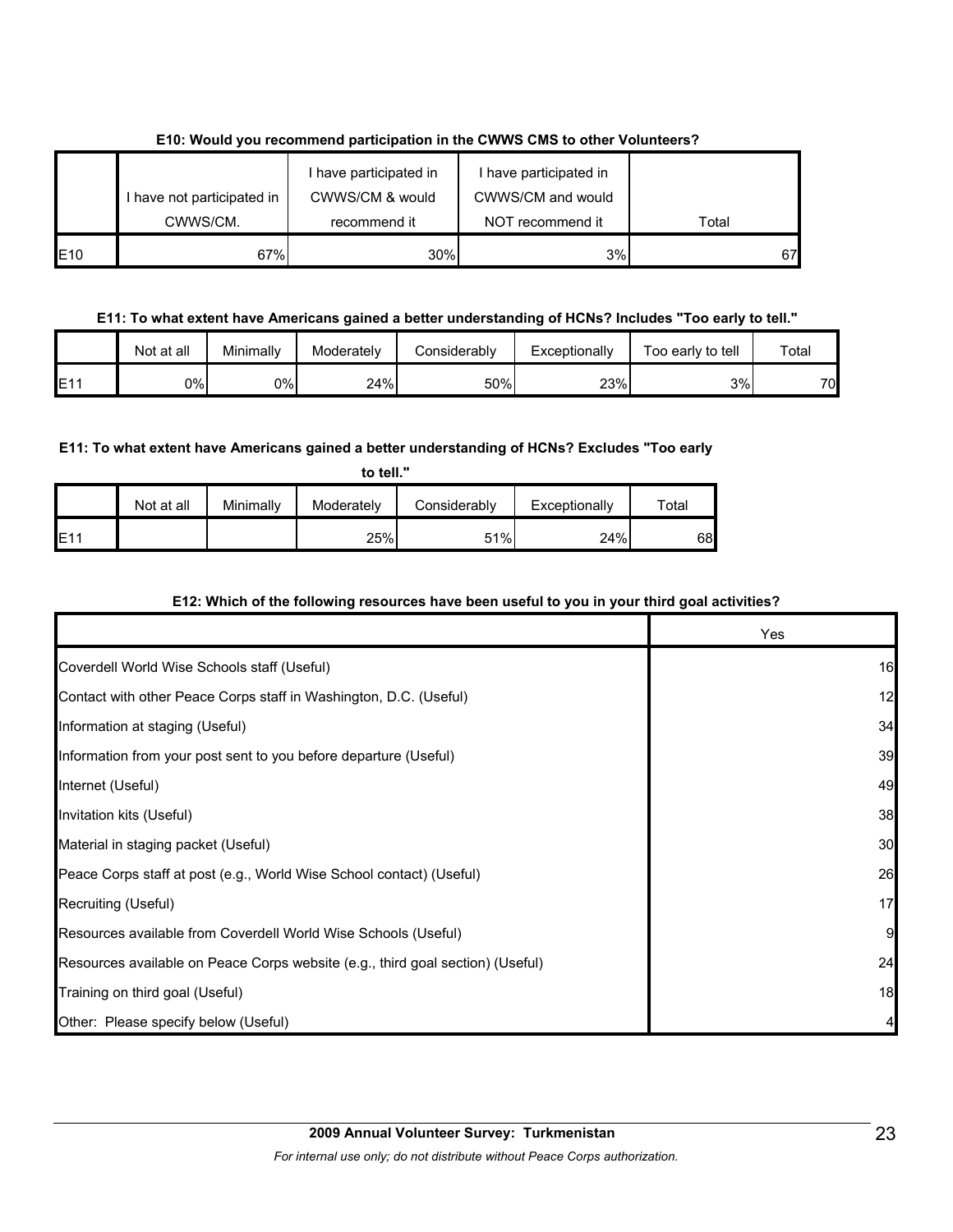# **E12: Which of the following resources would/will be helpful to you in your third goal activities?**

|                                                                                          | Yes |
|------------------------------------------------------------------------------------------|-----|
| Coverdell World Wise Schools staff (Would be helpful)                                    | 28  |
| Contact with other Peace Corps staff in Washington, D.C. (Would be helpful)              | 22  |
| Information at staging (Would be helpful)                                                | 11  |
| Information from your post sent to you before departure (Would be helpful)               | 13  |
| Internet (Would be helpful)                                                              | 18  |
| Invitation kits (Would be helpful)                                                       | 11  |
| Material in staging packet (Would be helpful)                                            | 12  |
| Peace Corps staff at post (e.g., World Wise School contact) (Would be helpful)           | 11  |
| Recruiting (Would be helpful)                                                            | 15  |
| Resources available from Coverdell World Wise Schools (Would be helpful)                 | 19  |
| Resources available on Peace Corps website (e.g., third goal section) (Would be helpful) | 16  |
| Training on third goal (Would be helpful)                                                | 20  |
| Other: Please specify below (Would/will be helpful)                                      |     |

# **E12: Other useful/helpful resources? Other (specify)**

|           | Column N % | Count | Row N % |
|-----------|------------|-------|---------|
| E12 OTHER | 100%       | 70    |         |
| Total     |            | 70    | 100%    |

# **E13: Do you know about the Peace Corps Partnership Program (PCPP)?**

|     | No  | Yes, but I haven't used it. | Yes, I have used it. | Total |
|-----|-----|-----------------------------|----------------------|-------|
| E13 | 71% | 29%                         |                      | 70    |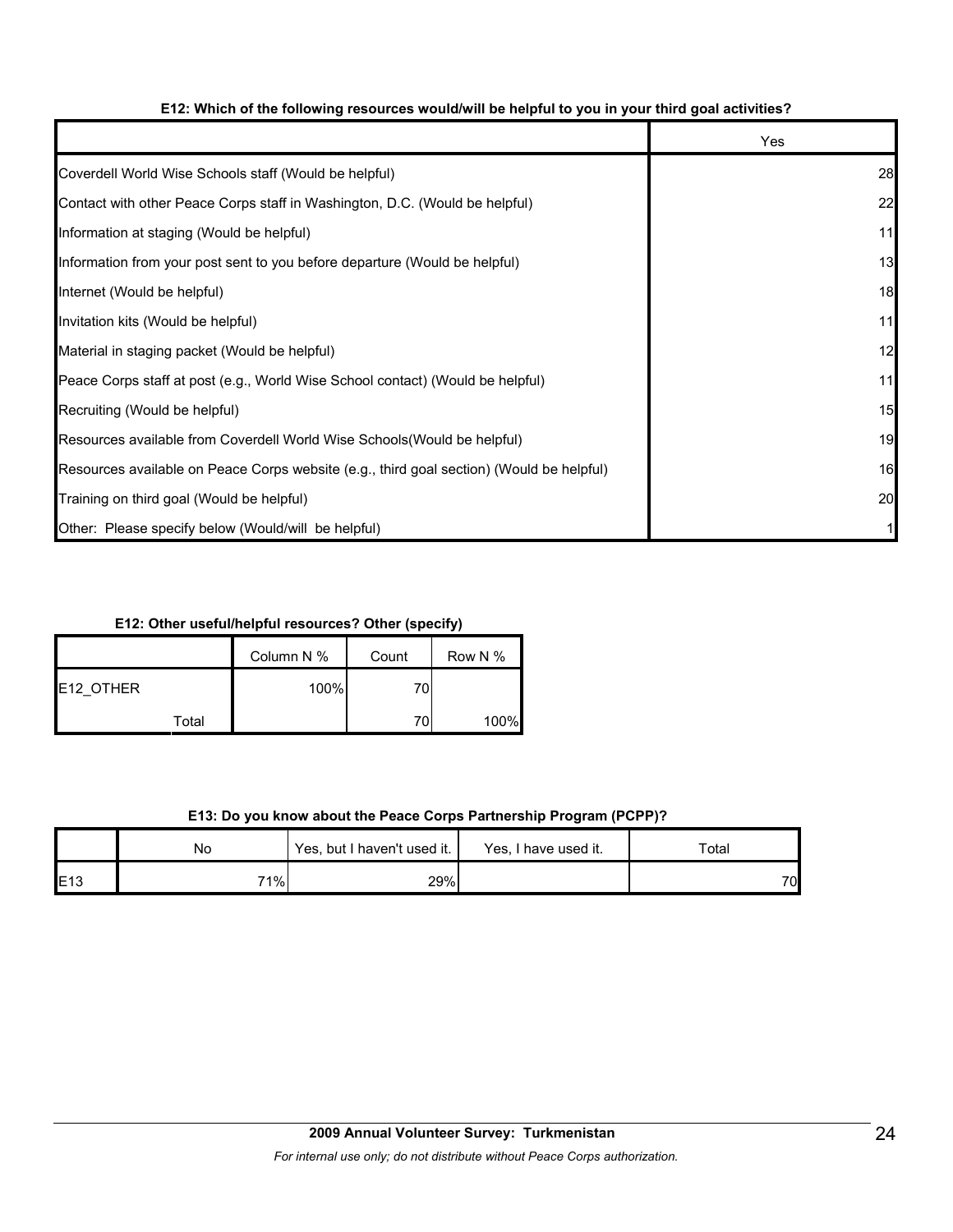# **F. Peace Corps Support**

*This section reports Volunteers' assessments of in-country Peace Corps.* 

|     | Not at all | Poorly | Adequately | Well | Verv well | Total |
|-----|------------|--------|------------|------|-----------|-------|
| IF1 | 18%        | 27%    | 36%        | 9%   | 9%        | 14    |

**F1 (PCVs at post 9+ months): How prepared for your arrival were the host people with whom you work?**



F1: When you arrived at your community, how prepared for your arrival were the host people with whom you work?

|     | Not at all | Minimally | Adequately | Considerably | Exceptionally | Not Used | Total |
|-----|------------|-----------|------------|--------------|---------------|----------|-------|
| IF2 |            | 3%        | 22%        | 36%          | 39%           |          | 67    |

**F2: How satisfied are you with the health care you received from your PCMO(s)?**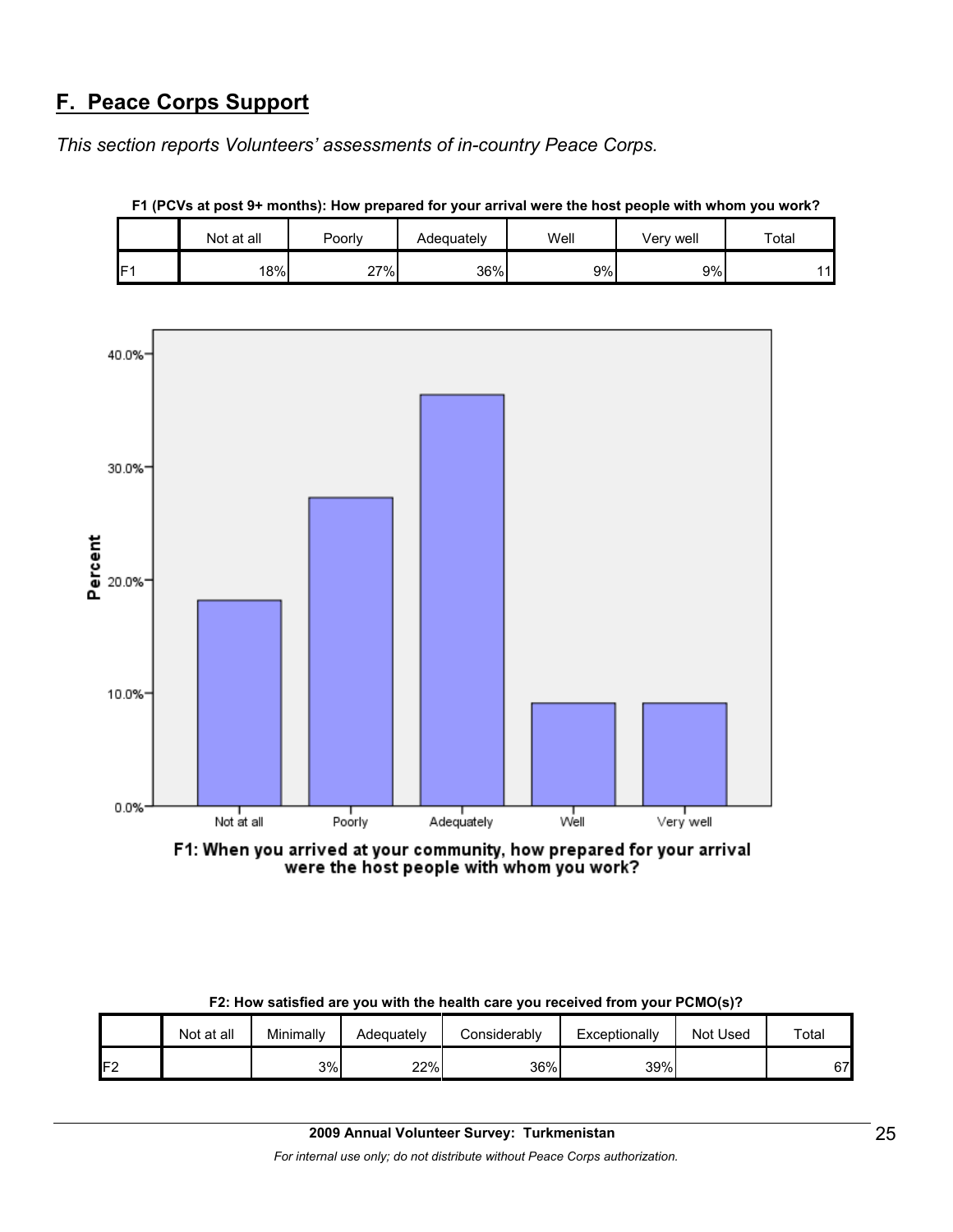|                             | Not at all 1 | 2   | 3   | 4   | Completely 5 | <b>NA</b> | Total |
|-----------------------------|--------------|-----|-----|-----|--------------|-----------|-------|
| Administrative/logistical   |              | 4%  | 16% | 43% | 36%          | 1%        | 70    |
| Cross-cultural              | $1\%$        | 1%  | 33% | 41% | 23%          |           | 70    |
| Emotional                   | $1\%$        | 4%  | 29% | 36% | 29%          | 1%        | 70    |
| Feedback on my work reports | 1%           | 10% | 31% | 43% | 14%          |           | 70    |
| Job assignment              | 3%           | 19% | 27% | 40% | 11%          |           | 70    |
| Language learning           | 3%           | 6%  | 14% | 50% | 27%          |           | 70    |
| Medical                     |              | 1%  | 11% | 47% | 40%          |           | 70    |
| Safety and security         |              | 1%  | 9%  | 49% | 41%          |           | 70    |
| Site selection/preparation  | 6%           | 19% | 27% | 29% | 20%          |           | 70    |
| <b>Technical skills</b>     | 6%           | 23% | 31% | 34% | 4%           | 1%        | 70    |

**F3: How satisfied are you with the following support provided by in-country PC staff?**

### **F4: How satisfied are you with the Peace Corps allocation of time and resources to mental**

|                | health/adjustment issues? |    |     |     |                           |             |  |  |  |  |  |  |
|----------------|---------------------------|----|-----|-----|---------------------------|-------------|--|--|--|--|--|--|
|                | Not at all satisfied      |    | 2   |     | Completely<br>satisfied 5 | $\tau$ otal |  |  |  |  |  |  |
| F <sub>4</sub> | 1%                        | 4% | 26% | 46% | 22%                       | 69          |  |  |  |  |  |  |

**F5: What level of PC support have you received to help cope with stress from issues such as HIV/AIDS, food insecurity, etc. in your community? (Including PCVs w/no need for support)**

|                 | No support | Minimal support | Adequate support I | Considerable<br>support | Exceptional<br>support | NA/I have no<br>need for support | Total |
|-----------------|------------|-----------------|--------------------|-------------------------|------------------------|----------------------------------|-------|
| IF <sub>5</sub> |            | 4%              | 29%                | 16%                     | 7%                     | 44%                              | 70    |

# **F5: What level of PC support have you received to help cope with stress from issues such as HIV/AIDS, food**

**insecurity, etc. in your community? (Excluding PCVs w/no need for support)**

|     |            |                 |                  | Considerable | Exceptional |       |
|-----|------------|-----------------|------------------|--------------|-------------|-------|
|     | No support | Minimal support | Adequate support | support      | support     | Total |
| IF5 | 0%         | 8%              | 51%              | 28%          | 13%         | 39    |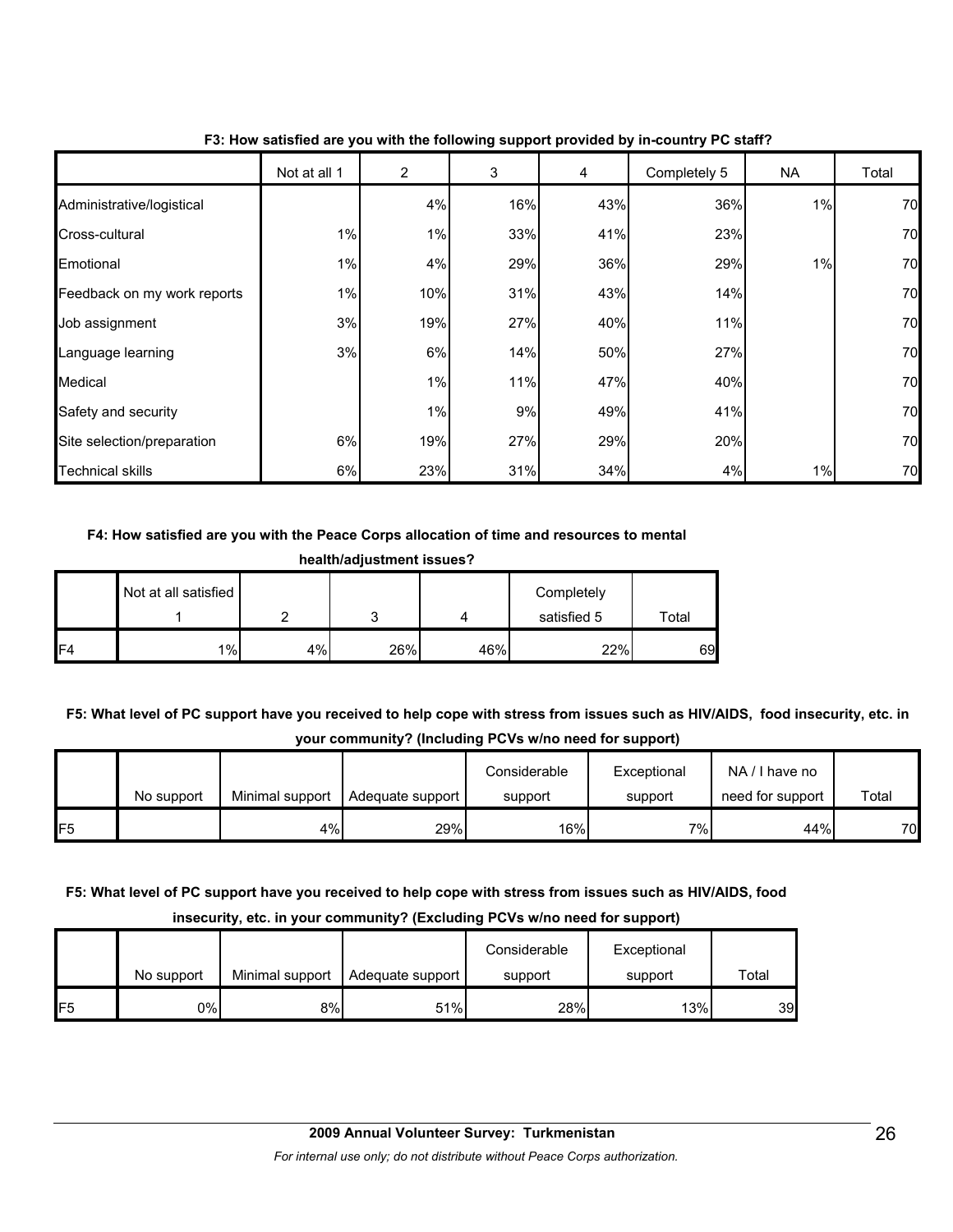# **F6: How would you rate your interaction with the Country Director in**

|                                       | Not adequate | Adequate | Total |
|---------------------------------------|--------------|----------|-------|
| Responsiveness to my issues           | 10%          | 90%      | 70    |
| Informative content                   | 6%           | 94%      | 69    |
| My comfort level discussing<br>issues | 10%          | 90%      | 69    |
| Adequacy of visits                    | 22%          | 78%      | 68    |

## **terms of the following?**

### **F6b: How would you rate your interaction with the PTO/SRPTC in terms of**

|                                       | Not adequate | Adequate | Total |
|---------------------------------------|--------------|----------|-------|
| Responsiveness to my issues           | 4%           | 96%      | 69    |
| Informative content                   | 6%           | 94%      | 67    |
| My comfort level discussing<br>issues | 6%           | 94%      | 68    |
| Adequacy of visits                    | 17%          | 83%      | 65    |

# **the following?**

#### **F6c: How would you rate your interaction with the APCD/Program**

# **Manager in terms of the following?**

|                                       | Not adequate | Adequate | Total |
|---------------------------------------|--------------|----------|-------|
| Responsiveness to my issues           | 12%          | 88%      | 69    |
| Informative content                   | 14%          | 86%      | 66    |
| My comfort level discussing<br>issues | 13%          | 87%      | 67    |
| Adequacy of visits                    | 16%          | 84%      | 67    |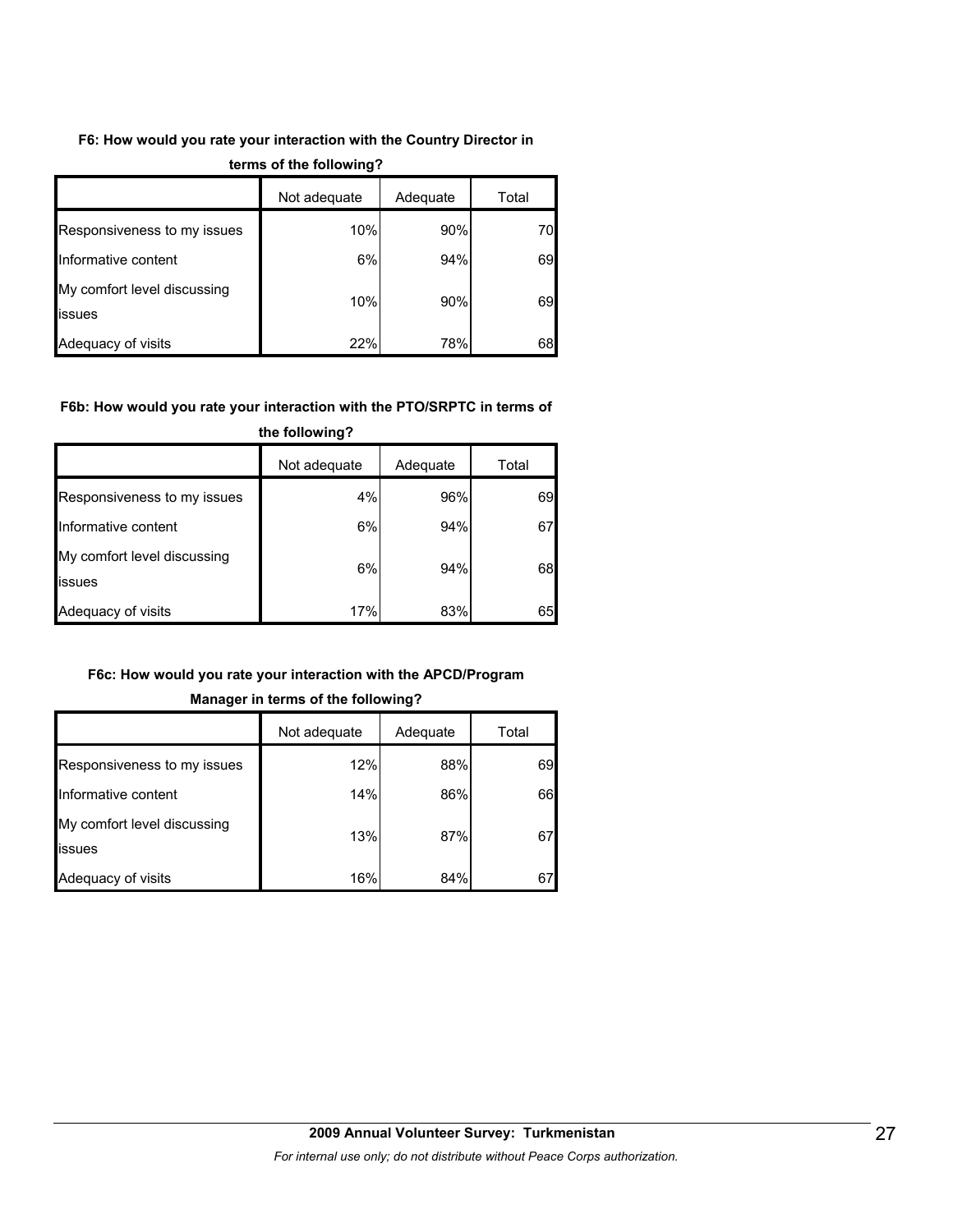# **F6d: How would you rate your interaction with the PCMO in terms of the**

| following?                            |              |          |       |
|---------------------------------------|--------------|----------|-------|
|                                       | Not adequate | Adequate | Total |
| Responsiveness to my issues           | 4%           | 96%      | 69    |
| Informative content                   | 6%           | 94%      | 69    |
| My comfort level discussing<br>issues | 13%          | 87%      | 69    |
| Adequacy of visits                    | 4%           | 96%      | 69    |

# **F6e: How would you rate your interaction with the Safety and Security**

|                                       | Not adequate | Adequate | Total |
|---------------------------------------|--------------|----------|-------|
| Responsiveness to my issues           | 1%           | 99%      | 69    |
| Informative content                   | 3%           | 97%      | 68    |
| My comfort level discussing<br>issues | 4%           | 96%      | 69    |
| Adequacy of visits                    | 6%           | 94%      | 6.    |

# **Coordinator in terms of the following?**

# **F6f: How would you rate your interaction with the Training Manager in**

| terms of the following?               |              |          |       |
|---------------------------------------|--------------|----------|-------|
|                                       | Not adequate | Adequate | Total |
| Responsiveness to my issues           | 4%           | 96%      | 69    |
| Informative content                   | 6%           | 94%      | 67    |
| My comfort level discussing<br>issues | 7%           | 93%      | 68    |
| Adequacy of visits                    | 10%          | 90%      | 67    |

# **2009 Annual Volunteer Survey: Turkmenistan**  *For internal use only; do not distribute without Peace Corps authorization.*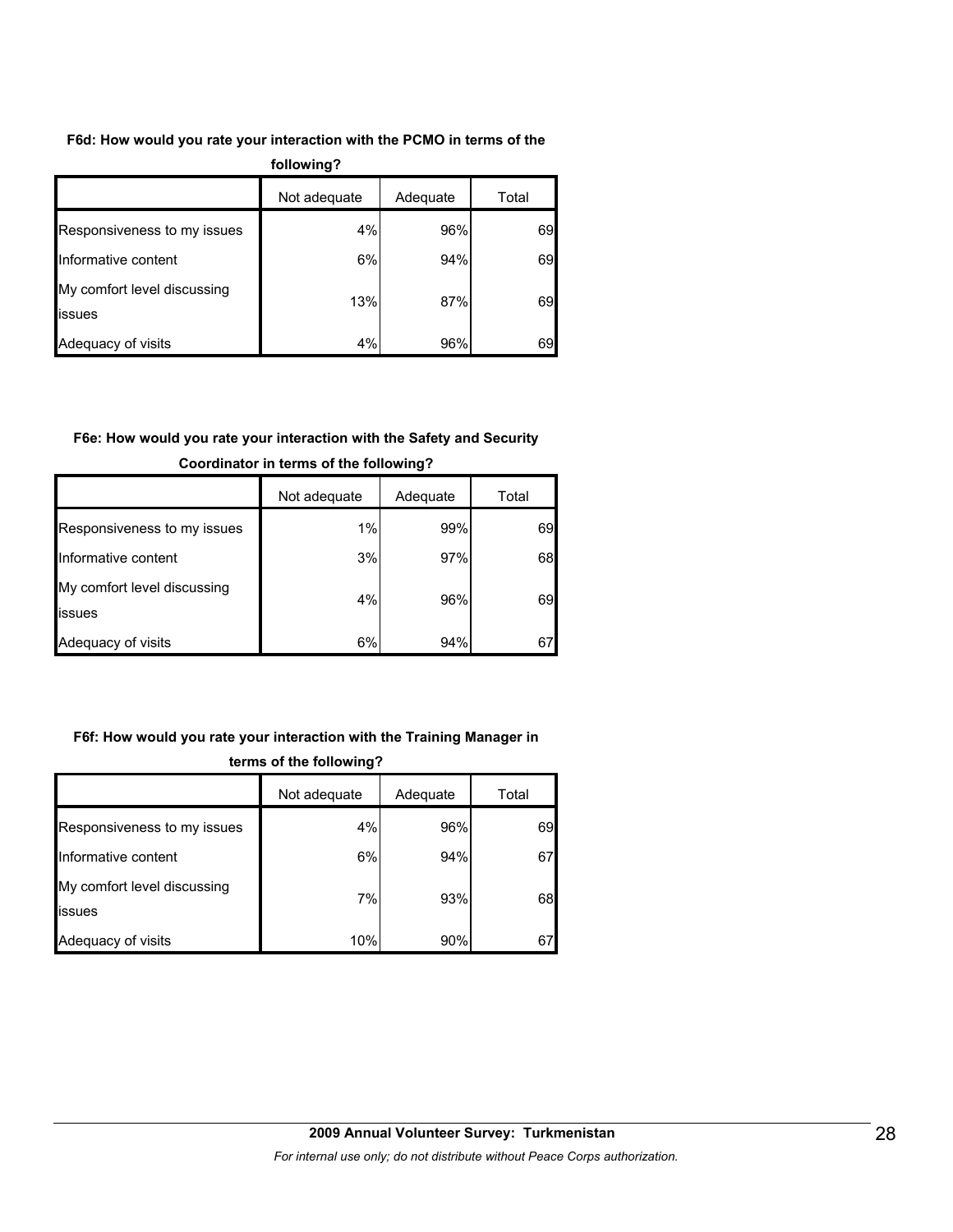# **F6g: How would you rate your interaction with administrative staff in**

|                                       | Not adequate | Adequate | Total |
|---------------------------------------|--------------|----------|-------|
| Responsiveness to my issues           | 9%           | 91%      | 68    |
| Informative content                   | 8%           | 92%      | 66    |
| My comfort level discussing<br>issues | 10%          | 90%      | 67    |
| Adequacy of visits                    | 12%          | 88%      | 66    |

### **terms of the following?**

### **F6h: How would you rate your interaction with other post staff (please**

|                                       | Not adequate | Adequate | Total |
|---------------------------------------|--------------|----------|-------|
| Responsiveness to my issues           | 8%           | 92%      | 13    |
| Informative content                   | 7%           | 93%      | 14    |
| My comfort level discussing<br>issues | 8%           | 92%      | 12    |
| Adequacy of visits                    | 20%          | 80%      | 10    |

#### **specify) in terms of the following?**

#### **F7: To what extent is your CD aware of Volunteer issues and concerns through interactions with**

**Volunteers?** Not at all | Minimally | Adequately | Considerably | Completely | Total F7 4% 38% 46% 12% 69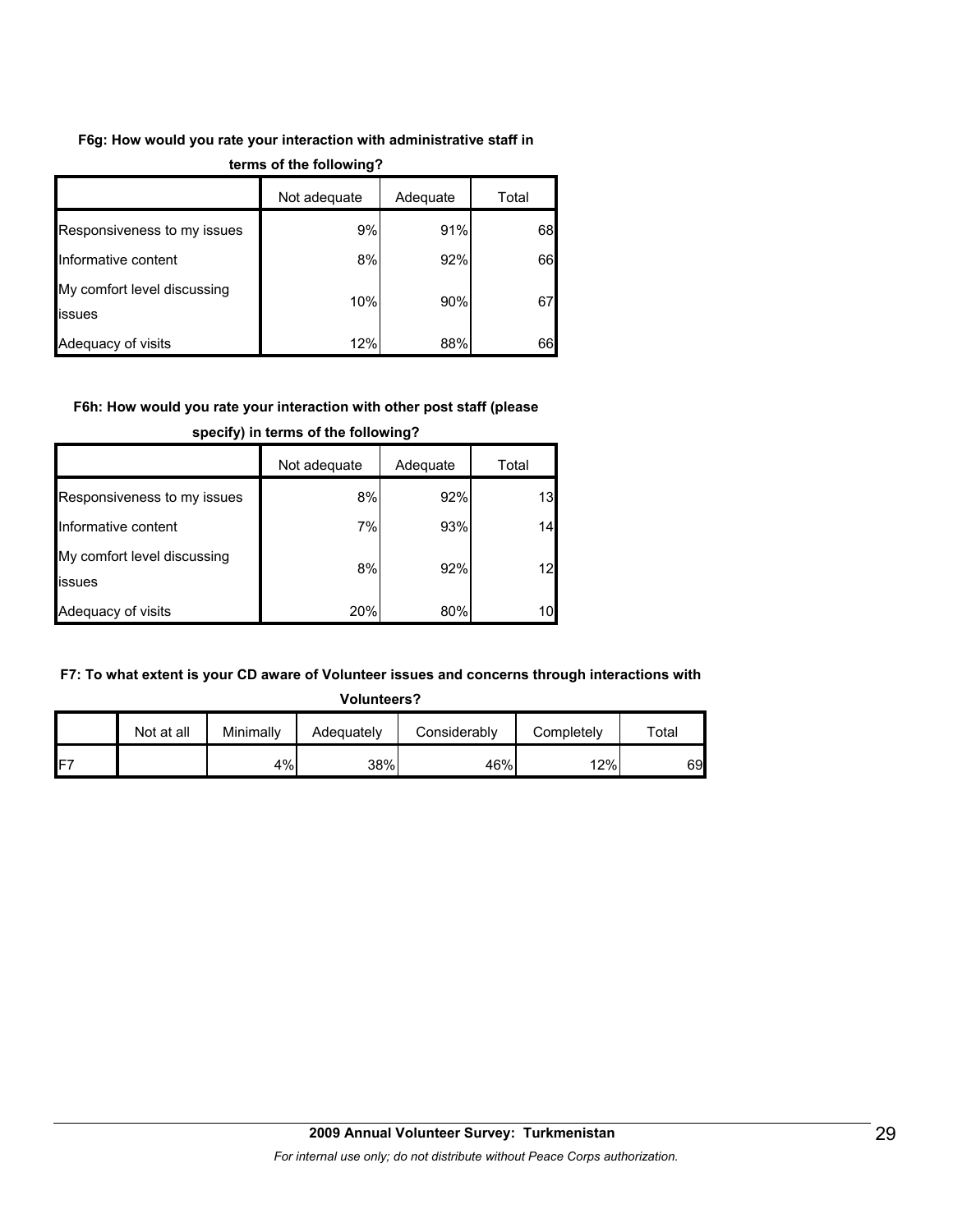| F8: What is the most effective way you use to communicate with PC staff? |  |
|--------------------------------------------------------------------------|--|
|                                                                          |  |

| Most effective | Cellphone (voice)                  | 53%  | 37             |
|----------------|------------------------------------|------|----------------|
|                | Text messaging                     | 21%  | 15             |
|                | In-person visits                   | 17%  | 12             |
|                | Telephone at residence or work     | 6%   | $\overline{4}$ |
|                | Other. Please specify              | 1%   | 1              |
|                | Email/ Internet                    | 1%   | 11             |
|                | Telephone not at residence or work |      |                |
|                | Letters                            |      |                |
|                | CB radio                           |      |                |
|                | Total                              | 100% | 70             |

| Second most effective | Text messaging                     | 36%  | 25               |
|-----------------------|------------------------------------|------|------------------|
|                       | Cellphone (voice)                  | 23%  | 16               |
|                       | Email/ Internet                    | 21%  | 15               |
|                       | Telephone at residence or work     | 11%  | $\boldsymbol{8}$ |
|                       | In-person visits                   | 6%   | $\overline{4}$   |
|                       | Letters                            | 3%   | 2                |
|                       | Other. Please specify              |      |                  |
|                       | Telephone not at residence or work |      |                  |
|                       | CB radio                           |      |                  |
|                       | Total                              | 100% | 70               |

### **F8: What is the second most effective way you use to communicate with PC staff?**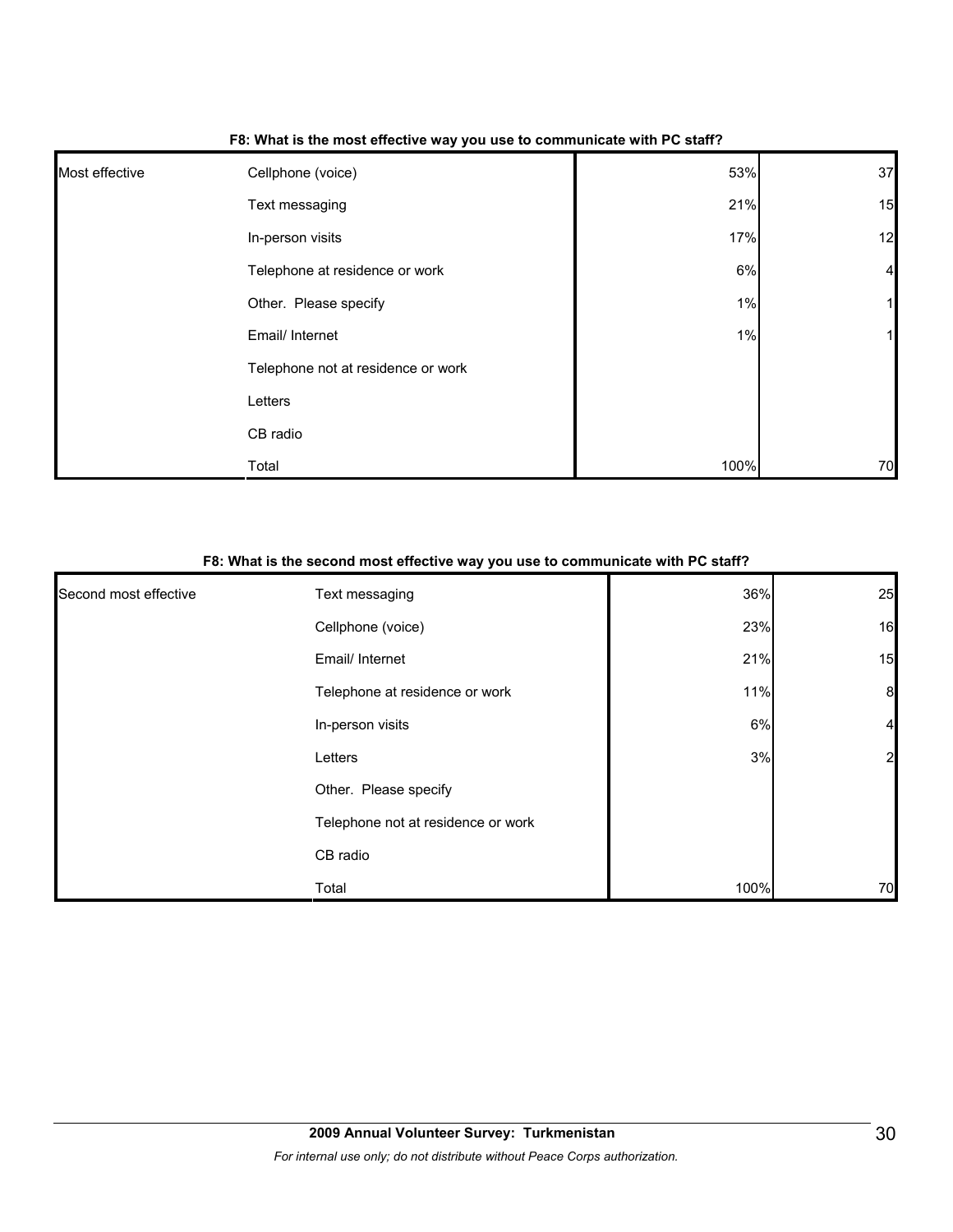| (C11_THREE) Third most | Email/ Internet                       | 37%  | 26             |
|------------------------|---------------------------------------|------|----------------|
| effective              | In-person visits                      | 16%  | 11             |
|                        | Text messaging                        | 14%  | 10             |
|                        | Letters                               | 11%  | 8              |
|                        | Cellphone (voice)                     | 9%   | $6 \,$         |
|                        | Telephone at residence or work        | 7%   | 5 <sub>5</sub> |
|                        | Telephone not at residence or<br>work | 6%   |                |
|                        | Other. Please specify                 |      |                |
|                        | CB radio                              |      |                |
|                        | Total                                 | 100% | 70             |

**F8: What is the third most effective way you use to communicate with PC staff?**

# **F9: How do you rate the effectiveness of your communication resources for contacting in-country PC staff?**

|     | Very poor | Poor  | Adequate | Good | Excellent | Total |
|-----|-----------|-------|----------|------|-----------|-------|
| IF9 |           | $6\%$ | 33%      | 34%  | 27%       | 70    |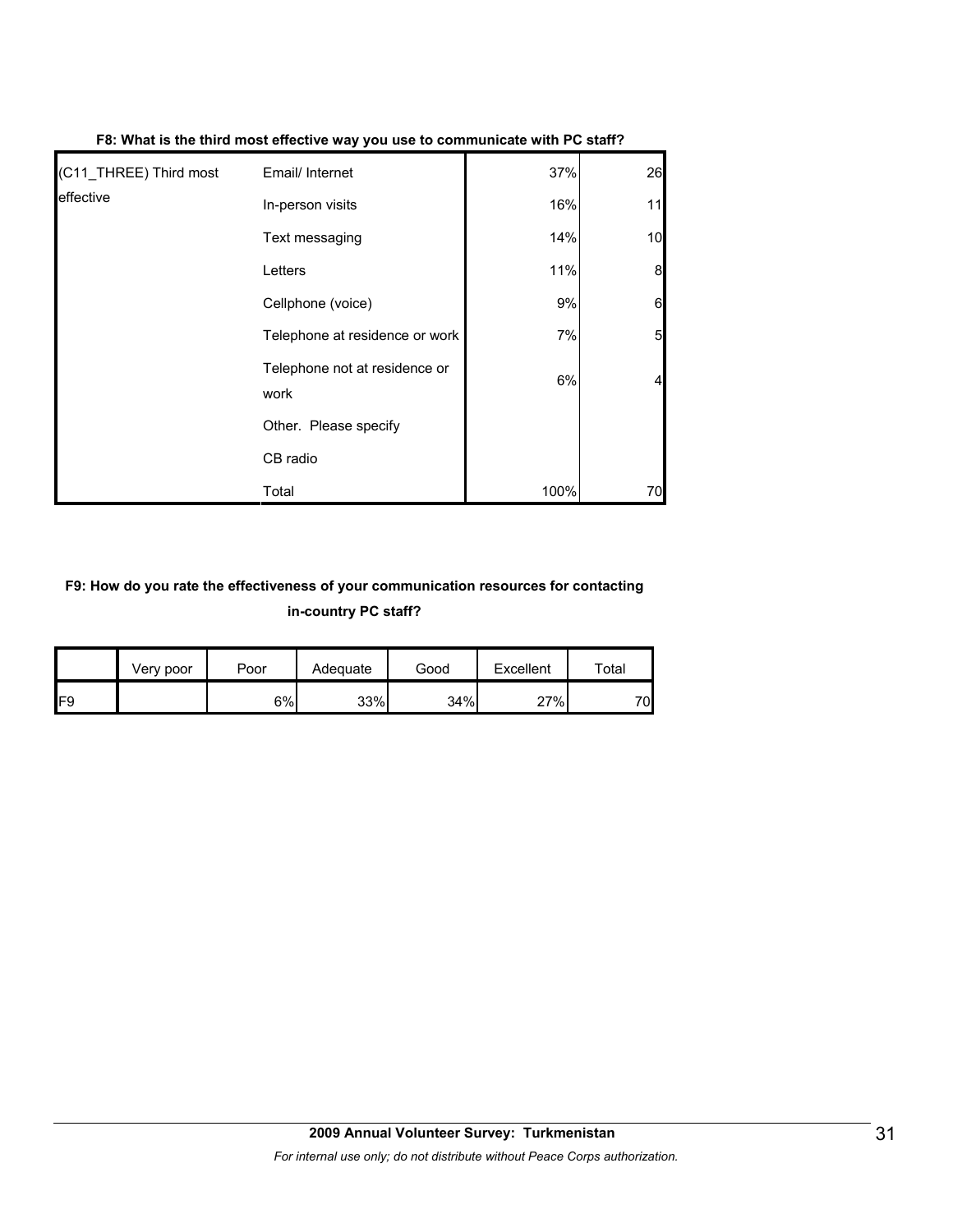# **G. Your Safety and Security**

*This section reports on how safe and informed about their safety Volunteers feel. Their experiences with reported and unreported crimes are summarized.* 

|                                                  | Not at All Safe | Often Safe | Adequately<br>Safe | Usually Safe | Very Safe | Total |
|--------------------------------------------------|-----------------|------------|--------------------|--------------|-----------|-------|
|                                                  |                 |            |                    |              |           |       |
| Where you live                                   |                 | 3%         | 13%                | 25%          | 59%       | 69    |
| Where you work                                   |                 | 1%         | 9%                 | 16%          | 74%       | 69    |
| When you travel in-country                       |                 | 9%         | 23%                | 46%          | 22%       | 69    |
| City where main Peace Corps<br>office is located |                 |            | 17%                | 42%          | 41%       | 69    |

### **G1: How safe do you feel...?**

| G2: Please indicate the number of times you experienced the following types of discrimination/harassment. |  |
|-----------------------------------------------------------------------------------------------------------|--|
|                                                                                                           |  |

|                    | Never  | Once | 2-5 times | 6-10 times | 11-25 times | 26+ times | Total |
|--------------------|--------|------|-----------|------------|-------------|-----------|-------|
| Age                | 81.8%  |      | 10.9%     | 5.5%       | 1.8%        |           | 55    |
| Anti-American      | 74.5%  | 7.3% | 16.4%     |            | 1.8%        |           | 55    |
| <b>Disability</b>  | 100.0% |      |           |            |             |           | 53    |
| Gender             | 67.3%  | 3.6% | 9.1%      | 3.6%       | 1.8%        | 14.5%     | 55    |
| Racial/color       | 92.3%  | 1.9% |           | 1.9%       | 3.8%        |           | 52    |
| Religious          | 96.2%  |      | 3.8%      |            |             |           | 53    |
| Sexual (verbal)    | 57.1%  | 5.4% | 17.9%     | 1.8%       | 5.4%        | 12.5%     | 56    |
| Sexual (physical)  | 85.2%  | 9.3% | 3.7%      |            | 1.9%        |           | 54    |
| Sexual orientation | 100.0% |      |           |            |             |           | 53    |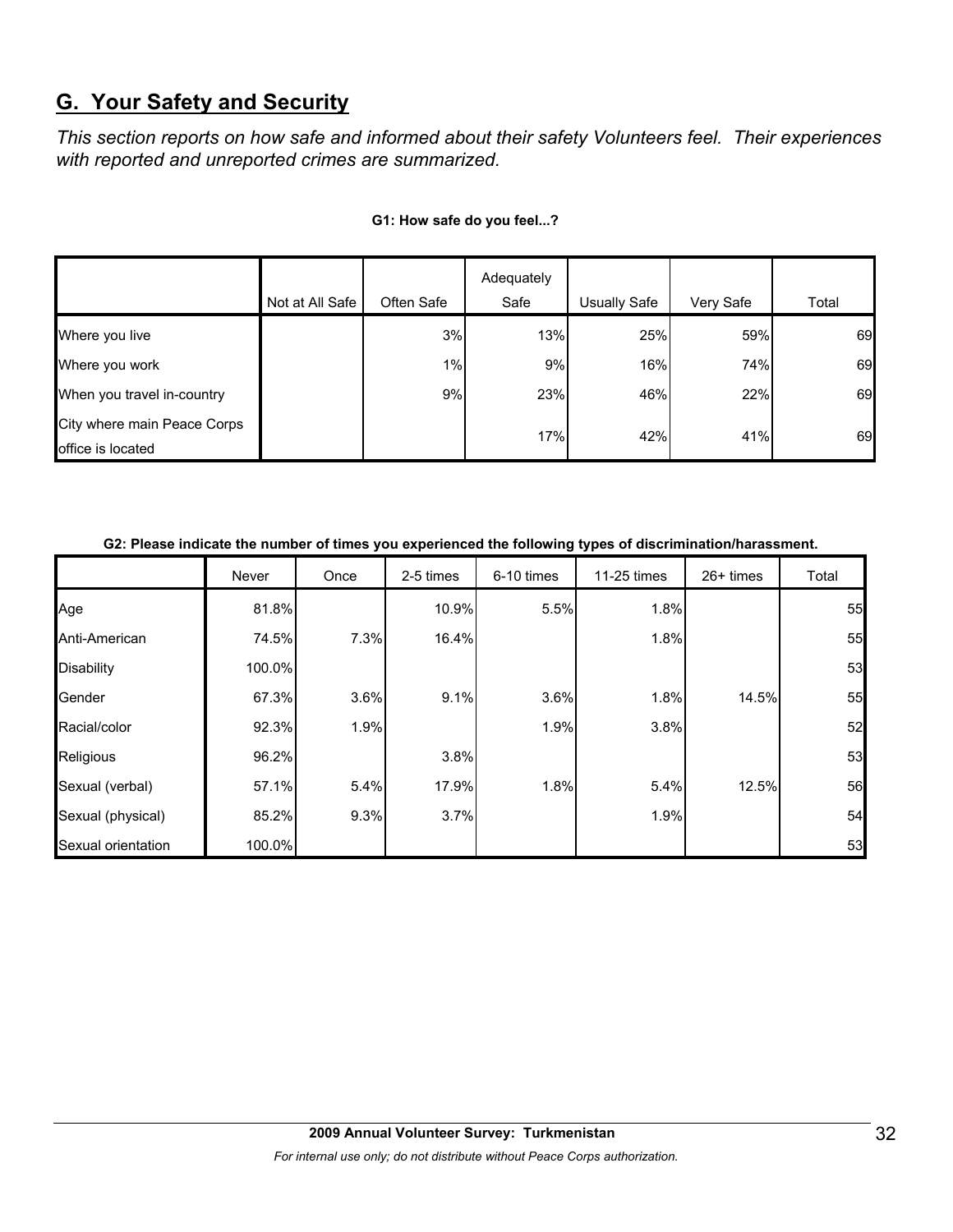|                    | Never  | Once  | 2-5 times | 6-10 times | 11-25 times | 26+ times | Total          |
|--------------------|--------|-------|-----------|------------|-------------|-----------|----------------|
| Age                | 90.9%  | 9.1%  |           |            |             |           | 11             |
| Anti-American      | 100.0% |       |           |            |             |           | 14             |
| <b>Disability</b>  | 100.0% |       |           |            |             |           | 1              |
| Gender             | 94.7%  |       |           |            |             | 5.3%      | 19             |
| Racial/color       | 66.7%  |       |           |            | 16.7%       | 16.7%     | 6              |
| Religious          | 100.0% |       |           |            |             |           | 3 <sup>l</sup> |
| Sexual (verbal)    | 87.0%  | 8.7%  | 4.3%      |            |             |           | 23             |
| Sexual (physical)  | 75.0%  | 25.0% |           |            |             |           | 8 <sup>1</sup> |
| Sexual orientation | 100.0% |       |           |            |             |           | 1              |

### **G2: Please indicate the number of times you reported discrimination/harassment events to PC.**

**G3: Please indicate the number of times you experienced the following types of crimes.**

|                    | Never  | Once  | 2-5 times | 6-10 times | 11-25 times | $26+$ times | Total |
|--------------------|--------|-------|-----------|------------|-------------|-------------|-------|
| <b>Burglary</b>    | 92.7%  | 3.6%  | 3.6%      |            |             |             | 55    |
| Theft              | 83.6%  | 12.7% | 3.6%      |            |             |             | 55    |
| Robbery            | 98.2%  | 1.8%  |           |            |             |             | 56    |
| Physical assault   | 89.5%  | 8.8%  | 1.8%      |            |             |             | 57    |
| Aggravated assault | 100.0% |       |           |            |             |             | 55    |
| Sexual assault     | 91.1%  | 5.4%  | 3.6%      |            |             |             | 56    |
| Rape               | 100.0% |       |           |            |             |             | 54    |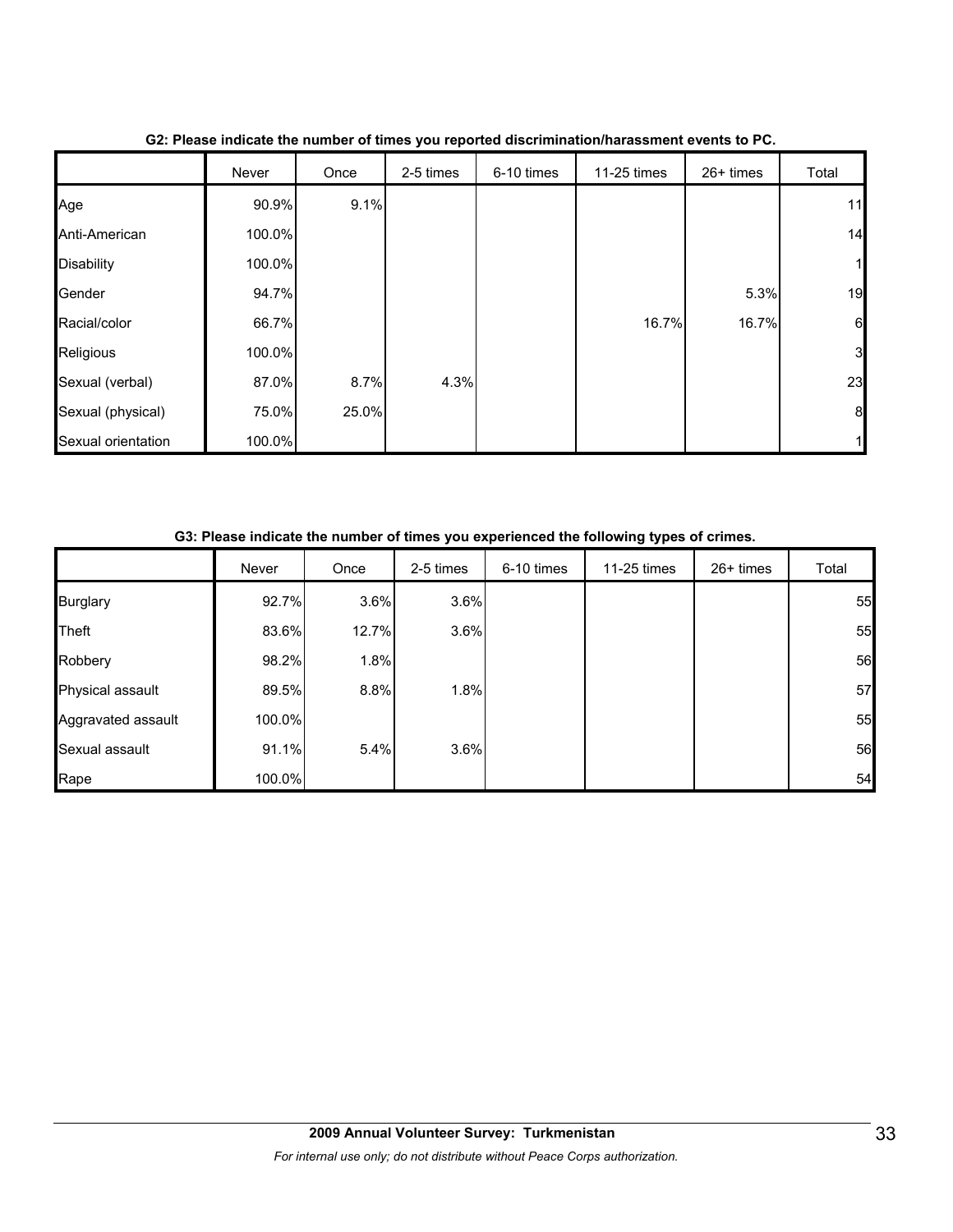|                    | Never  | Once  | 2-5 times | 6-10 times | 11-25 times | $26+$ times | Total          |
|--------------------|--------|-------|-----------|------------|-------------|-------------|----------------|
| <b>Burglary</b>    | 20.0%  | 40.0% | 40.0%     |            |             |             | $5 \mid$       |
| Theft              | 40.0%  | 50.0% | 10.0%     |            |             |             | 10             |
| Robbery            | 50.0%  | 50.0% |           |            |             |             | $\mathbf{2}$   |
| Physical assault   | 33.3%  | 66.7% |           |            |             |             | 6              |
| Aggravated assault | 100.0% |       |           |            |             |             |                |
| Sexual assault     | 75.0%  | 25.0% |           |            |             |             | $\overline{4}$ |
| Rape               | 100.0% |       |           |            |             |             |                |

**G3: Please indicate the number of times you reported the following crimes to Peace Corps.**

# **G4a: If you did not report your experience with burglary, please your reason(s) for not reporting.**

|            |                                                             |                      | % Reason Not | <b>Total PCVs</b> |
|------------|-------------------------------------------------------------|----------------------|--------------|-------------------|
|            |                                                             | <b>PCV Responses</b> | Rptd         | Responding        |
| \$NoRpBurg | I felt it was too minor or<br>common to report              |                      | 100%         |                   |
|            | I did not think the PC could help                           |                      |              |                   |
|            | I believed it could result in<br>changing sites             |                      |              |                   |
|            | Concerns of a possible breach<br>in confidentiality         |                      |              |                   |
|            | Reporting might result in<br>disciplinary action against me |                      |              |                   |
|            | It might hurt my relationship<br>with the community         |                      |              |                   |
|            | Other                                                       |                      |              |                   |
|            | Total                                                       |                      |              |                   |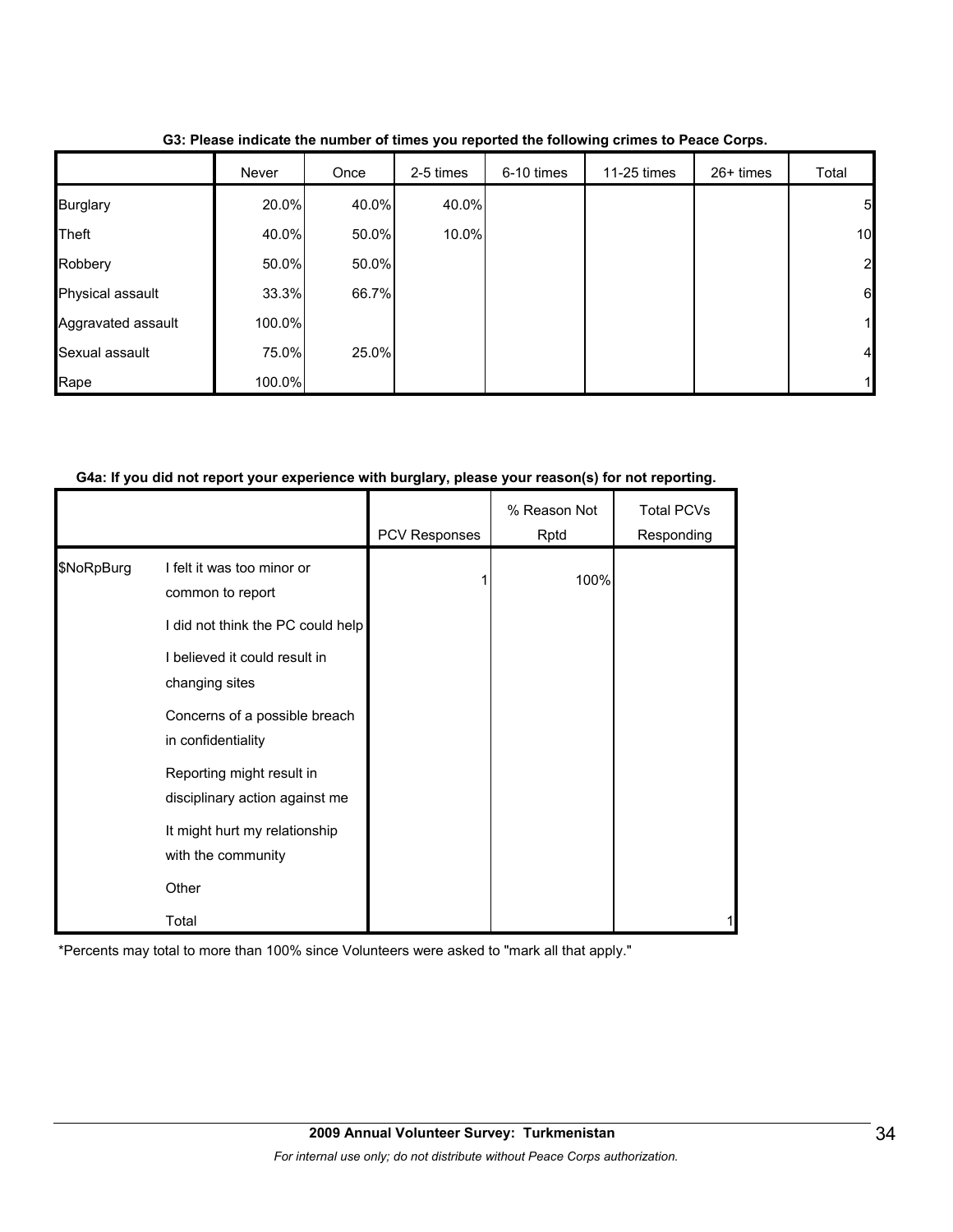|             |                                                             | PCV Responses | % Reason Not<br>Rptd | <b>Total PCVs</b><br>Responding |
|-------------|-------------------------------------------------------------|---------------|----------------------|---------------------------------|
| \$NoRpTheft | I felt it was too minor or<br>common to report              | 3             | 75%                  |                                 |
|             | I did not think the PC could help                           | 2             | 50%                  |                                 |
|             | I believed it could result in<br>changing sites             |               | 25%                  |                                 |
|             | It might hurt my relationship<br>with the community         |               | 25%                  |                                 |
|             | Concerns of a possible breach<br>in confidentiality         |               |                      |                                 |
|             | Reporting might result in<br>disciplinary action against me |               |                      |                                 |
|             | Other                                                       |               |                      |                                 |
|             | Total                                                       |               |                      |                                 |

# **G4b: If you did not report your experience with theft, please your reason(s) for not reporting.**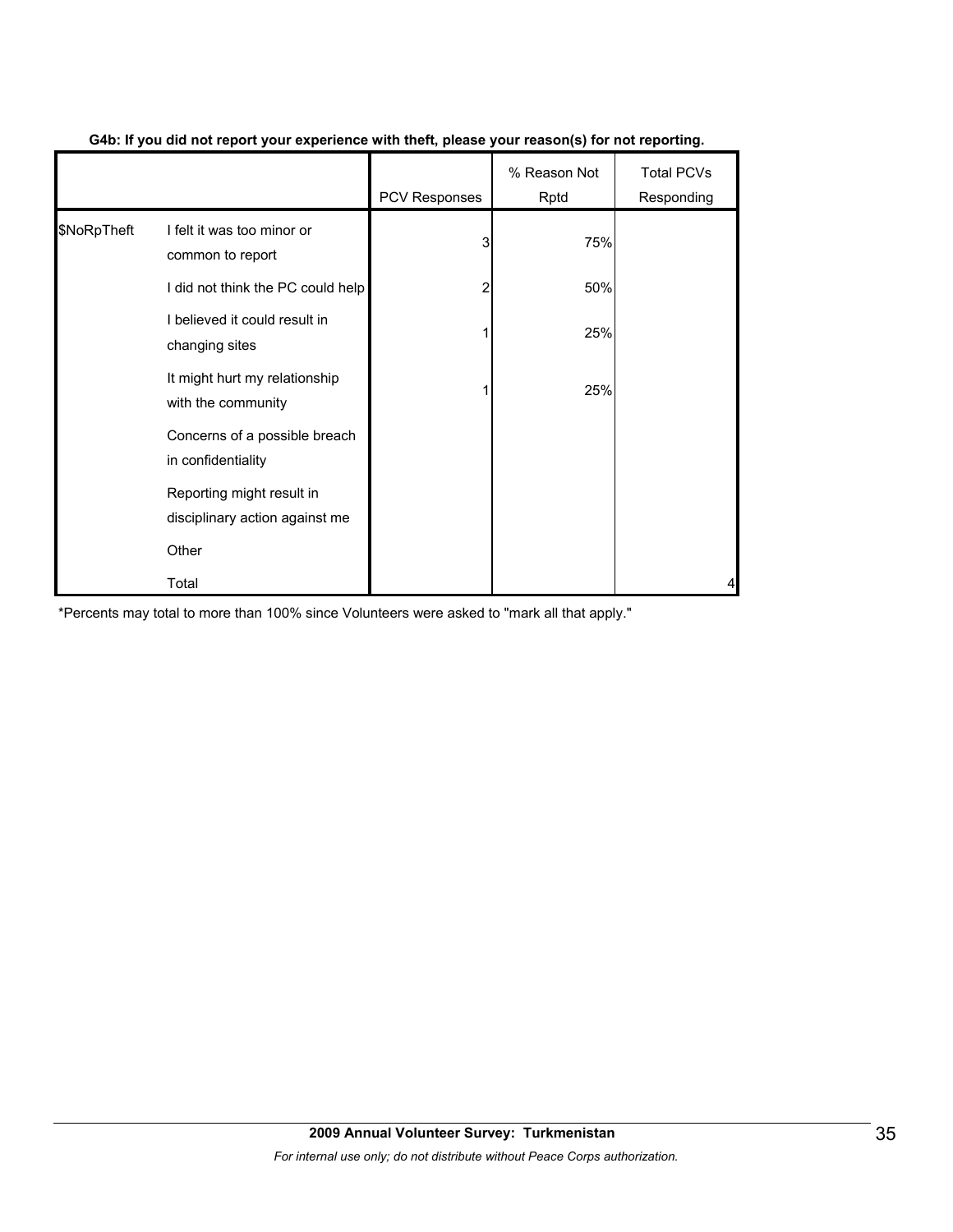|            |                                                             | PCV Responses | % Reason Not<br>Rptd | <b>Total PCVs</b><br>Responding |
|------------|-------------------------------------------------------------|---------------|----------------------|---------------------------------|
| \$NoRpRobb | Other                                                       |               | 100%                 |                                 |
|            | I did not think the PC could help                           |               |                      |                                 |
|            | I believed it could result in<br>changing sites             |               |                      |                                 |
|            | I felt it was too minor or<br>common to report              |               |                      |                                 |
|            | Concerns of a possible breach<br>in confidentiality         |               |                      |                                 |
|            | Reporting might result in<br>disciplinary action against me |               |                      |                                 |
|            | It might hurt my relationship<br>with the community         |               |                      |                                 |
|            | Total                                                       |               |                      |                                 |

### **G4c: If you did not report your experience with robbery, please your reason(s) for not reporting.**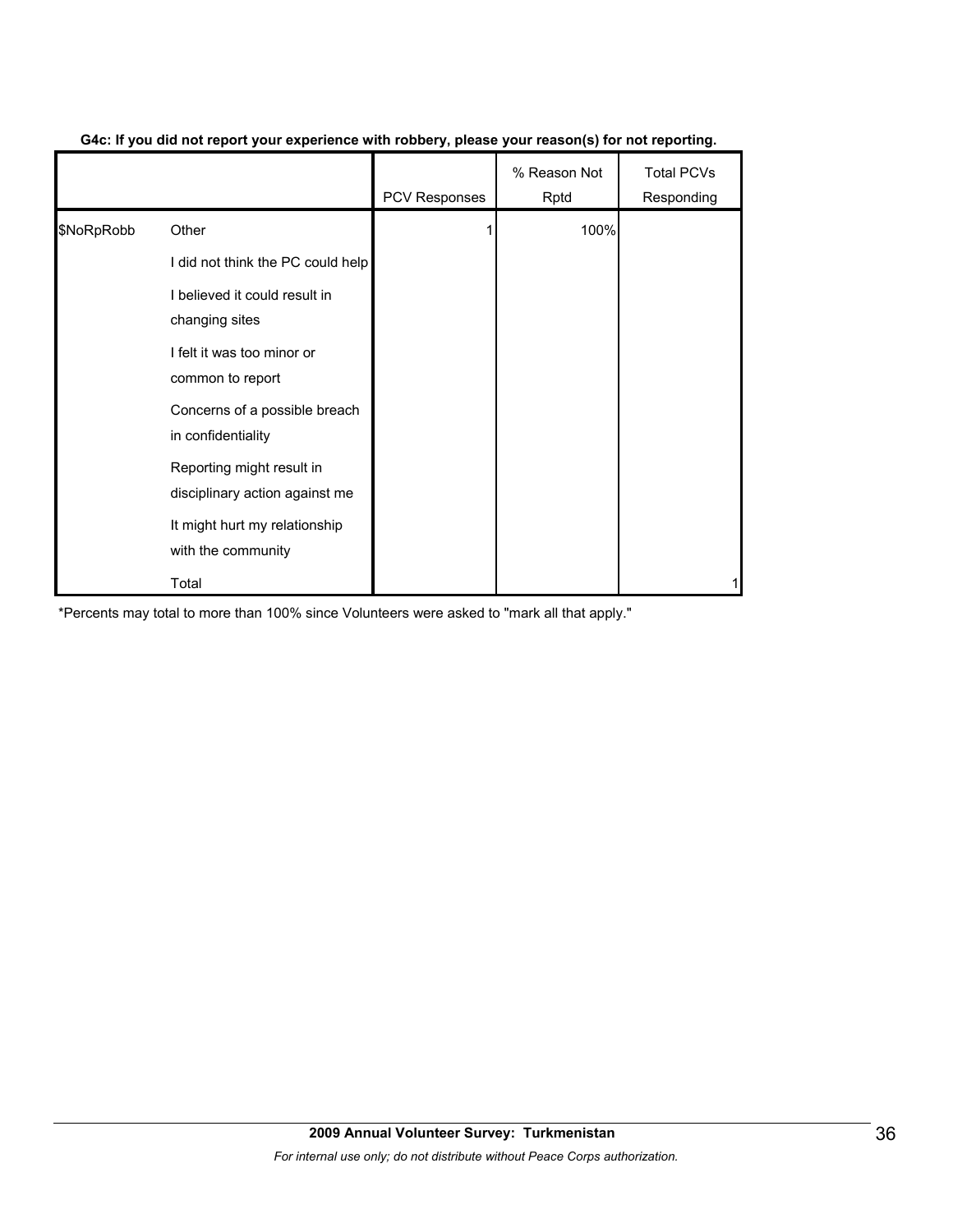|            |                                                             | PCV Responses | % Reason Not<br>Rptd | <b>Total PCVs</b><br>Responding |
|------------|-------------------------------------------------------------|---------------|----------------------|---------------------------------|
|            |                                                             |               |                      |                                 |
| \$NoRpPhAs | I did not think the PC could help                           |               | 67%                  |                                 |
|            | Reporting might result in<br>disciplinary action against me |               | 67%                  |                                 |
|            | Concerns of a possible breach<br>in confidentiality         |               | 33%                  |                                 |
|            | It might hurt my relationship<br>with the community         |               | 33%                  |                                 |
|            | I believed it could result in<br>changing sites             |               |                      |                                 |
|            | I felt it was too minor or<br>common to report              |               |                      |                                 |
|            | Other                                                       |               |                      |                                 |
|            | Total                                                       |               |                      | 3                               |

**G4d: If you did not report your experience with physical assault, please your reason(s) for not reporting.**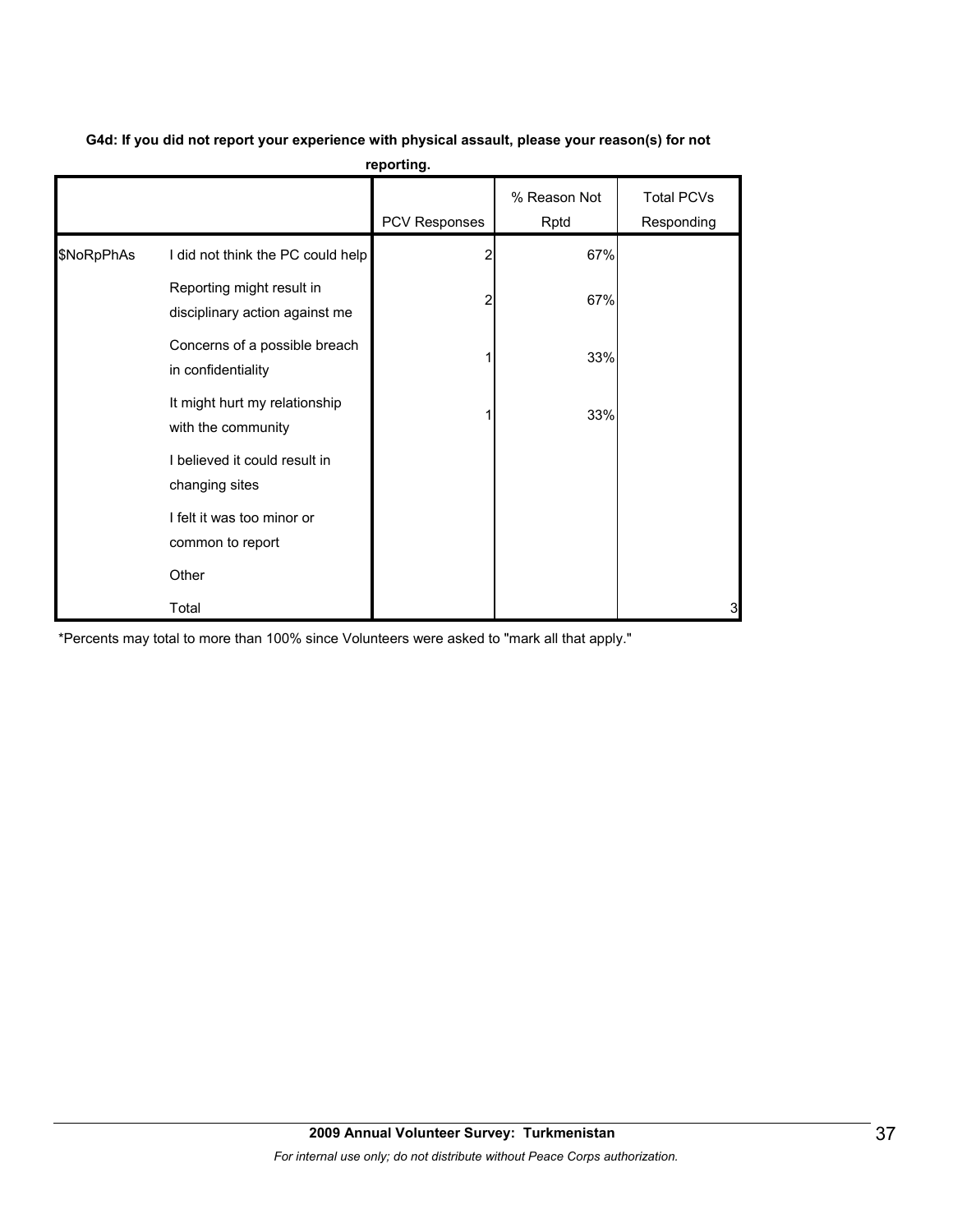| G4: If you did not report your experience with aggravated assault, please your reason(s) for not |
|--------------------------------------------------------------------------------------------------|
| reporting.                                                                                       |

|            |                                                             | .                    |                      |                                 |
|------------|-------------------------------------------------------------|----------------------|----------------------|---------------------------------|
|            |                                                             | <b>PCV Responses</b> | % Reason Not<br>Rptd | <b>Total PCVs</b><br>Responding |
| \$NoRpAgAs | I felt it was too minor or<br>common to report              |                      | 100%                 |                                 |
|            | I did not think the PC could help                           |                      |                      |                                 |
|            | I believed it could result in<br>changing sites             |                      |                      |                                 |
|            | Concerns of a possible breach<br>in confidentiality         |                      |                      |                                 |
|            | Reporting might result in<br>disciplinary action against me |                      |                      |                                 |
|            | It might hurt my relationship<br>with the community         |                      |                      |                                 |
|            | Other                                                       |                      |                      |                                 |
|            | Total                                                       |                      |                      |                                 |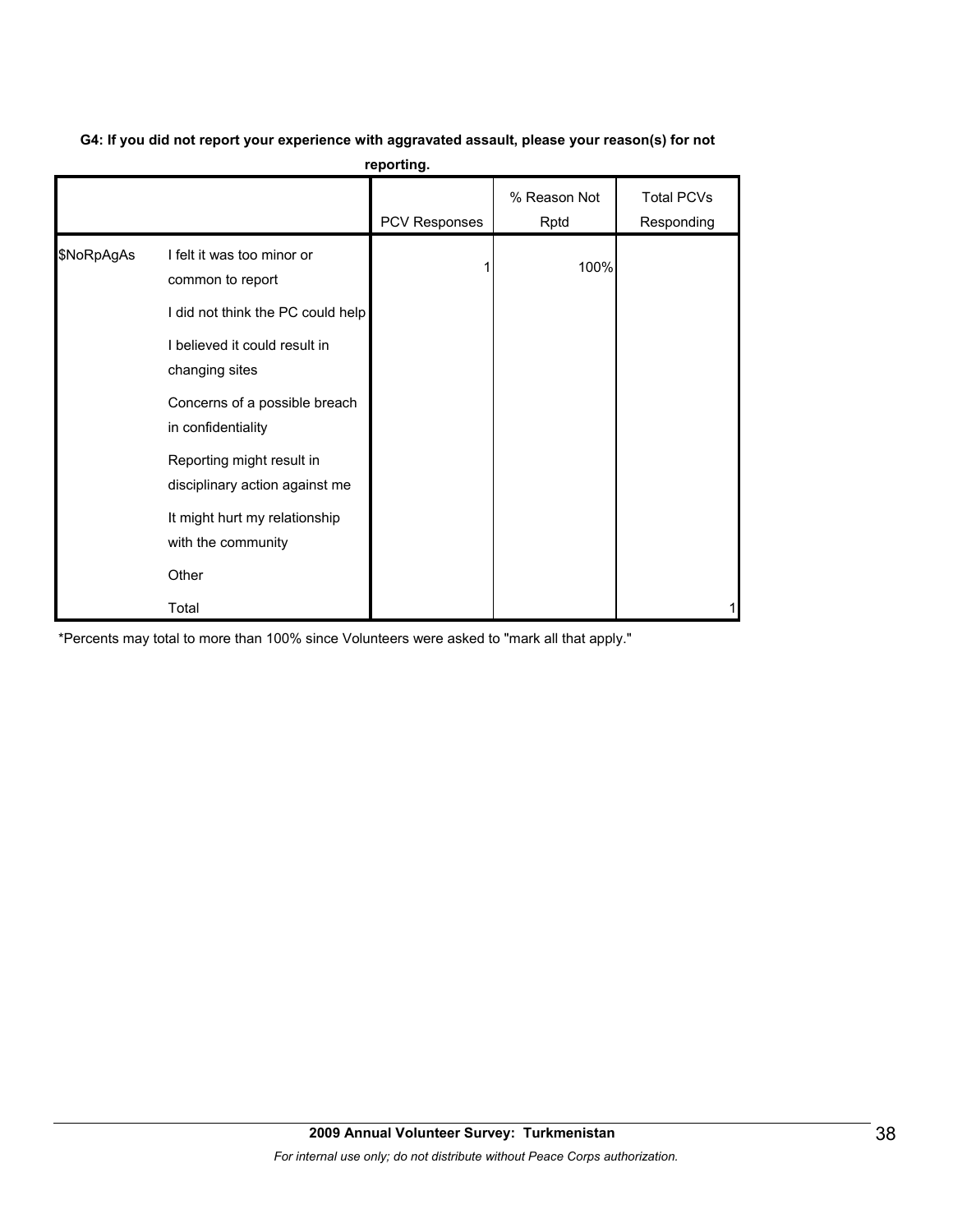|            |                                                             | reporting.    |                      |                                 |
|------------|-------------------------------------------------------------|---------------|----------------------|---------------------------------|
|            |                                                             | PCV Responses | % Reason Not<br>Rptd | <b>Total PCVs</b><br>Responding |
| \$NoRpSxAs | I did not think the PC could help                           | 3             | 75%                  |                                 |
|            | I felt it was too minor or<br>common to report              | 2             | 50%                  |                                 |
|            | It might hurt my relationship<br>with the community         |               | 25%                  |                                 |
|            | Other                                                       |               | 25%                  |                                 |
|            | I believed it could result in<br>changing sites             |               |                      |                                 |
|            | Concerns of a possible breach<br>in confidentiality         |               |                      |                                 |
|            | Reporting might result in<br>disciplinary action against me |               |                      |                                 |
|            | Total                                                       |               |                      | 4                               |

# **G4e: If you did not report your experience with sexual assault, please your reason(s) for not**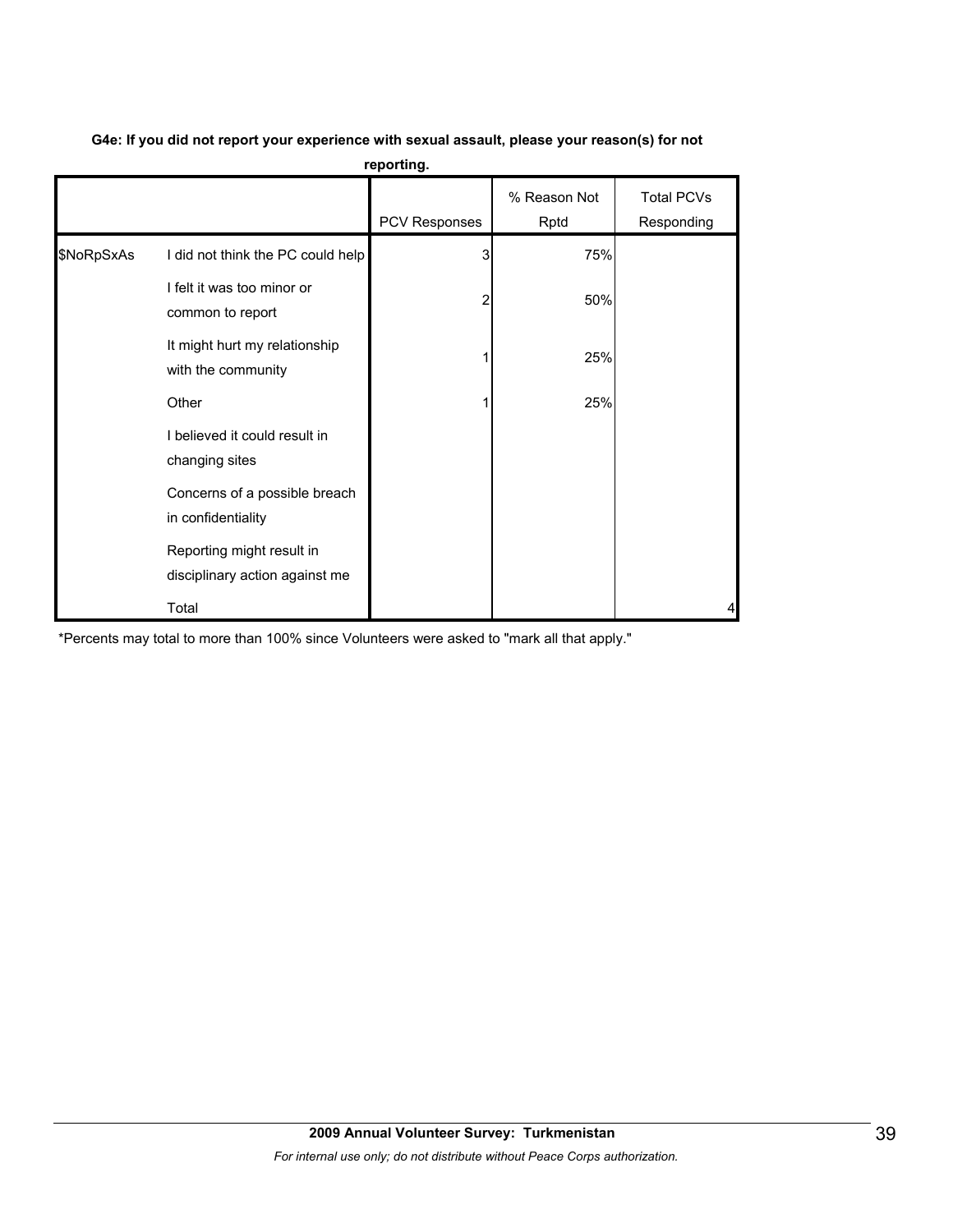|            |                                                             | <b>PCV Responses</b> | % Reason Not<br>Rptd | <b>Total PCVs</b><br>Responding |
|------------|-------------------------------------------------------------|----------------------|----------------------|---------------------------------|
| \$NoRpRape | I believed it could result in<br>changing sites             |                      | 100%                 |                                 |
|            | I did not think the PC could help                           |                      |                      |                                 |
|            | I felt it was too minor or<br>common to report              |                      |                      |                                 |
|            | Concerns of a possible breach<br>in confidentiality         |                      |                      |                                 |
|            | Reporting might result in<br>disciplinary action against me |                      |                      |                                 |
|            | It might hurt my relationship<br>with the community         |                      |                      |                                 |
|            | Other                                                       |                      |                      |                                 |
|            | Total                                                       |                      |                      |                                 |

# **G4f: If you did not report your experience with rape, please your reason(s) for not reporting.**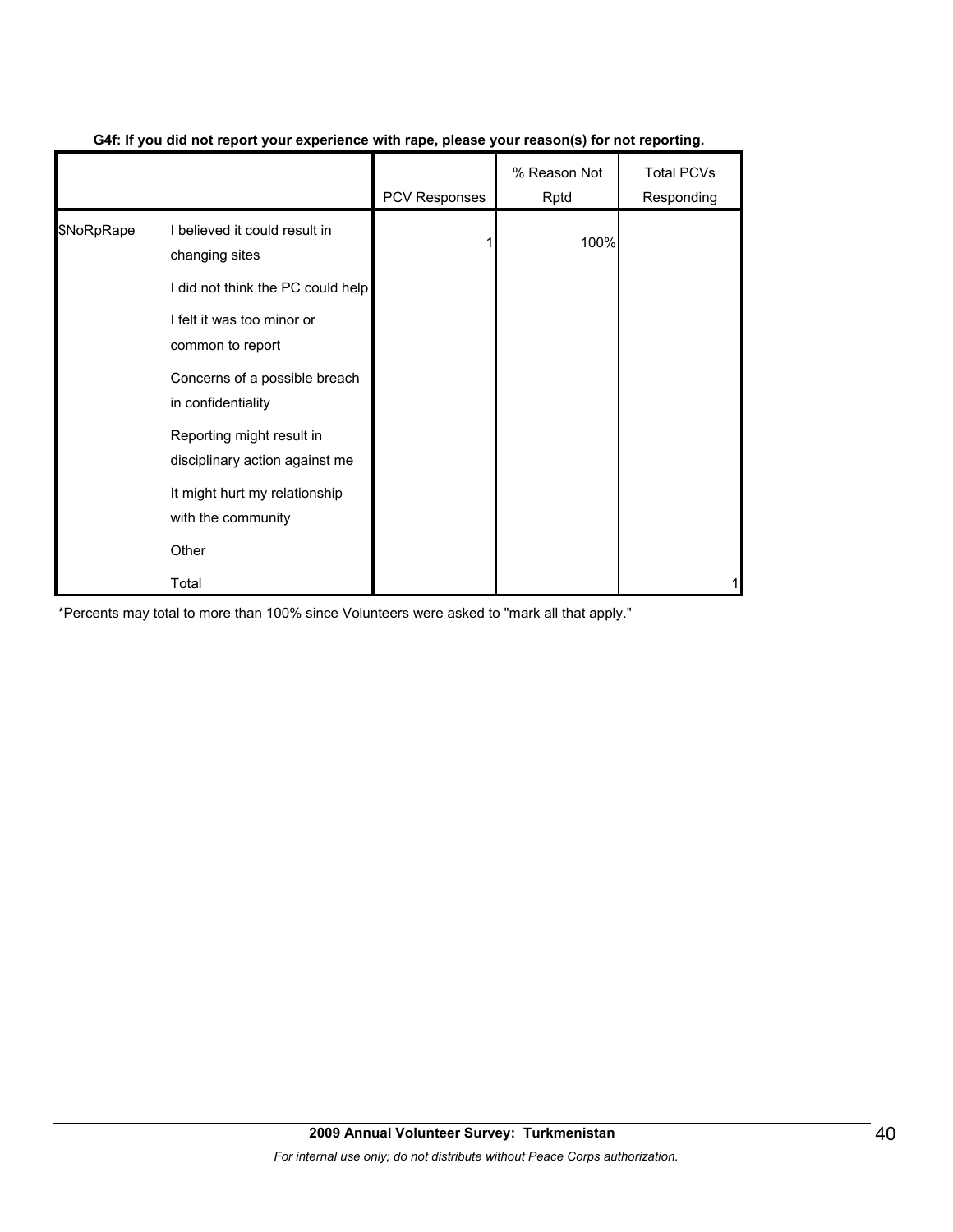# **H. Volunteers Working in HIV/AIDS**

*This section reports Volunteers' involvement in HIV/AIDS and their perceived effectiveness of their HIV/AIDS related activities.* 

# **H1: Which of the following best describes your involvement in HIV/AIDS activities?**

|                 |                  | HIV/AIDS work is | Involved in<br>HIV/AIDS efforts, |                    |       |
|-----------------|------------------|------------------|----------------------------------|--------------------|-------|
|                 | HIV/AIDS work is | part of my       | not                              | Not involved in    |       |
|                 | my primary       | secondary        | primary/secondary                | any HIV/AIDS       |       |
|                 | assignment.      | activities.      | work                             | related activities | Total |
| IH <sub>1</sub> | 3%               | 10%              | 10%                              | 77%                | 69    |

### **H2: How well has PC training prepared you to undertake your HIV/AIDS activities?**

|     | Not at all | Poorly | Adequately | Well | Verv well | <b>NA</b> | Total |
|-----|------------|--------|------------|------|-----------|-----------|-------|
| IH2 | 12%        | 44%    | 38%        | 6%   |           |           | 16    |

# **H3: In working with HC individuals or groups, how would you rate the effectiveness of your specific HIV/AIDS activities? (Including the "Don't Know" responses)**

|                 | Seldom effective | Sometimes<br>effective | Often effective | Almost always<br>effective | Don't know | Total |
|-----------------|------------------|------------------------|-----------------|----------------------------|------------|-------|
|                 |                  |                        |                 |                            |            |       |
| IH <sub>3</sub> | 6%l              | 56%                    | 25%             |                            | 12%        | 16    |

# **H3: In working with HC individuals or groups, how would you rate the effectiveness of your specific HIV/AIDS activities? (Excluding the "Don't Know" responses)**

|                | Seldom effective | Sometimes<br>effective | Often effective | Almost always<br>effective | Total |
|----------------|------------------|------------------------|-----------------|----------------------------|-------|
| H <sub>3</sub> | 7%               | 64%                    | 29%             |                            | 14    |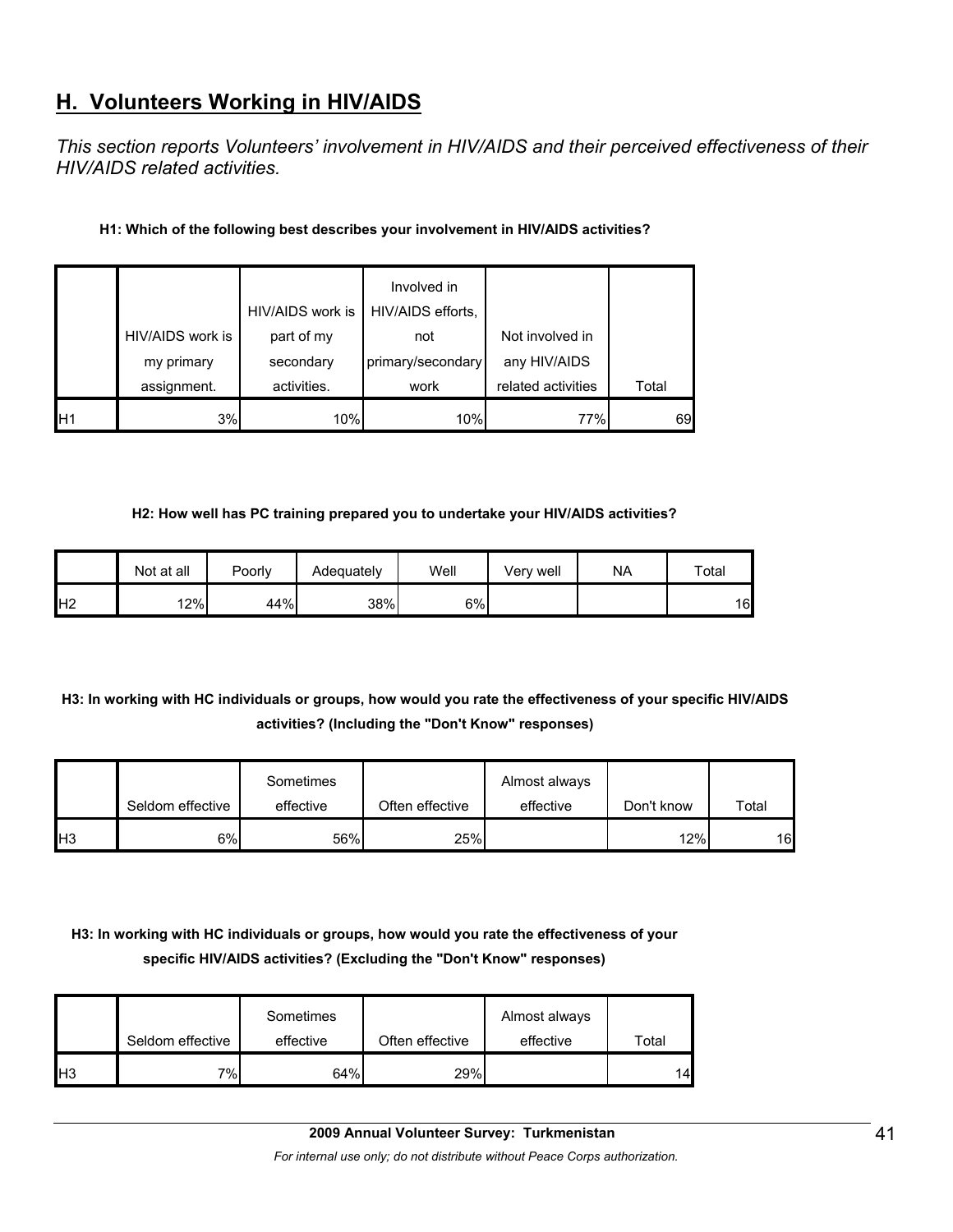# **I. Your Life in the Peace Corps**

*This section reports on Volunteers' descriptions of and adjustments to their living conditions, including stress factors and how Volunteers cope with stress.* 

# **I1: Have you lived with a host country individual or family?**

|    |                      | Yes, I lived with a  |                |                  |       |
|----|----------------------|----------------------|----------------|------------------|-------|
|    | Never lived with a   | host country         | Yes, in my     | Yes, both during |       |
|    | host country         | individual or family | community (not | PST and later in |       |
|    | individual or family | only                 | during PST).   | my community.    | Total |
| 11 |                      |                      | 3%             | 97%              | 69    |

# **I2: How often do you interact with HCNs in community/family social events?**

|     | Several times a |      | Several times a |       | Less than once a |       |       |
|-----|-----------------|------|-----------------|-------|------------------|-------|-------|
|     | Dailv           | week | Weekly          | month | Monthly          | month | Total |
| ll2 | 59%             | 22%  | 16%             | 3%    |                  |       | 69    |

# **I3: How well can you communicate in the language used by most people in your**

**community?** 

|     | Not at all | Poorly | Adequately | Well | Verv well | Total |
|-----|------------|--------|------------|------|-----------|-------|
| II3 |            | 6%l    | 42%        | 42%  | 10%       | 69    |

# **I4: Do you have the following at your worksite?**

|               | Never | Sometimes or<br>more often | Total |
|---------------|-------|----------------------------|-------|
| Electricity   |       | 100%                       | 69    |
| Running water | 59%   | 41%                        | 68    |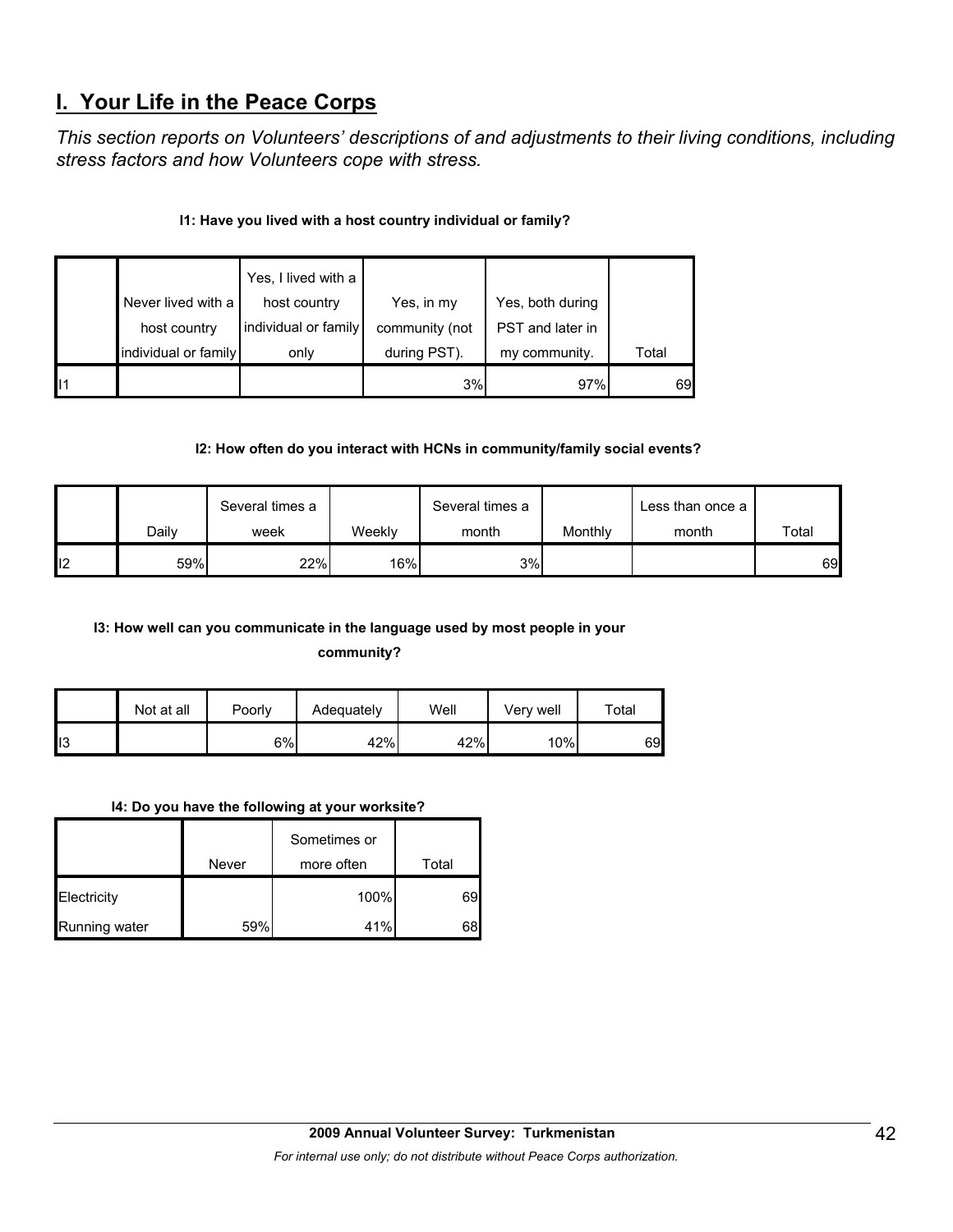### **I4: Do you have the following at your residence?**

|               | Never | Sometimes or<br>more often | Total |
|---------------|-------|----------------------------|-------|
| Electricity   |       | 100%                       | 62    |
| Running water | 38%   | 62%                        |       |

# **I5: How well do your PC experiences match the expectations you had before you became a Volunteer?**

|                | Not at all | Minimally | Moderately | Considerably | Exceptionally | $\tau$ otal |
|----------------|------------|-----------|------------|--------------|---------------|-------------|
| $\mathsf{II}5$ | 3%         | 12%       | 55%        | 26%          | 4%            | 69          |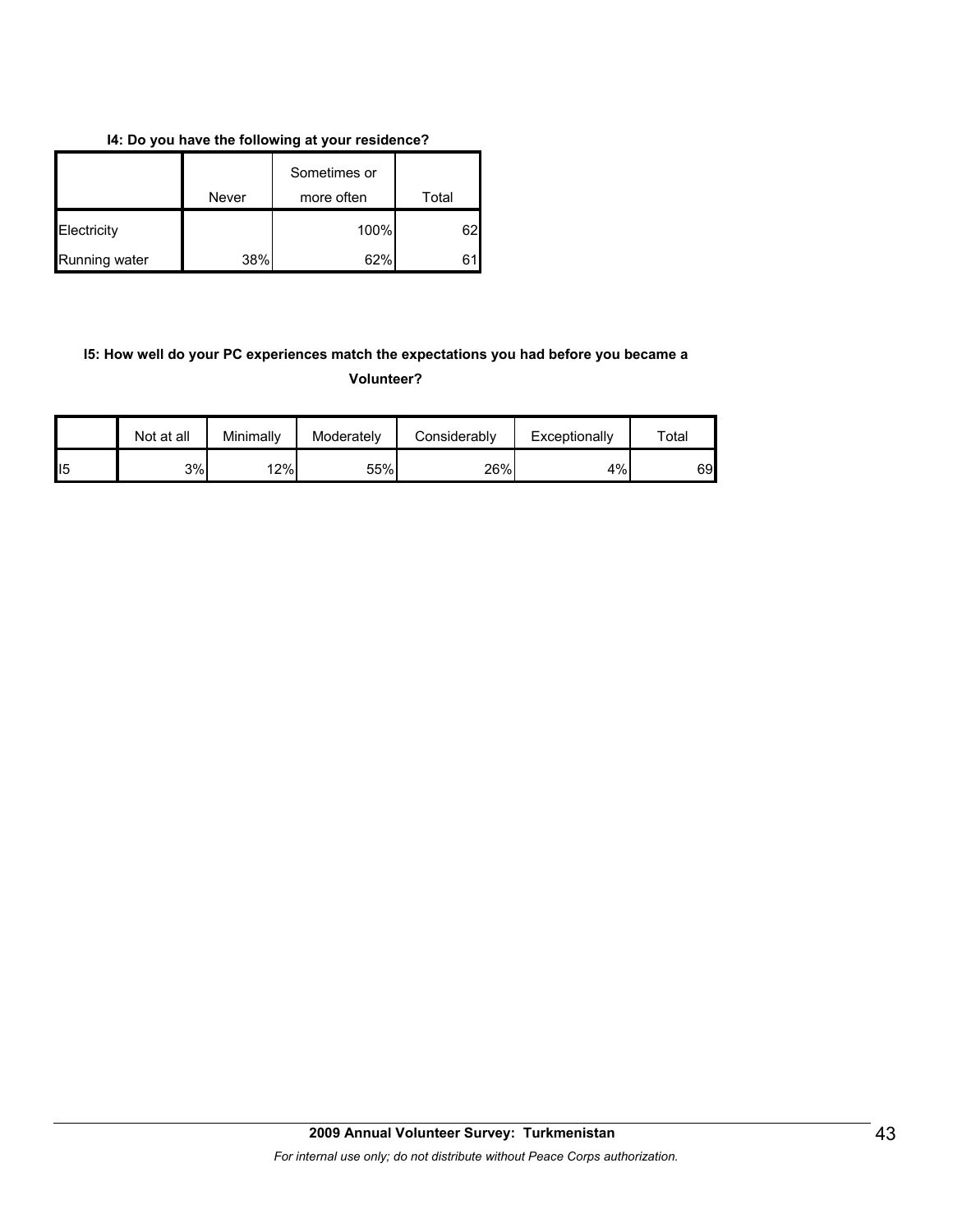### **I7: To what extent do the following create stress and/or emotional health issues for you?**

|                                                                                                        | Not at all<br>stressful 1 | $\overline{2}$ | 3   | 4   | Exceptionally<br>stressful 5 | <b>NA</b> | Total |
|--------------------------------------------------------------------------------------------------------|---------------------------|----------------|-----|-----|------------------------------|-----------|-------|
| <b>Cultural issues</b>                                                                                 | 3%                        | 10%            | 41% | 30% | 16%                          |           | 69    |
| Dealing with violence in<br>country (e.g., civil unrest,<br>domestic violence, corporal<br>punishment) | 48%                       | 28%            | 9%  | 4%  | 1%                           | 10%       | 69    |
| Health/medical problems                                                                                | 12%                       | 29%            | 35% | 22% | 3%                           |           | 69    |
| Issues including family,<br>friends, loved ones in U.S.                                                | 16%                       | 28%            | 30% | 25% |                              | 1%        | 69    |
| Isolation/loneliness                                                                                   | 12%                       | 28%            | 28% | 25% | 9%                           |           | 69    |
| Local language                                                                                         | 9%                        | 29%            | 33% | 25% | 4%                           |           | 69    |
| Primary assignment                                                                                     | 7%                        | 16%            | 39% | 22% | 16%                          |           | 69    |
| Romantic relationships in-<br>country                                                                  | 35%                       | 14%            | 13% | 14% | 4%                           | 19%       | 69    |
| Interactions with other<br><b>Volunteers</b>                                                           | 32%                       | 28%            | 19% | 18% | 1%                           | 1%        | 68    |
| Interactions with PC Staff                                                                             | 38%                       | 33%            | 13% | 13% |                              | 3%        | 69    |
| Safety and security                                                                                    | 43%                       | 30%            | 13% | 9%  |                              | 4%        | 69    |
| Other: Please specify below                                                                            | 11%                       | 4%             | 7%  | 22% | 4%                           | 52%       | 27    |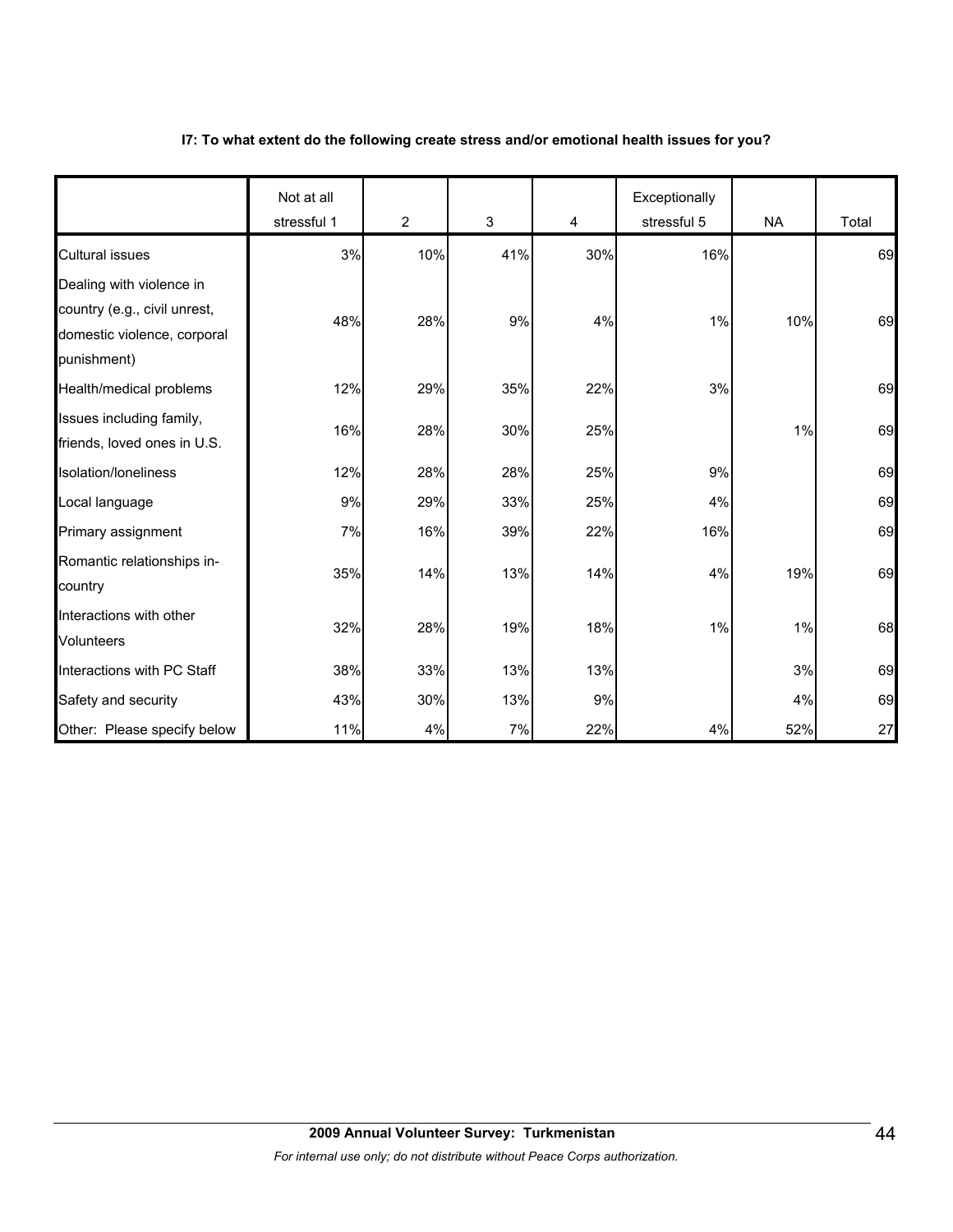|                |                                               | PCV Responses | % Using This<br><b>Stress Reducer</b> | <b>Total PCVs</b><br>Responding |
|----------------|-----------------------------------------------|---------------|---------------------------------------|---------------------------------|
| \$18LessStress | Pursue personal hobbies                       | 56            | 82%                                   |                                 |
|                | Talk with PCVs in my<br>community             | 48            | 71%                                   |                                 |
|                | Do sports                                     | 48            | 71%                                   |                                 |
|                | Talk with PCVs outside my<br>community        | 46            | 68%                                   |                                 |
|                | Talk with friends and family in<br>US         | 44            | 65%                                   |                                 |
|                | Leave the community for a time                | 36            | 53%                                   |                                 |
|                | Talk with my host family                      | 31            | 46%                                   |                                 |
|                | Talk with co-workers or friends<br>(not PCVs) | 30            | 44%                                   |                                 |
|                | Talk with PC in-country staff                 | 25            | 37%                                   |                                 |
|                | Meditate                                      | 24            | 35%                                   |                                 |
|                | Get involved in other projects                | 18            | 26%                                   |                                 |
|                | Pray                                          | 15            | 22%                                   |                                 |
|                | Do other activity (specify)                   | 5             | 7%                                    |                                 |
|                | Talk with Office of Special<br>Services staff | 2             | 3%                                    |                                 |
|                | Total                                         |               |                                       | 68                              |

# **I8: Please mark all of the typical ways in which you cope with stress.**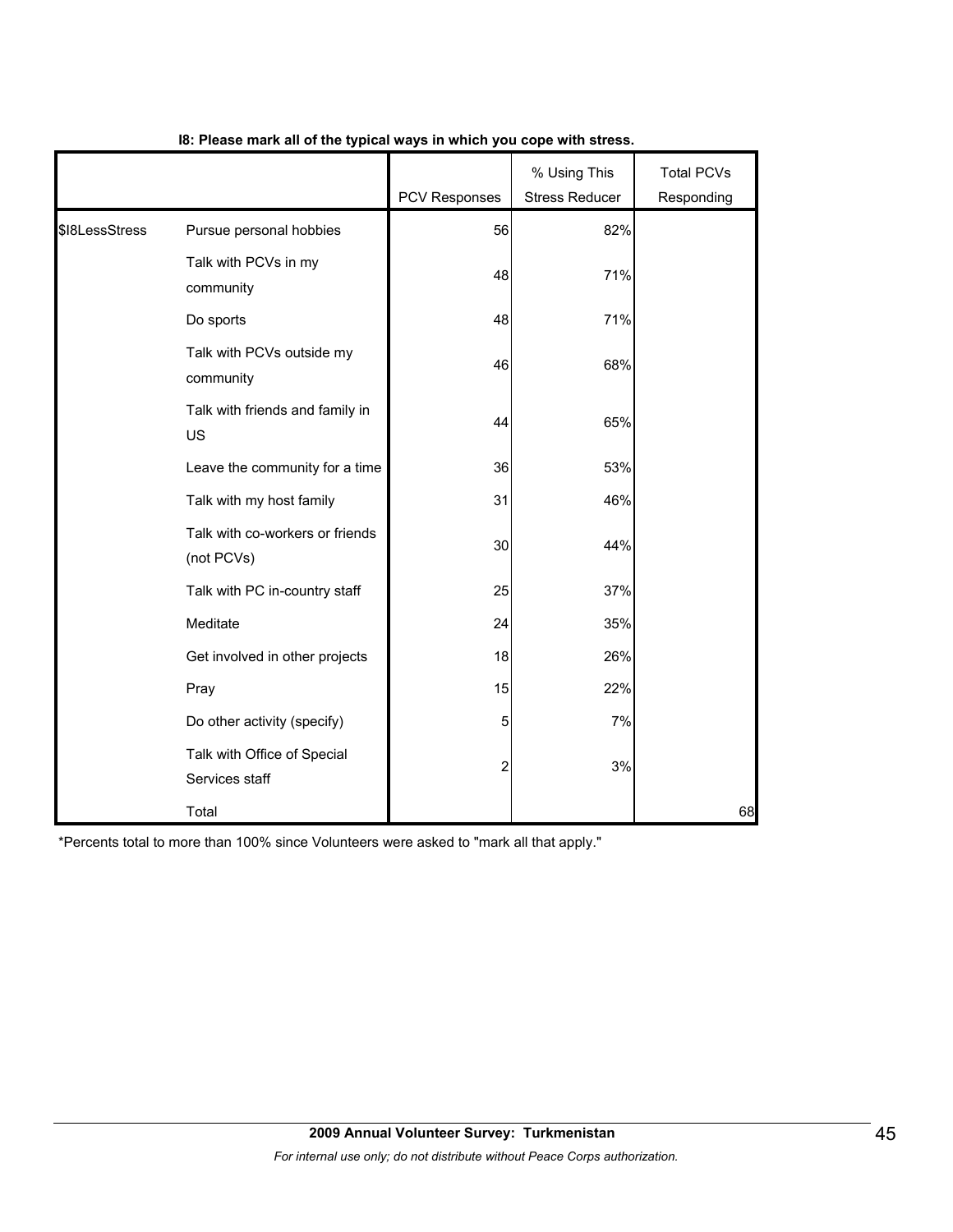### **I8: Others I talk with to reduce stress**

|                      |                                                | Percent | Number |  |
|----------------------|------------------------------------------------|---------|--------|--|
| <b>I8.OTHRS.TEXT</b> | Open-ended results. Not responsive to request. |         |        |  |
|                      |                                                |         |        |  |
|                      |                                                |         |        |  |
|                      |                                                |         |        |  |
|                      |                                                |         |        |  |
|                      |                                                |         |        |  |
|                      |                                                |         |        |  |
|                      | Total                                          | 100%    | 70     |  |

|                         | 18: Other activities to reduce stress          |         |        |  |
|-------------------------|------------------------------------------------|---------|--------|--|
|                         |                                                | Percent | Number |  |
| <b>I8.OTHRACT.TEXT2</b> | Open-ended results. Not responsive to request. |         |        |  |
|                         | Total                                          | 100%    | 70     |  |

# **I8: When asked about ways of coping with stress, Volunteers**

**who answered "No stress"** 

|                    | No  | Yes, I have no<br>stress | Total |
|--------------------|-----|--------------------------|-------|
| <b>I8.NOSTRESS</b> | 99% | $1\%$                    |       |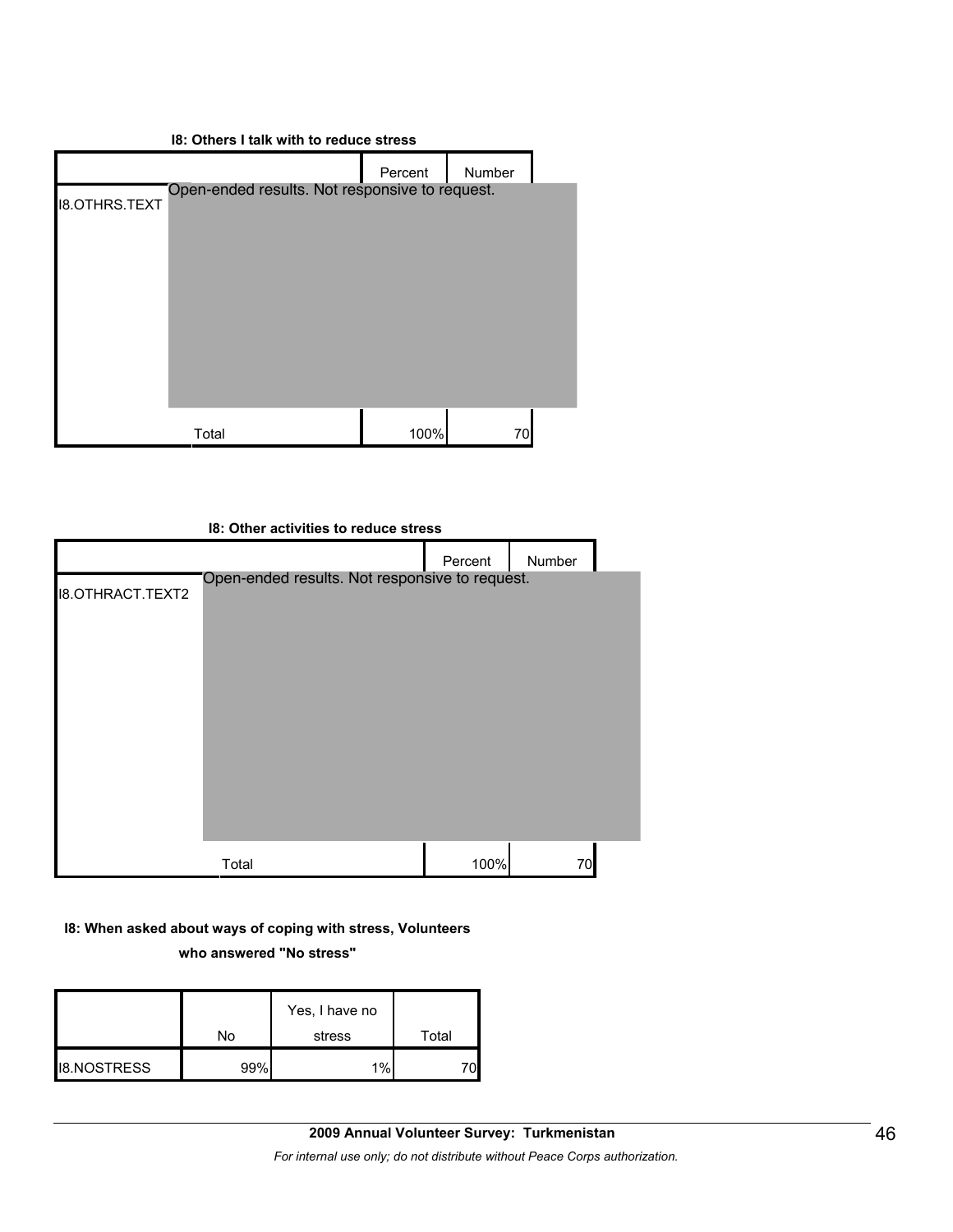# **J. Overall Assessment of Peace Corps Service**

*This section reports Volunteers' level of satisfaction with their Peace Corps service and their expectations about completing their service.* 

|     | Not at all | Minimally | Moderately | Considerably | Exceptionally | ⊤otal |
|-----|------------|-----------|------------|--------------|---------------|-------|
| '1A | 1%         | 3%        | 26%        | 45%          | 25%           | 69    |

**J1a: How personally rewarding do you find your overall Peace Corps service?**



service?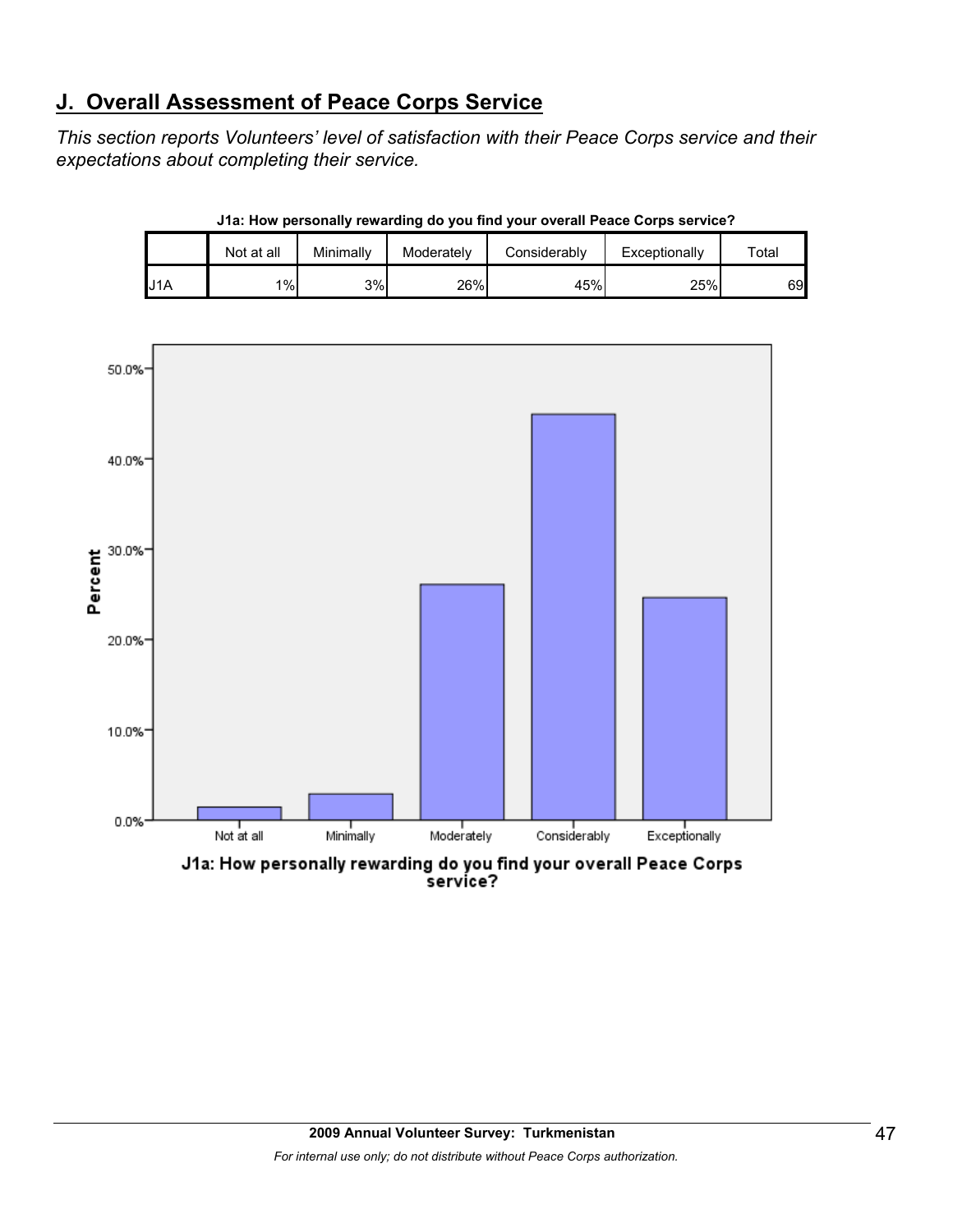|     | Not at all | Minimally | Moderately | Considerablv | Exceptionally | $\tau$ otal |
|-----|------------|-----------|------------|--------------|---------------|-------------|
| J1B | 1%         | 6%l       | 32%        | 44%          | 16%           | 68          |

**J1b: How personally rewarding do you find your community involvement?**



J1b: How personally rewarding do you find your community involvement?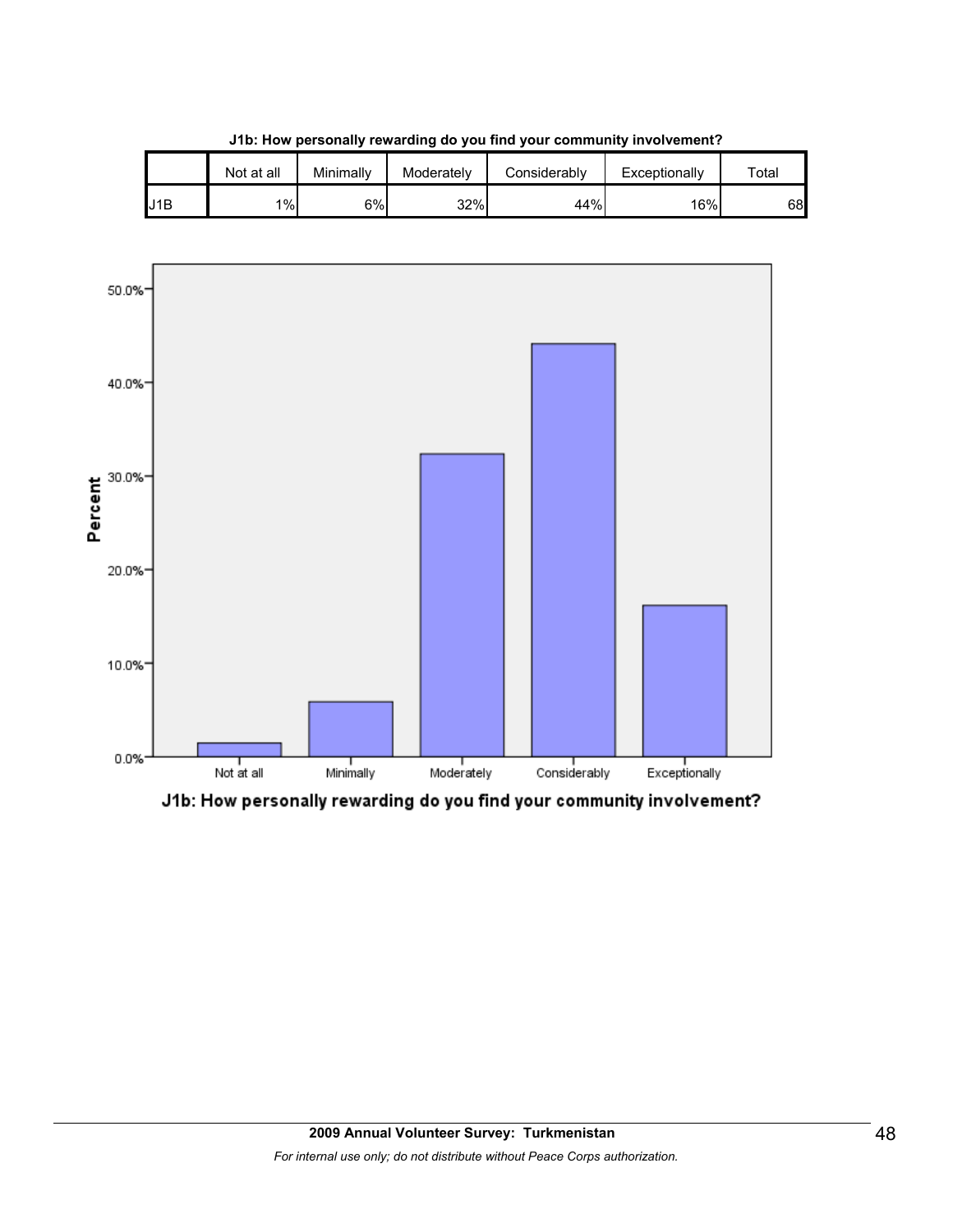|     | Not at all | Minimally | Moderately | Considerablv | Exceptionally | $\tau$ otal |
|-----|------------|-----------|------------|--------------|---------------|-------------|
| J1C |            | 10%       | 19%        | 45%          | 26%           | 69          |

**J1c: How personally rewarding do you find your experience with other Volunteers?**



J1c: How personally rewarding do you find your experience with other<br>Volunteers?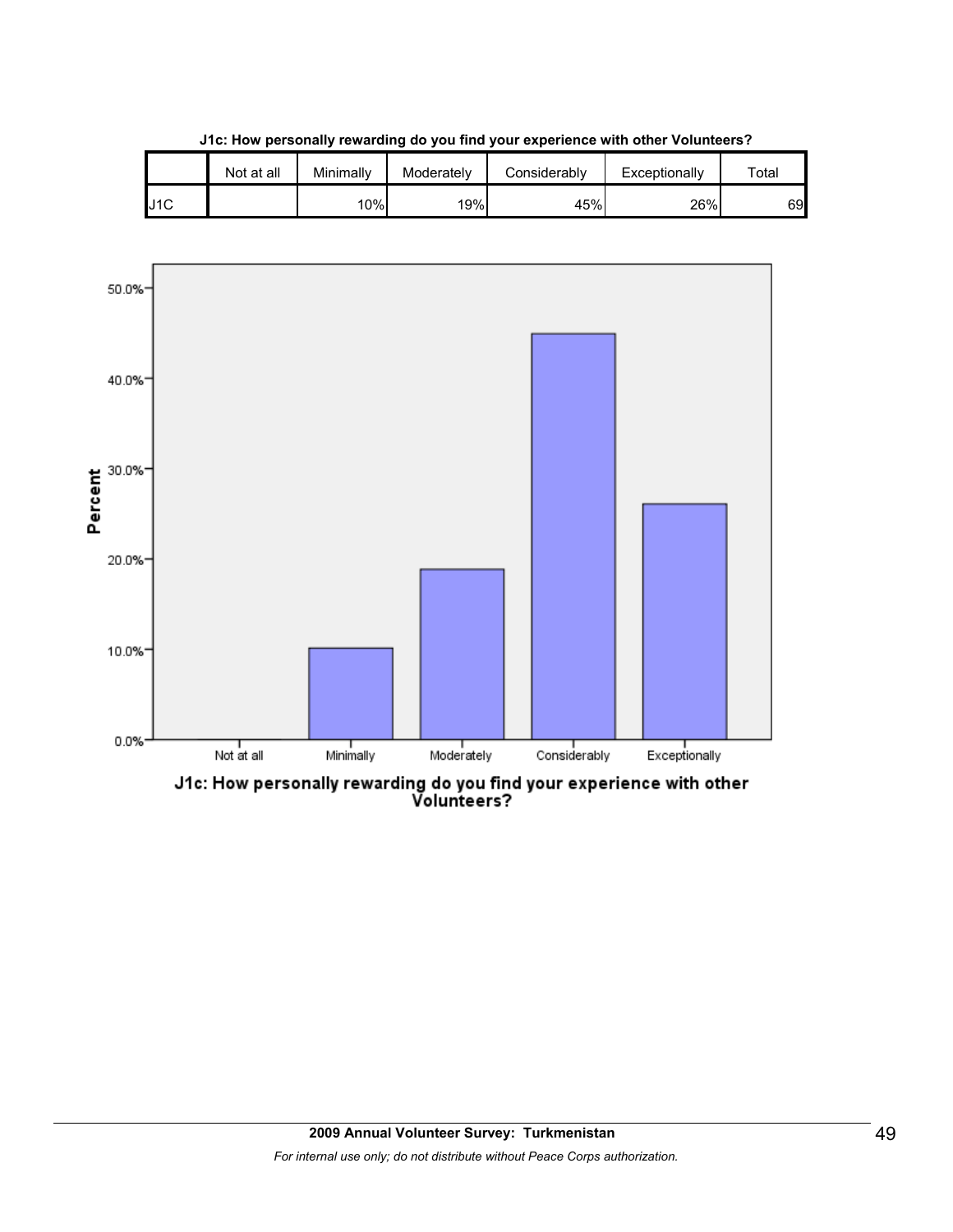|     | Not at all | Minimally | Moderately | Considerably | Exceptionally | $\tau$ otal |
|-----|------------|-----------|------------|--------------|---------------|-------------|
| J1D | 6%         | 19%       | 36%        | 33%          | 6%            | 69          |

**J1d: How personally rewarding do you find your work with counterparts/community partners?**

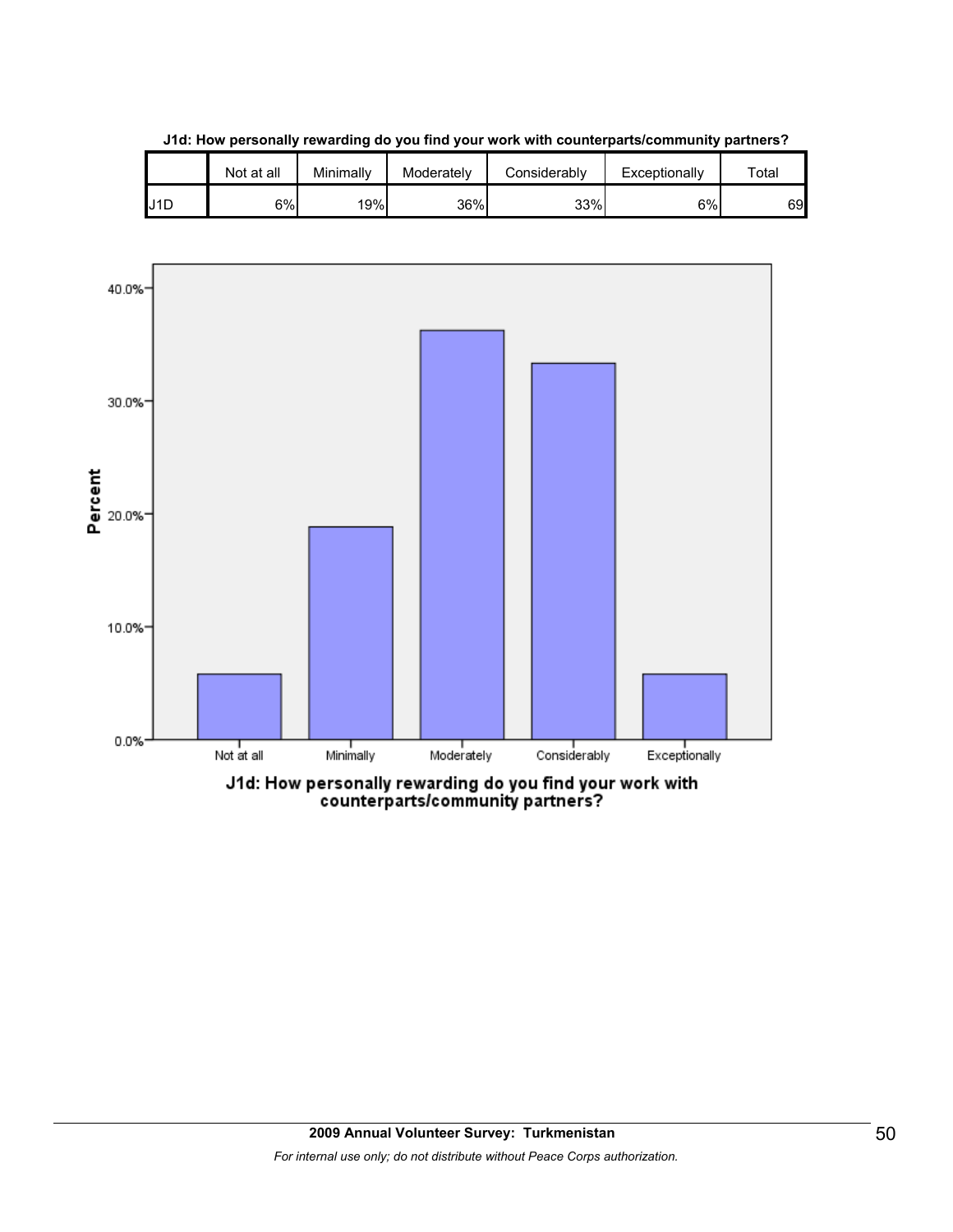![](_page_50_Figure_0.jpeg)

**J1e: How personally rewarding do you find your experience with other HCNs?**

![](_page_50_Figure_2.jpeg)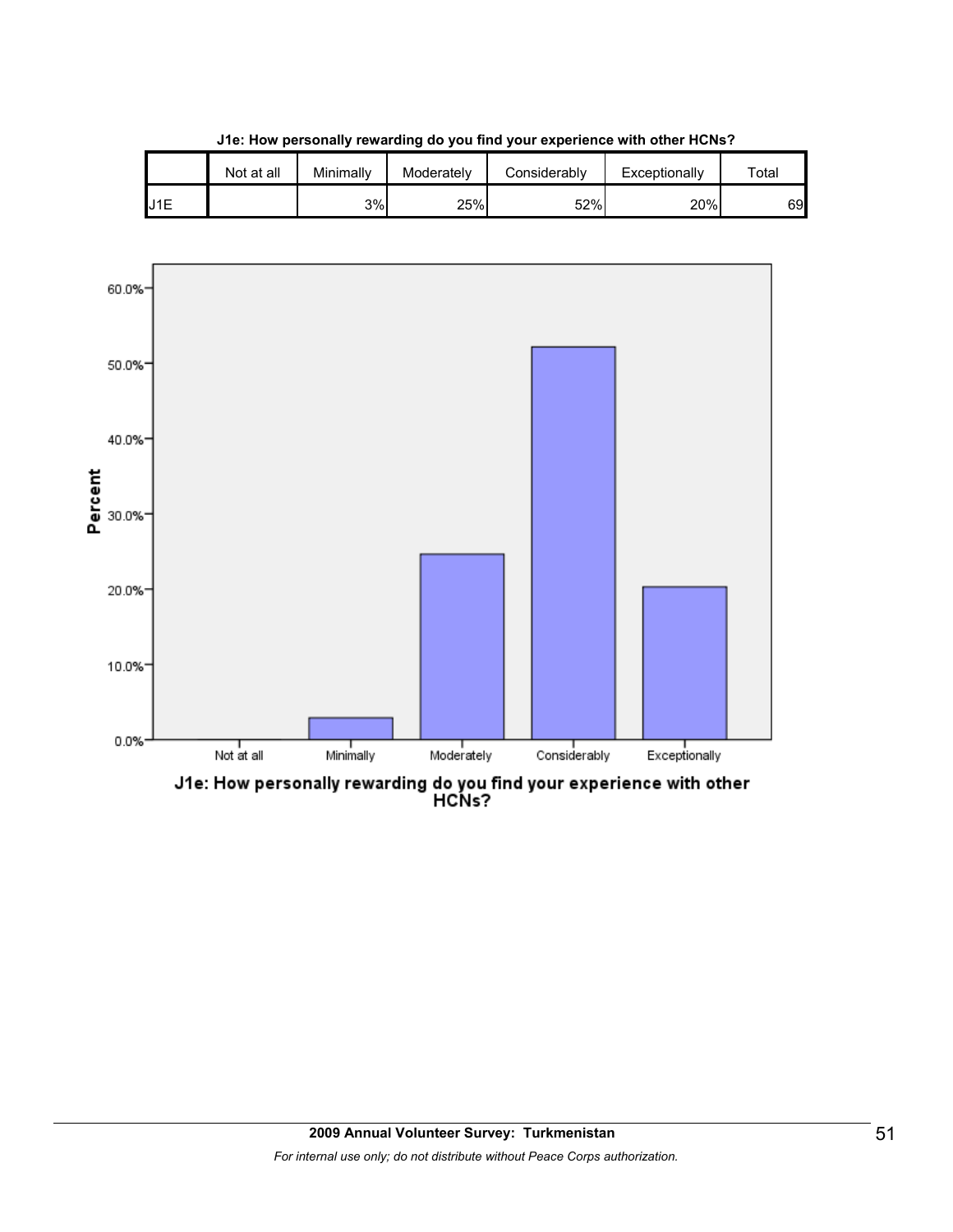![](_page_51_Figure_0.jpeg)

**J2a (PCVs at post 9 months+ months): Please rate how well you think you achieved Goal 1.**

![](_page_51_Figure_2.jpeg)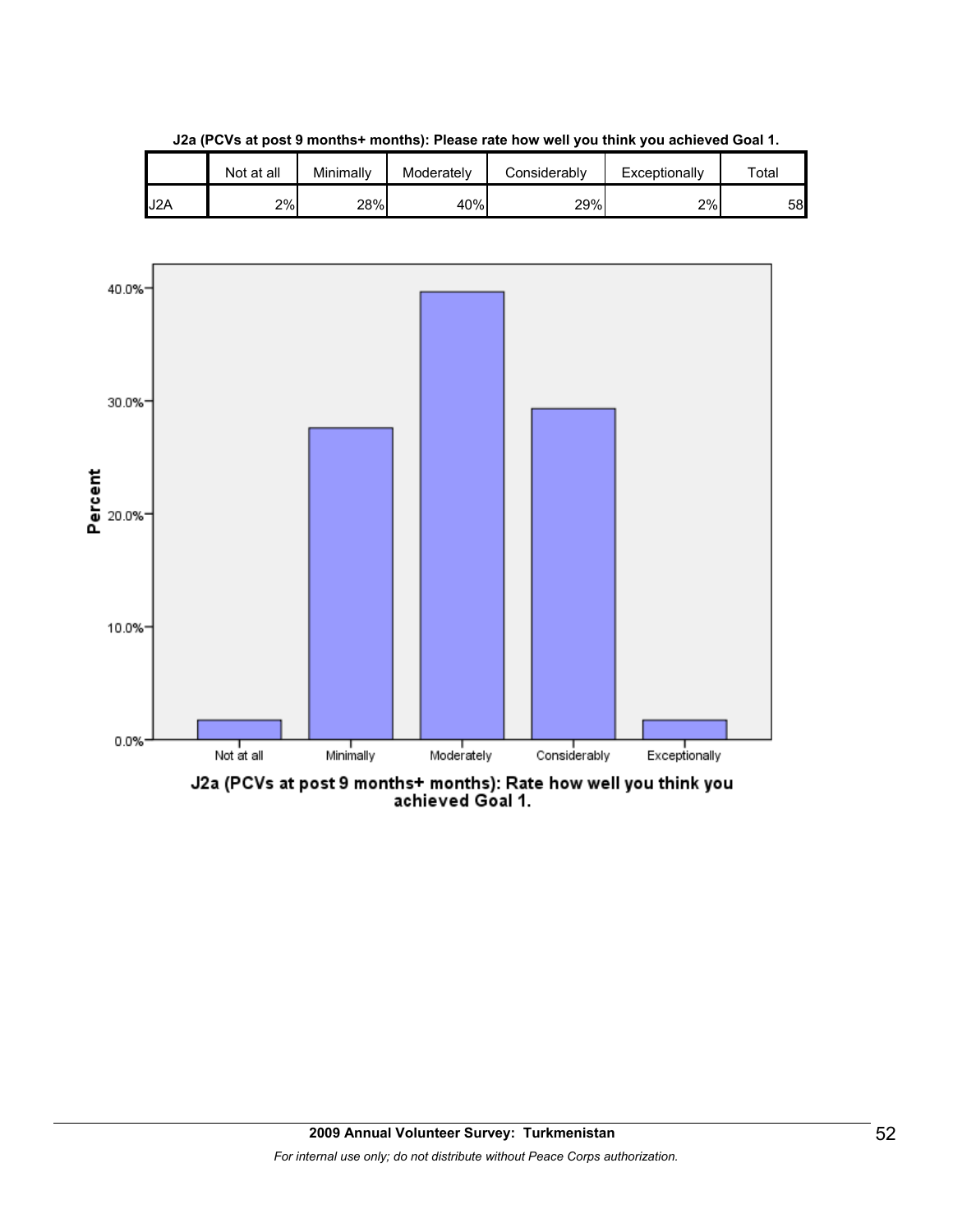|     | Not at all | Minimally | Moderately | Considerably | Exceptionally | $\tau$ otal |
|-----|------------|-----------|------------|--------------|---------------|-------------|
| J2B |            |           | 29%        | 41%          | 29%           | 58          |

**J2b: (PCVs at post 9 months+ months): Please rate how well you think you achieved Goal 2.**

![](_page_52_Figure_2.jpeg)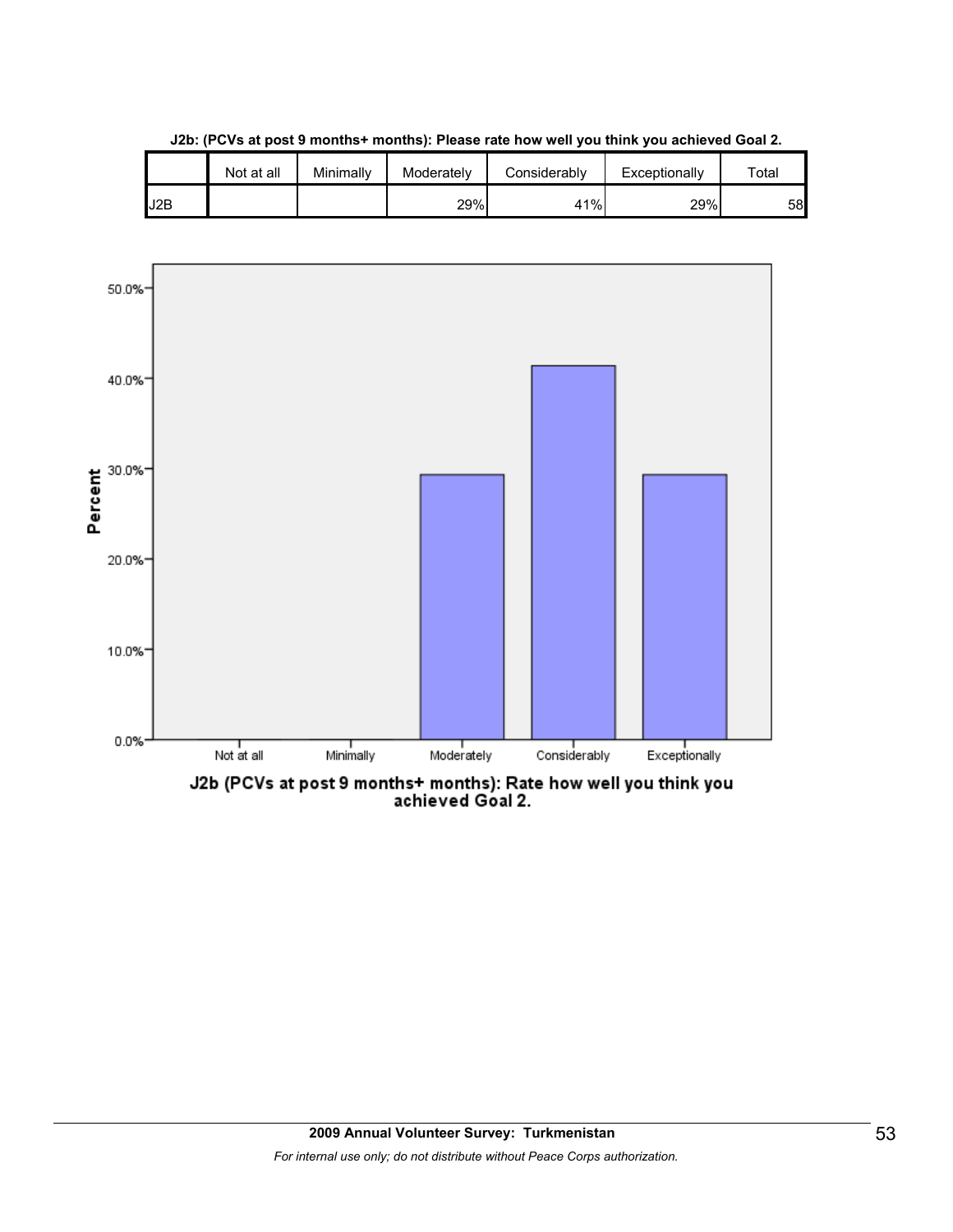![](_page_53_Figure_0.jpeg)

**J2c (PCVs at post 9 months+ months): Please rate how well you think you achieved Goal 3.**

![](_page_53_Figure_2.jpeg)

J2c (PCVs at post 9 months+ months): Please rate how well you think you<br>achieved Goal 3.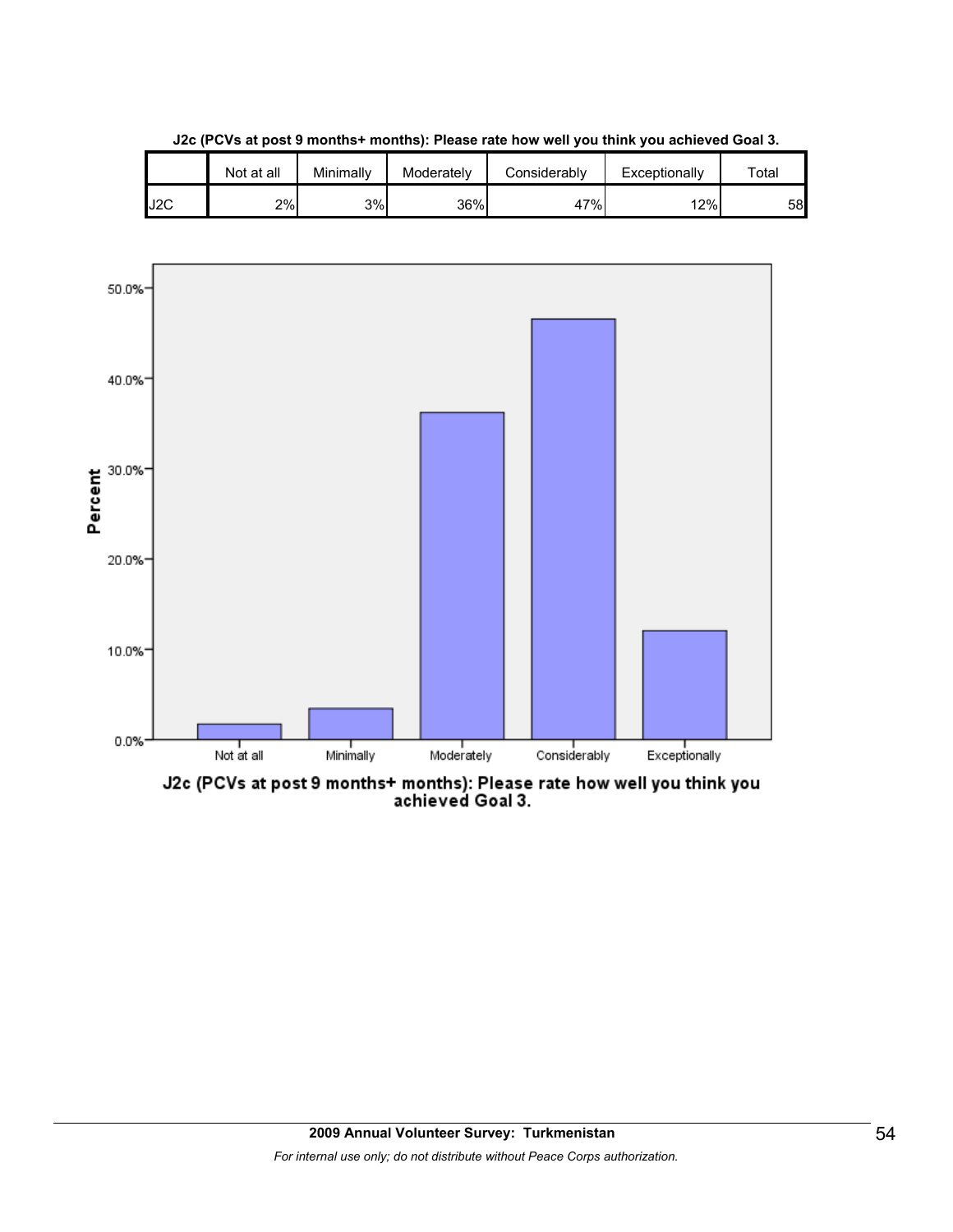**J3: Today, would you make the same decision to join the Peace Corps?**

|    | No | Not likely | Possibly | Probably | Definitely | Total |
|----|----|------------|----------|----------|------------|-------|
| J3 |    | $1\%$      | 6%       | 25%      | 68%        | 69    |

**J4: Would you recommend Peace Corps service to others you think are qualified?**

|     | No | Not likely | Possibly | Probably | Definitely | $\tau$ otal |
|-----|----|------------|----------|----------|------------|-------------|
| IJ4 |    | 1%         | 9%l      | 23%      | 67%        | 69          |

**J5: Do you intend to complete your Peace Corps service?**

|    | No    | Not sure | Yes | Might extend | Total |
|----|-------|----------|-----|--------------|-------|
| J5 | $1\%$ | $\%$     | 87% | 10%          | 68    |

**J6: Would your host country benefit most if the Peace Corps program was---?**

|     |              |         | Refocused/redesig |                  |          |       |
|-----|--------------|---------|-------------------|------------------|----------|-------|
|     | Discontinued | Reduced | ned               | Maintained as is | Expanded | Total |
| IJ6 | $1\%$        | 9%      | 52%               | 23%              | 14%      | 69    |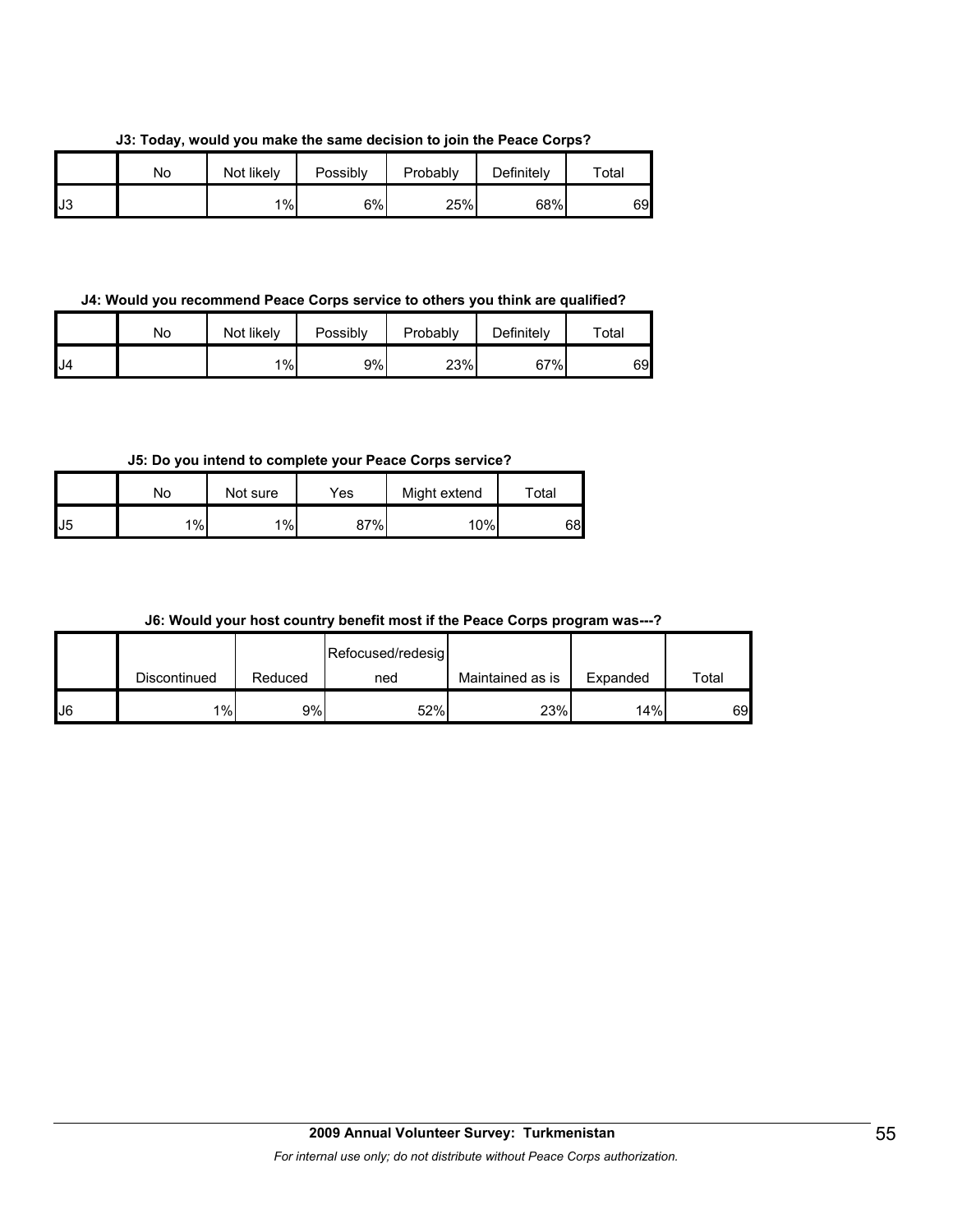# **K. Activities After Peace Corps Service**

*This section reports on Volunteers' plans for after they have completed their Peace Corps Service.* 

### **K1a: What are your plans after your Peace Corps service? Work in**

**government.**

| Government    |              |                    |   |  |  |  |
|---------------|--------------|--------------------|---|--|--|--|
|               | In your host |                    |   |  |  |  |
| In the $U.S.$ | country      | In another country |   |  |  |  |
| 75%           | 0%           | 25%                | 8 |  |  |  |

\* Percent of cases was used. Percentages will be greater than 100 since

Volunteers were asked to select all that applied.

# **K1b: What are your plans after your Peace Corps service? Work in the**

| <b>Private Sector</b> |                         |                    |  |  |  |  |
|-----------------------|-------------------------|--------------------|--|--|--|--|
| In the $U.S.$         | In your host<br>country | In another country |  |  |  |  |
| 86%                   | 0%                      | 14%                |  |  |  |  |

**private sector.**

\* Percent of cases was used. Percentages will be greater than 100 since

Volunteers were asked to select all that applied.

# **K1c: What are your plans after your Peace Corps service? Work for an**

| <b>NGO</b>  |              |                    |   |  |  |  |
|-------------|--------------|--------------------|---|--|--|--|
|             | In your host |                    |   |  |  |  |
| In the U.S. | country      | In another country |   |  |  |  |
| 78%         | 0%           | 22%                | 9 |  |  |  |

\* Percent of cases was used. Percentages will be greater than 100 since

Volunteers were asked to select all that applied.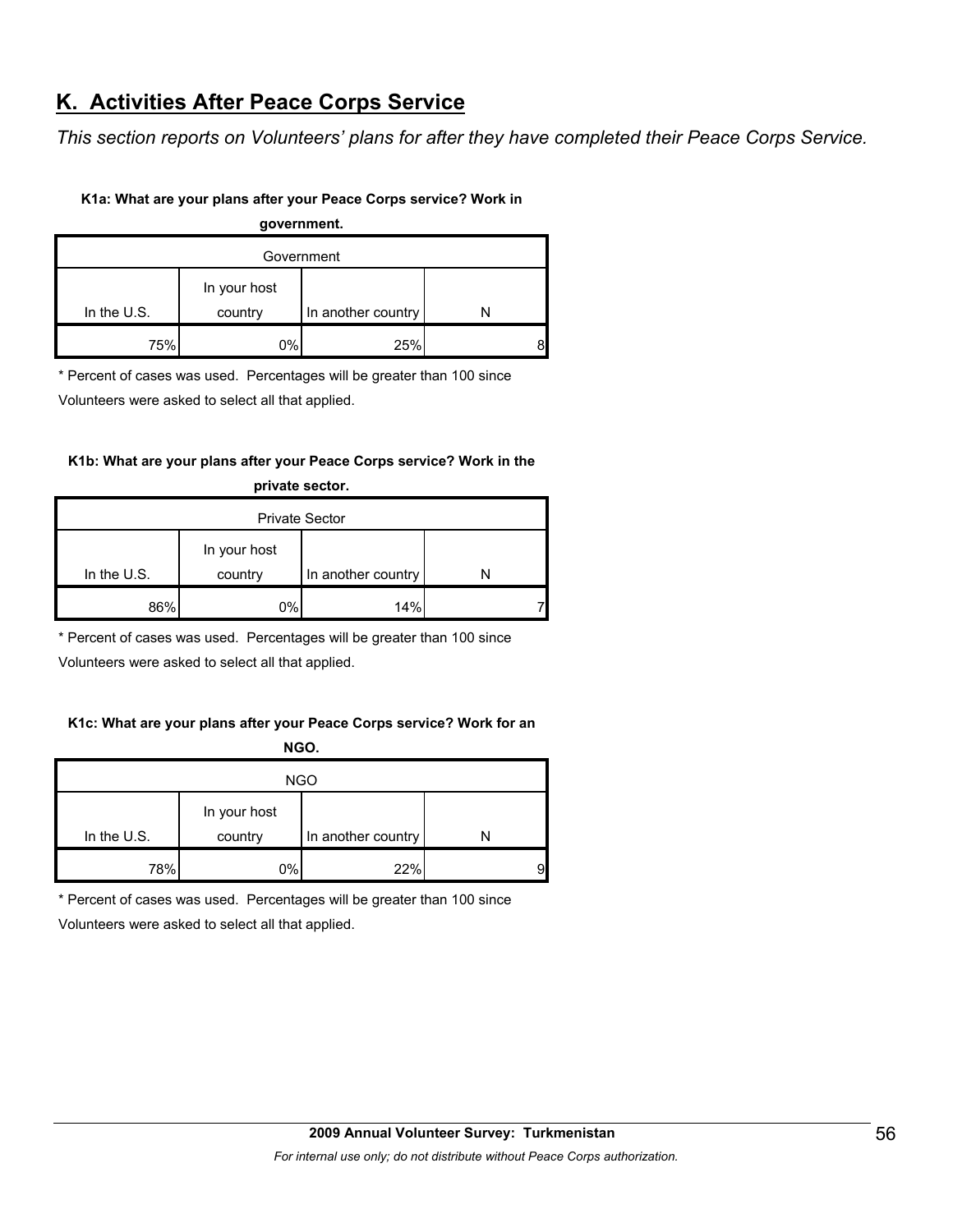#### **K1d: What are your plans after your Peace Corps service? Work for PC**

| Response.            |              |                    |   |  |  |  |  |
|----------------------|--------------|--------------------|---|--|--|--|--|
| Peace Corps Response |              |                    |   |  |  |  |  |
|                      | In your host |                    |   |  |  |  |  |
| In the $U.S.$        | country      | In another country |   |  |  |  |  |
| 20%                  | 0%           | 80%                | 5 |  |  |  |  |

\* Percent of cases was used. Percentages will be greater than 100 since

Volunteers were asked to select all that applied.

# **K1e: What are your plans after your Peace Corps service? Continue to**

| <b>Volunteer Activities</b> |                         |                    |  |  |  |  |
|-----------------------------|-------------------------|--------------------|--|--|--|--|
| In the $U.S.$               | In your host<br>country | In another country |  |  |  |  |
| 69%                         | 15%                     | 23%                |  |  |  |  |

# **participate in volunteer activities.**

\* Percent of cases was used. Percentages will be greater than 100 since

Volunteers were asked to select all that applied.

# **K1f: What are your plans after your Peace Corps service? Graduate school/academic credentialing.**

| Graduate School |              |                    |    |  |  |  |
|-----------------|--------------|--------------------|----|--|--|--|
|                 | In your host |                    |    |  |  |  |
| In the $U.S.$   | country      | In another country |    |  |  |  |
| 86%             | 0%           | 21%                | 14 |  |  |  |

\* Percent of cases was used. Percentages will be greater than 100 since

Volunteers were asked to select all that applied.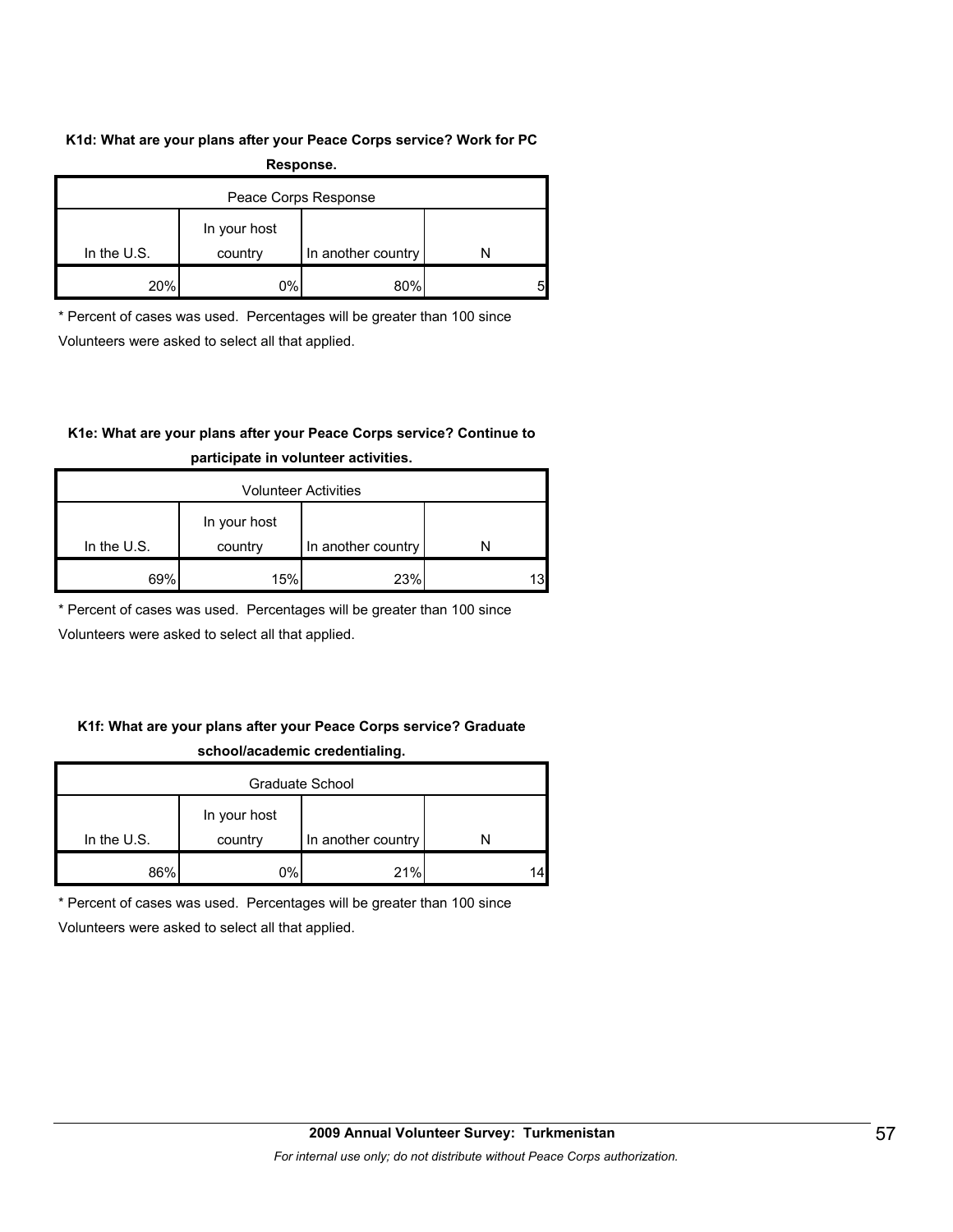### **K1g: What are your plans after your Peace Corps service? Travel.**

| Travel      |                         |                    |     |  |  |  |
|-------------|-------------------------|--------------------|-----|--|--|--|
| In the U.S. | In your host<br>country | In another country |     |  |  |  |
|             |                         |                    |     |  |  |  |
| 53%         | 0%                      | 68%                | 191 |  |  |  |

\* Percent of cases was used. Percentages will be greater than 100 since Volunteers were asked to select all that applied.

### **K1h: What are your plans after your Peace Corps service? Other.**

| In your host |         |                                  |
|--------------|---------|----------------------------------|
|              |         | 3                                |
|              | country | In another country<br>33%<br>33% |

\* Percent of cases was used. Percentages will be greater than 100 since

Volunteers were asked to select all that applied.

# **K2:How prepared do you feel to share your Peace Corps experience and knowledge of your host country with others in the United States when you return?**

|                                  | Not at all | Minimally | Moderately | Considerably | Total |
|----------------------------------|------------|-----------|------------|--------------|-------|
| How prepared do you feel to      | $0\%$      | 3%        | 37%        | 60%          |       |
| share your Peace Corps           |            |           |            |              |       |
| experience and knowledge of      |            |           |            |              |       |
| your host country with others in |            |           |            |              | 30    |
| the United States when you       |            |           |            |              |       |
| return?                          |            |           |            |              |       |

# **K3: How well do you feel Peace Corps has prepared you for life in the U. S. after you return?**

|                                 | Not at all | Minimally | Moderately | Considerably | Exceptionally | Total |
|---------------------------------|------------|-----------|------------|--------------|---------------|-------|
| How well do you feel Peace      | 10%        | 13%       | 37%        | 30%          | 10%           |       |
| Corps has prepared you for life |            |           |            |              |               |       |
| in the U.S. after your return?  |            |           |            |              |               | 30    |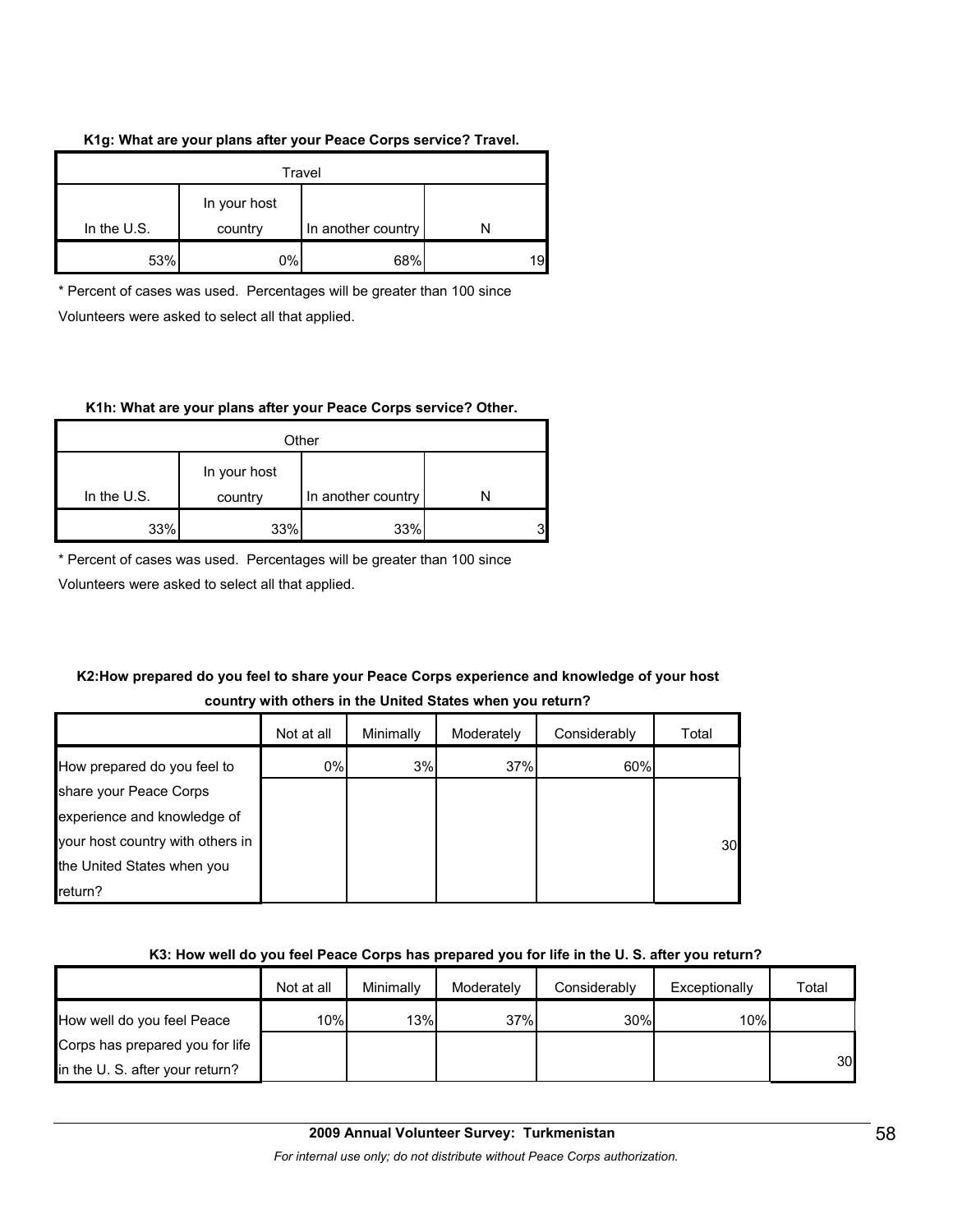### **K6: Have your life/career goals changed because of your Peace**

| <b>Corps service?</b>       |     |     |       |  |
|-----------------------------|-----|-----|-------|--|
|                             | No  | Yes | Total |  |
| Have your life/career goals | 39% | 61% |       |  |
| changed because of your     |     |     |       |  |
| Peace Corps service?        |     |     | 28    |  |

# **K7: How well informed are you about the following opportunities for returned Volunteers:**

|                                                  | Not informed | Somewhat<br>informed | Well informed | N  |
|--------------------------------------------------|--------------|----------------------|---------------|----|
|                                                  |              |                      |               |    |
| Peace Corps Response                             | 50%          | 40%                  | 10%           | 30 |
| Peace Corps' Fellows/USA<br>program              | 20%          | 70%                  | 10%           | 30 |
|                                                  |              |                      |               |    |
| Noncompetitive eligibility                       | 33%          | 57%                  | 10%           | 30 |
| <b>RPCV Career Center in</b><br>Washington, D.C. | 63%          | 33%                  | 3%            | 30 |
| <b>Returned Volunteer Services</b>               | 70%          | 27%                  | 3%            | 30 |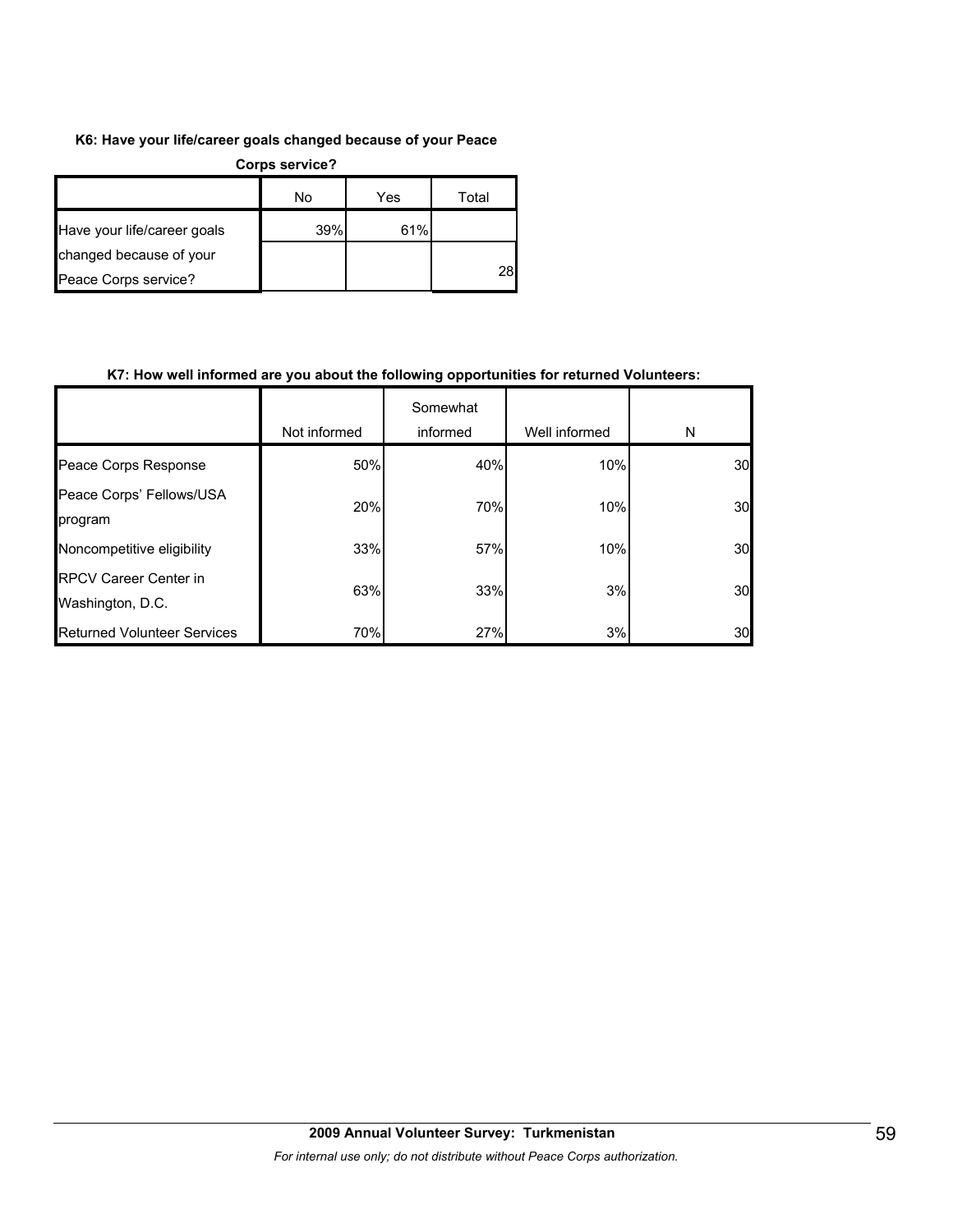| Learn about Fellows/USA | PC Website                                    | 46%   |    |
|-------------------------|-----------------------------------------------|-------|----|
| program                 | From a recruiter                              | 27%   |    |
|                         | University website                            | 12%   |    |
|                         | Word of mouth                                 | 12%   |    |
|                         | Mid-service mailing from PC                   | 8%    |    |
|                         | From staff in the host country's<br>PC office | 8%    |    |
|                         | At PST                                        | 4%    |    |
|                         | At IST                                        | 4%    |    |
|                         | Other                                         | 4%    |    |
|                         | Hotline                                       | $0\%$ |    |
|                         | At COS Conference                             | $0\%$ |    |
|                         | At post's information resource<br>center      | $0\%$ |    |
|                         | N                                             |       | 26 |

### **K8: How did you first learn about the Fellows/USA program?**

\* Percent of cases was used. Percentages will be greater than 100 since Volunteers were asked to select all that applied.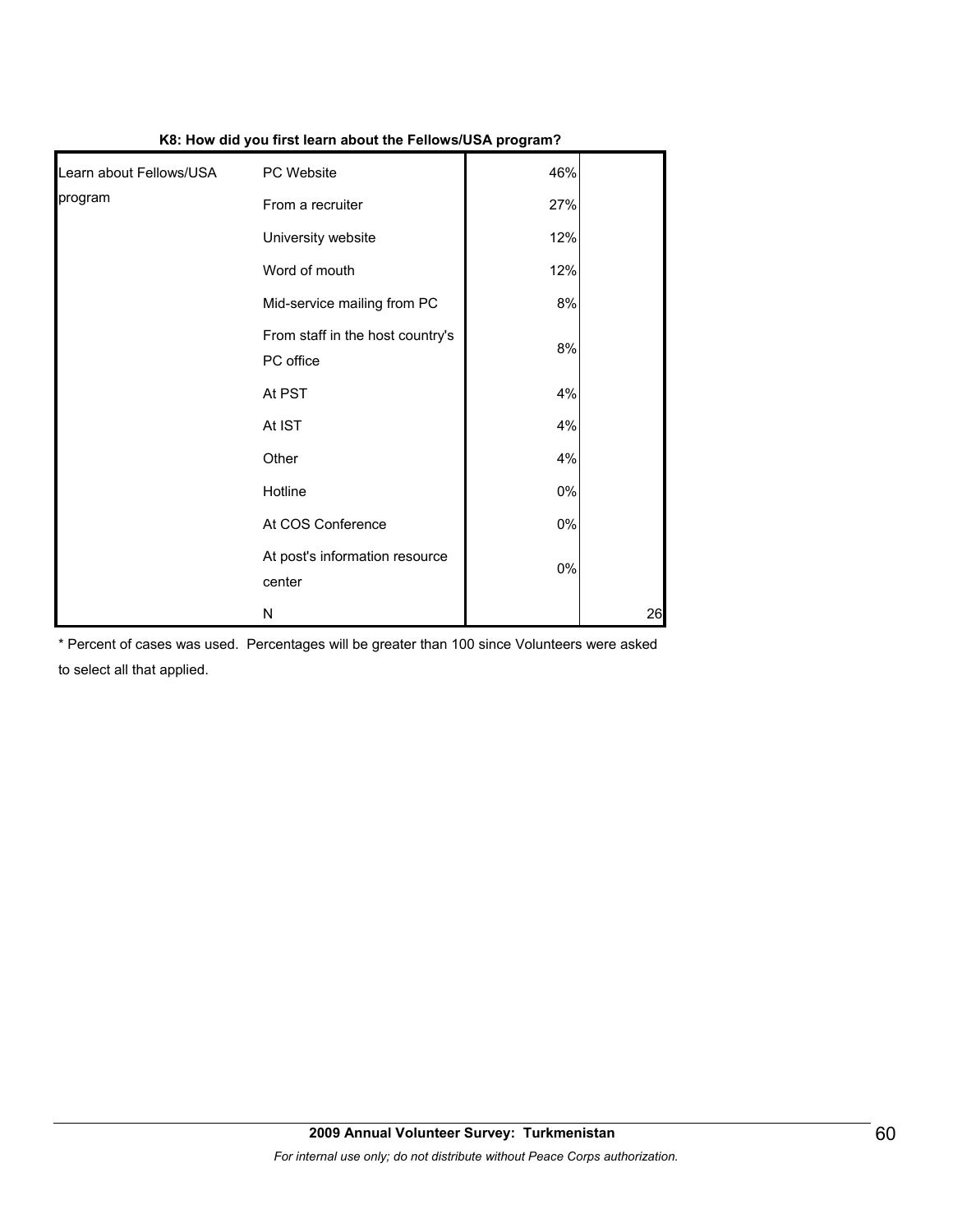#### **K9: Which of the following resources do you think will be helpful as you exit**

|              | Peace Corps Service ?                                                     |     |    |
|--------------|---------------------------------------------------------------------------|-----|----|
| K9 Resources | Career Resource Manual                                                    | 57% |    |
|              | Applying to federal government<br>with RPCV noncompetitive<br>eligibility | 57% |    |
|              | Electronic newsletter with job<br>postings and career advice              | 47% |    |
|              | Access to free job bulletins                                              | 47% |    |
|              | RPCV Handbook                                                             | 37% |    |
|              | List of RPCVs willing to talk to<br>me about their careers                | 37% |    |
|              | RPCV job search webinars                                                  | 37% |    |
|              | Guide to speaking about my PC<br>service to others (third goal)           | 33% |    |
|              | RPCV career conferences                                                   | 33% |    |
|              | <b>Connection with RPCVs</b><br>through a mentoring program               | 27% |    |
|              | <b>NOT SURE</b>                                                           | 20% |    |
|              | Self-assessment software (SIGI<br>3)                                      | 17% |    |
|              | Other                                                                     | 3%  |    |
|              | N                                                                         |     | 30 |

**Peace Corps service?**

\* Percent of cases was used. Percentages will be greater than 100 since Volunteers were asked to select all that applied.